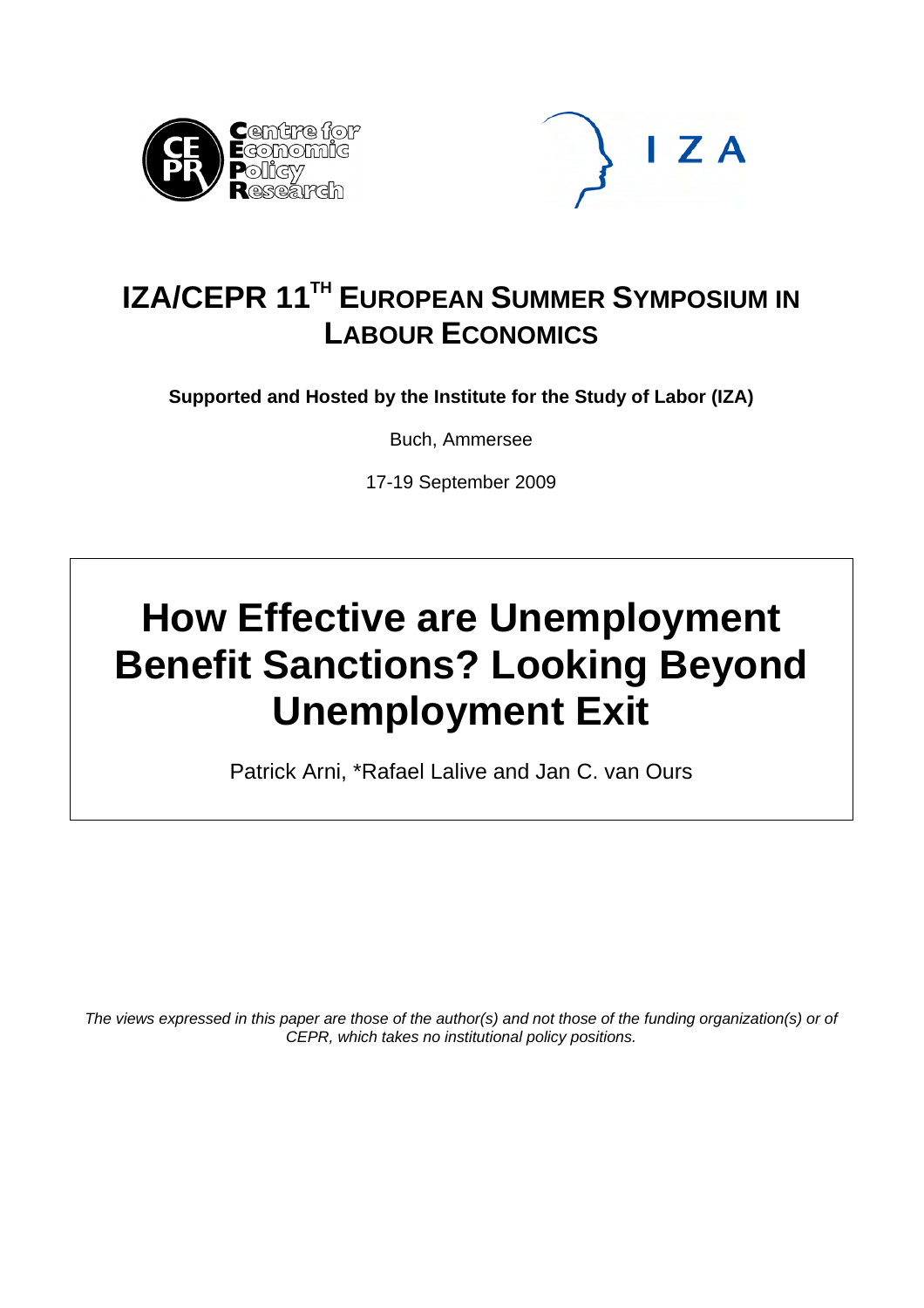## How Effective are Unemployment Benefit Sanctions? Looking Beyond Unemployment Exit

August 4, 2009

### Patrick Arni <sup>∗</sup> Rafael Lalive † Jan C. van Ours ‡

Abstract: This paper provides the first comprehensive evaluation of benefit sanctions, i.e. temporary reductions in unemployment benefits as punishment for noncompliance with eligibility requirements. In addition to the effects on unemployment durations, we evaluate the effects on post-unemployment employment stability, on exits from the labor market and on earnings. In our analysis we use a rich set of Swiss register data which allow us to distinguish between ex ante effects, the effects of warnings and the effects of enforcement of benefit sanctions. Adopting a multivariate mixed proportional hazard approach to address selectivity, we find that both warnings and enforcement increase the job finding rate and the exit rate out of the labor force. Warnings do not affect subsequent employment stability but do reduce post-unemployment earnings. Actual benefit reductions lower the quality of post-unemployment jobs both in terms of job duration as well as in terms of earnings. The net effect of a benefit sanction on post-unemployment income is negative. Over a period of two years after leaving unemployment workers who got a benefit sanction imposed face a net income loss equivalent to 30 days of full pay due to the ex post effect. In addition to that, stricter monitoring may reduce net earnings by up to 4 days of pay for every unemployed worker due to the ex ante effect.

#### JEL Classification: J64, J65, J68

Keywords: Benefit sanctions, earnings effects, unemployment duration, competing-risk duration models.

<sup>∗</sup>We thank Jaap Abbring, Jan Boone, Bart Cockx, Bo Honor´e, Bruno van der Linden, Blaise Melly, Arthur van Soest, and seminar participants at Copenhagen, IAB Nuernberg, IZA, Louvain-la-Neuve, Tilburg University, EALE 2009 for comments on previous versions of the paper, and Jonathan Gast for support in interpreting the data. Financial support from the Swiss National Science Foundation project No. 100012-120356/1 is gratefully acknowledged. Address: Faculty of Business and Economics, University of Lausanne, CH-1015 Lausanne, email: Patrick.Arni@unil.ch

<sup>†</sup>CEPR, CESifo, IFAU, IZA, and Faculty of Business and Economics, University of Lausanne, CH-1015 Lausanne, Rafael.Lalive@unil.ch

<sup>‡</sup>CEPR, IZA, and CentER, Department of Economics, Tilburg University; Department of Economics, University of Melbourne; IZA, and CEPR; email: vanours@uvt.nl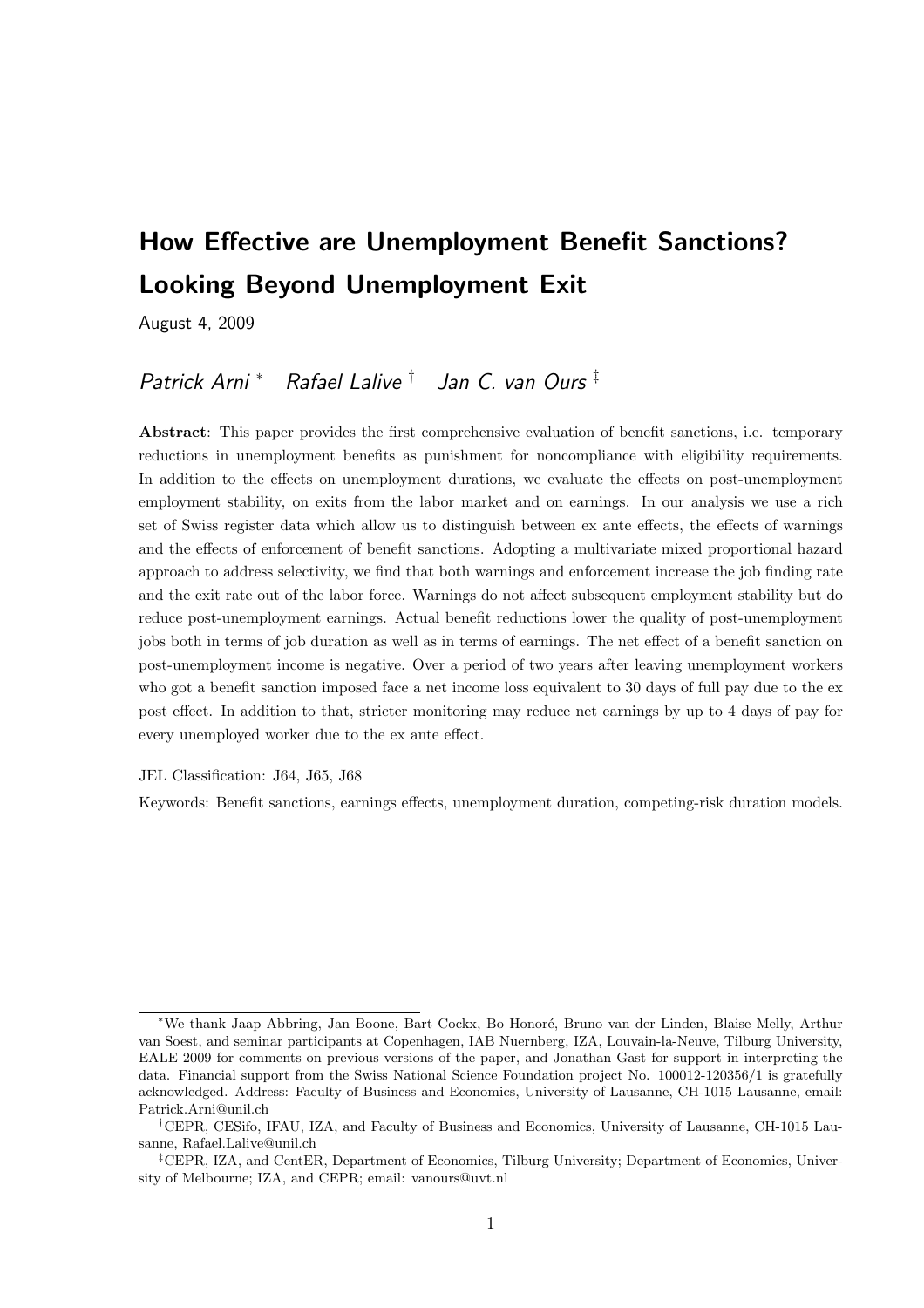#### 1 Introduction

When unemployed workers receive unemployment benefits they have a disincentive to search for a job. To restore search incentives often activation measures are introduced. Unemployed are required to attend intensive interviews with employment counselors, to apply for job vacancies as directed by employment counselors, to independently search for job vacancies and to apply for jobs, to accept offers of suitable work, and to attend training programs. If unemployed workers are unwilling to participate in such activities, search insufficiently for a job or reject job offers they may face a reduction of their unemployment benefits, i.e. they may get a benefit sanction imposed. Such a benefit sanction may be permanent or temporary and may involve a partial reduction or a complete removal of unemployment benefits.

Interest in the use benefit sanctions is motivated by the observation that, on one hand, the frequently used policy of active labor market programs is often not successful in getting the unemployed immediately back to work. On the other hand, the potentially successful policy of close monitoring and benefit sanctions is not used very often. The overview by Grubb (2000) shows a wide range of experiences in terms of sanction policies. For instance, sanctions enforced on unemployed job seekers are frequently applied in Switzerland and the Czech Republic, while in Denmark they are hardly used. Furthermore, an interesting result in the recent evaluation literature is that, among the broad range of active labor market policies, programs with intensive counseling and job search assistance did much better than other programs, in particular when combined with close monitoring and enforcement of the work test. Typically these programs do not involve risks that participants are locked into programs with reduced search activity as a consequence.<sup>1</sup>

This paper presents the first empirical study that looks beyond unemployment exits and provides a comprehensive evaluation of the effects of benefit sanctions. In addition to the effects on unemployment durations, we evaluate the effects on post-unemployment employment stability, exits from the labor market and earnings. Assessing the overall impact of a system of benefit sanctions is a non-trivial exercise. Consider for example the case in which benefit sanctions induce to accept jobs that do not last that long. Then it may be that the reduced employment duration and reduced unemployment duration cancel out, i.e. equilibrium unemployment is not affected.<sup>2</sup> Or, even worse, the average duration of employment goes down so much that equilibrium unemployment goes up despite the fact that the average duration of unemployment goes down. Also at the level of the individual worker a reduction in employment duration could imply that overall the worker is worse off in terms of earnings, i.e. the earlier em-

<sup>&</sup>lt;sup>1</sup> In their survey on the success of active labor market policy programs in OECD countries Martin and Grubb (2001) conclude that governments should rely as much as possible on in-depth counseling, job-finding incentives and job-search assistance programs as other more intense programs are not very effective. In Lalive et al. (2008) and Gerfin and Lechner (2002) similar pessimistic conclusions are drawn with respect to the effectiveness of Swiss active labor market programs.

<sup>&</sup>lt;sup>2</sup> It is easy to show that in a steady state labor market the unemployment rate is equal to  $\frac{T_u}{T_u+T_e}$ , where  $T_u$  is the average duration of unemployment and  $T_e$  is the average duration of employment.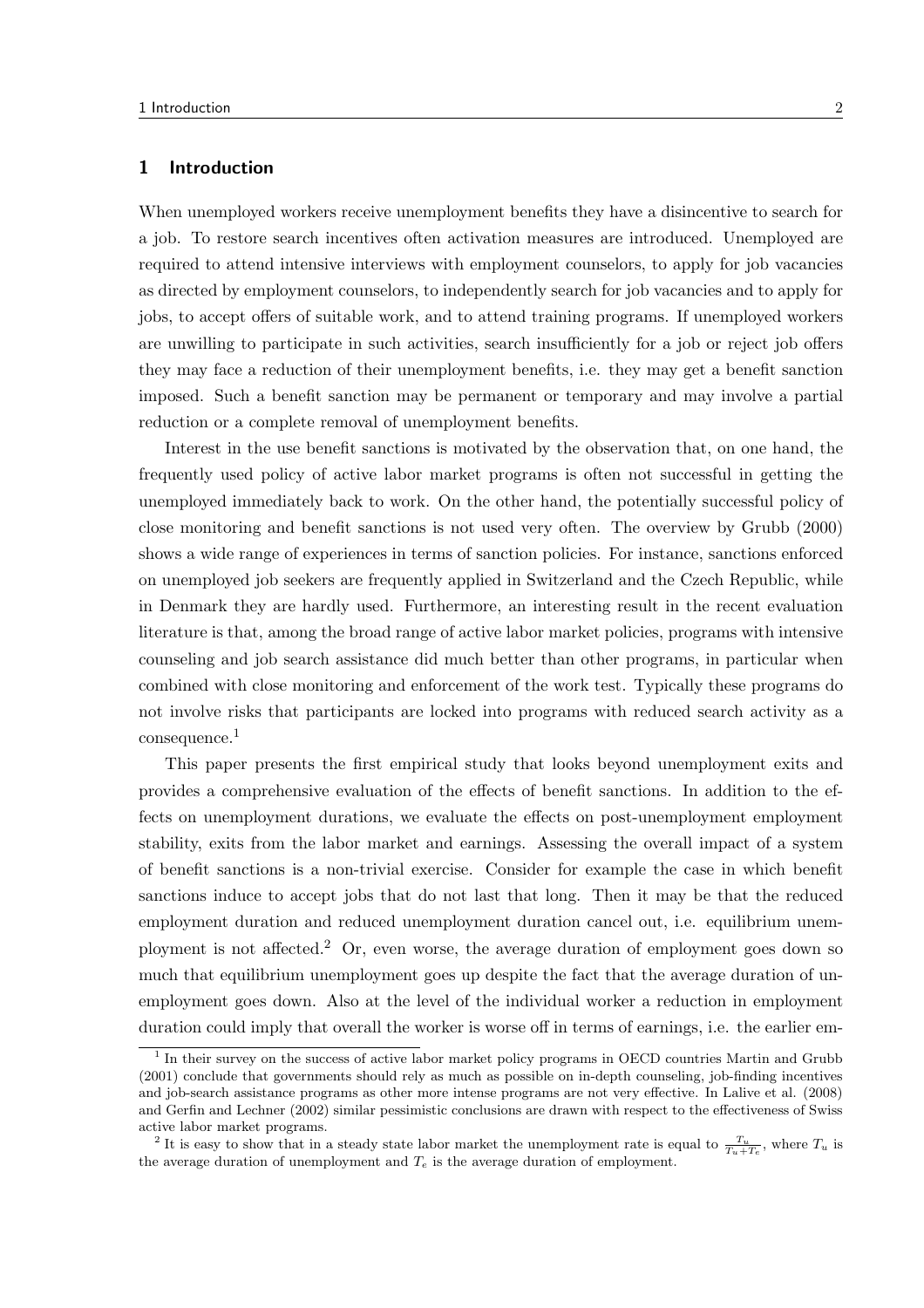ployment re-entry is insufficient to compensate for the reduction in earnings due to the shorter employment duration. Even if job stability is not an issue, individual workers could still face a reduction in their life time income if they are forced to accept jobs with lower wages. Again the reduction in unemployment duration could be insufficient in income terms to cover the lower income while employed. In other words, in income terms benefit sanctions only represent a net gain to individual workers if their post-unemployment job stability and earnings do not go down too much.

We use rich, administrative data on Swiss job seekers with four distinguishing features. First, we merge detailed and comprehensive histories on the timing of benefit sanctions with with medium-run information on the post-unemployment labor market success. This allows us to assess the effects of benefit sanctions on post-unemployment earnings. Second, exhaustive information on pre-unemployment earnings and employment allow us to control for a key source of heterogeneity between job seekers. Third, a unique feature of this data is that the available information also allows us to distinguish between the effect of a warning that a sanction may be imposed and the actual benefit reduction. Fourth, we distinguish between exits to paid employment and (possibly temporary) unpaid unemployment. This is important because benefit sanctions may affect both transitions to employment and transitions to non-employment. Taken together, this database allows us to provide comprehensive information on how benefit sanctions affect job seekers.

Our empirical analysis provides estimates of the key parameters that are essential in a comprehensive analysis of the effects of benefit sanctions. Specifically, we contrast the effects of sanctions on the time spent in unemployment with the effects of benefit sanctions on employment durations and earnings for job seekers who experience a sanction. This allows us to speak about the net effect of actually experiencing a benefit sanction on post unemployment earnings – i.e. the ex post effect of benefit sanctions. Moreover, we use regional variation in the probability of being warned of future benefit reductions to provide key evidence on the ex ante effects of benefit sanctions on the time spent unemployed and on post unemployment earnings. This allows us to provide evidence on the net effects of benefit sanctions on all job seekers regardless of whether they are actually sanctioned or not.

The small body of recent empirical literature on benefit sanctions is mainly of European origin and supports the positive short-term effects on the exit rate from unemployment.<sup>3</sup> Lalive et al. (2005) use similar unemployment data as we do finding that not only the enforcement of a benefit sanction has a positive effect on the exit rate from unemployment. A warning that a sanction may be imposed has a similar effect. Lalive et al. (2005) is also the first empirical investigation on the magnitude of the so called ex-ante effect, the effect that in the presence of a

<sup>&</sup>lt;sup>3</sup> In the U.S. sanctions have been a central feature of the welfare reforms of the 1990s (Bloom and Winstead, 2002). Nevertheless, little is known about the effects of such sanctions. Ashenfelter et al. (2005) for example do not find a significant impact of sanctions on unemployment insurance claims and benefits, which may be related to the small size of the sanctions.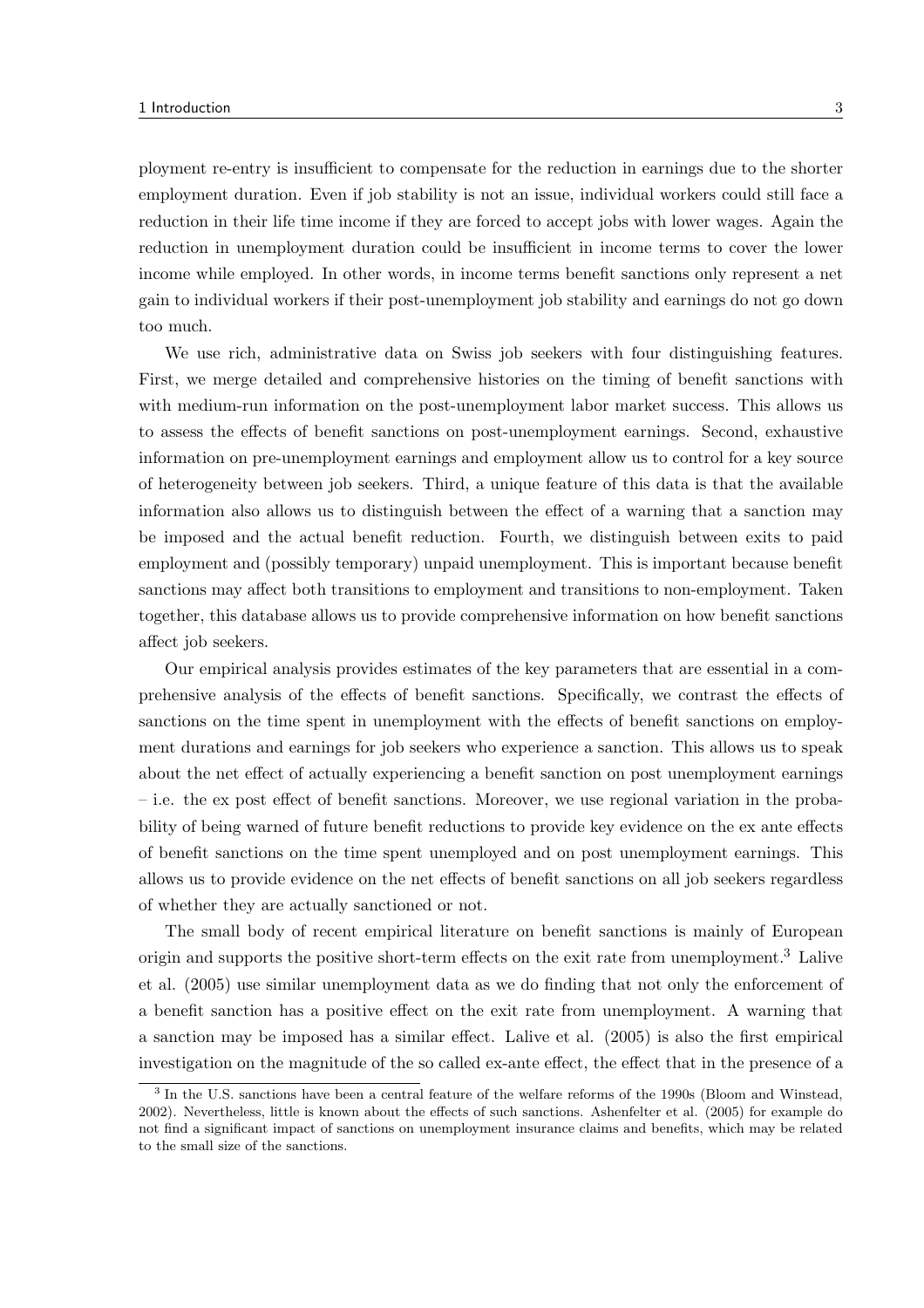sanction system the job finding rate goes up because unemployed want to avoid being punished.<sup>4</sup> The ex ante effect also reduces unemployment duration. Two Dutch papers find that benefit sanctions double the outflow from unemployment to a job (Abbring et al. (2005) and Van den Berg et al. (2004)). Using Danish data Svarer (2007) finds that the unemployment exit rate increases by more than 50% following enforcement of a sanction. Jensen et al. (2003) find a small effect of the sanctions that are part of Danish youth unemployment program. Schneider (2008) studying benefit sanctions in Germany finds no significant effect of sanctions on reported reservation wages. Hofmann (2008) on the other hand reports positive effects of benefit sanctions on the employment probability of West-German unemployed.

A common element in all benefit sanction studies is that they are restricted to the analysis of the effects on the duration of unemployment. This is not surprising as suitable data to perform an analysis of post-unemployment jobs are often not available. Even in the context of much more frequently investigated effects of changes in level or duration of unemployment benefits effects on post-unemployment outcomes are rarely considered.<sup>5</sup> This paper contributes to the existing literature in at least three respects. First, we provide evidence on the effects of benefit sanctions on employment stability and income after leaving unemployment. This information is crucial in assessing the net effects of benefit sanctions on earnings. Second, we provide a detailed analysis of the effects of benefit sanctions on exits to regular jobs, and of the effects of benefit sanctions on temporary exits to unpaid unemployment. This distinction is essential in thinking about policies that activate job seekers to take regular jobs as opposed to policies that discourage labor force participation altogether. Third, we provide an exhaustive set of simulations of the net effects of benefit sanctions on work income.

The remainder of this paper are structured as follows. Section 2 discusses institutional procedures in the Swiss UI system, both concerning unemployment benefits and sanction procedures. Section 3 presents our data and a descriptive analysis. In section 4 we provide the set-up of the econometric analysis while in section 5 we provide our parameter estimates. Section 6 concludes.

#### 2 Institutional Procedures in the Swiss UI System

Job seekers are entitled to unemployment benefits if they meet two requirements. First, they must have paid unemployment insurance taxes for at least six months in the two years prior to registering at the public employment service (PES). The contribution period is extended to 12 months for those individuals who have been registered at least once in the three previous years. Job seekers entering the labor market are exempted from the contribution requirement if they have been in school, in prison, employed outside of Switzerland or have been taking care of

<sup>&</sup>lt;sup>4</sup> Other existing empirical literature deal almost exclusively with the ex-post effect of benefit sanctions. One exception is the paper of Svarer (2007) on Danish benefit sanctions. Boone et al. (2009) present results on experiment on benefit sanctions in which the relevance of the ex ante effect is investigated.

<sup>&</sup>lt;sup>5</sup> Three recent studies which do look at the post-unemployment effects are Card et al. (2007), Van Ours and Vodopivec (2008), and Lalive (2007). These studies assess the effects of a change of potential duration of UE benefits in Austria and Slovenia. Both find no or little effect on job match quality or wages.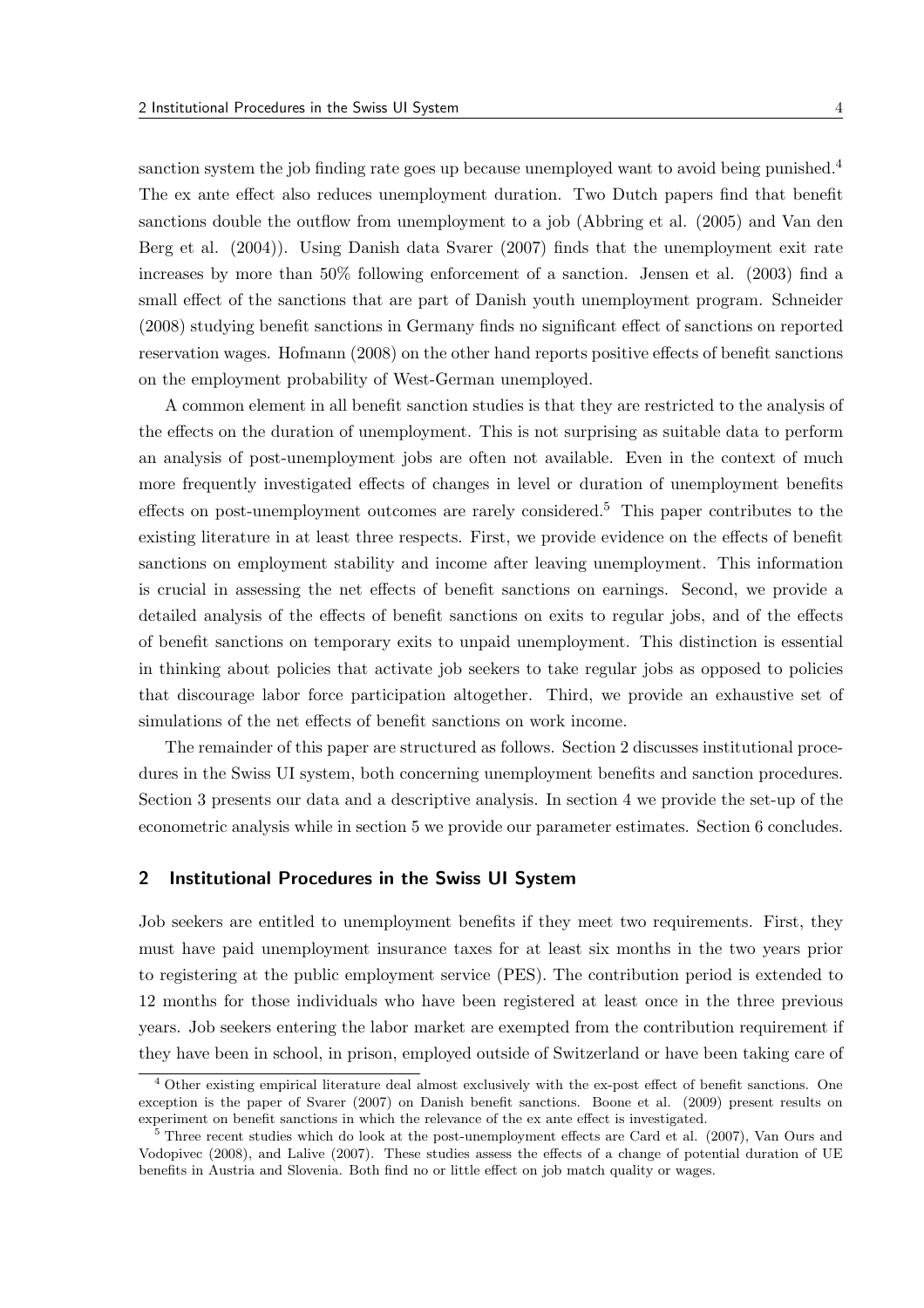children. Second, job seekers must possess the capability to fulfill the requirements of a regular job - they must be 'employable'. If a job seeker is found not to be employable there is the possibility to collect social assistance. Social assistance is means tested and relatively generous. For instance, social assistance is roughly 76% of unemployment benefits for a single job seeker with no other sources of income (OECD, 1999).

The potential duration of unemployment benefits is 2 years for individuals who meet the contribution and employability requirements. After this period of two years unemployed have to rely on social assistance. The marginal replacement ratio is 80% for previous income up to Sfr 4030; 70 % for income between Sfr 4030 and 8100; and 0 % for income beyond Sfr 8100. For job seekers with children, the marginal replacement ratio is 80 % for income up to Sfr 8100; and 0 % thereafter. Job seekers have to pay all income and social insurance taxes except for the unemployment insurance contribution.

The entitlement criteria during the unemployment spell concern job search requirements and participation in active labor market programs. Job seekers are obliged to make a minimum number of applications to 'suitable' jobs each month.<sup>6</sup> And, they are obliged to participate in active labor market programs during the unemployment spell.<sup>7</sup>

Compliance with the job search and program participation requirements is monitored by roughly 2500 caseworkers at 150 PES offices. When individuals register at the PES office they are assigned to a caseworker on the basis of either previous industry, previous occupation, place of residence, alphabetically or the caseworker's availability. Job seekers have to meet at least once a month with the caseworker. Compliance with the job search requirements is enforced by way of communication with the human resources department of the potential employer. Participation in a labor market program is monitored by the caseworker as well as the program staff.

In this paper we focus on benefit sanctions because of noncompliance with eligibility requirements. Sanctions are private information and neither caseworkers nor job seekers share information on benefit sanctions with potential employers.<sup>8</sup> The process until a sanction is imposed can be divided into two stages. The first stage of the sanction process starts when some

 $6$  A suitable job has to meet four criteria: (i) the travel time from home to job must not exceed two hours, (ii) the new job contract can not specify longer hours of availability than are actually paid, (iii) the new job must not be in a firm which lays off and re-hires for lower wages, and (iv) the new job must pay at least 68% of previous monthly earnings. Potential job offers are supplied by the public vacancy information system of the PES, from private temporary help firms or from the job seeker's own pool of potential jobs. Setting the minimum number of job applications is largely at the discretion of the caseworker at the PES.

The exact nature and scope of the participation requirement is determined at the beginning of the unemployment spell and in monthly meetings with the caseworker. Gerfin and Lechner (2002) and Lalive et al. (2001) contain background information on and an evaluation of the active labor market programs.

<sup>&</sup>lt;sup>8</sup> We ignore a second type of benefit sanctions which refer to 'unnecessary' job loss and are inflicted upon workers at the start of the unemployment spell. The legal bases for the sanction procedure are mainly given by Art. 30 of the Swiss UI Law (AVIG), Art. 44 and Art. 45 of the corresponding UI Ordinance (AVIV) and part D ("Sanctions") of the Decree about Unemployment Benefits (Kreisschreiben) issued by the Swiss State Secretariat for Economic Affairs seco. The right of job seekers under suspicion of noncompliance to get the opportunity to justify themselves is based on Art. 42 of the Federal Social Insurance Law (ATSG) and the paragraphs D8 and D9 of the above-mentioned decree.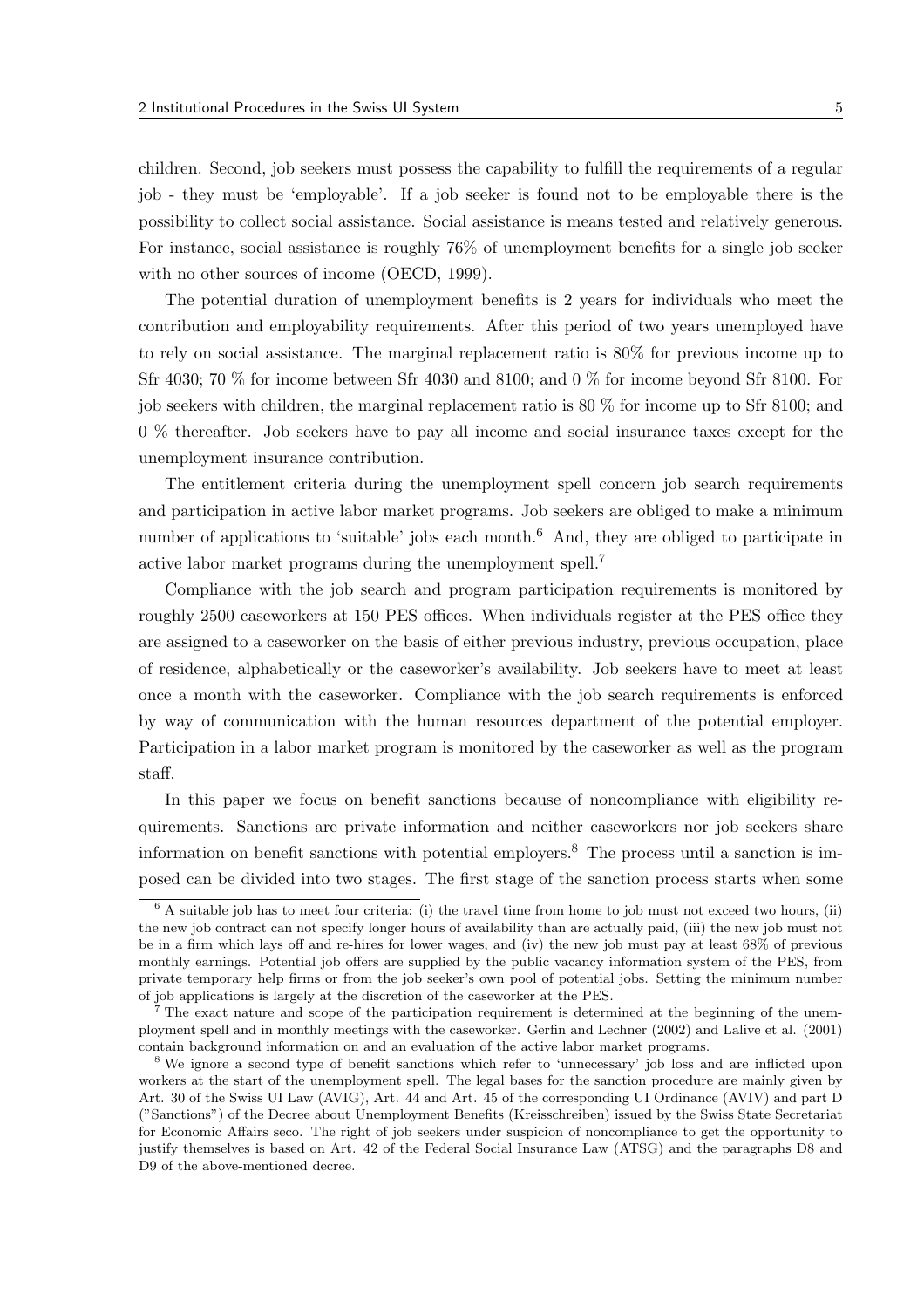type of misbehavior by the unemployed is detected and reported to the cantonal ministry of economic affairs (CMEA) either by the caseworker, by a prospective employer or by the active labor market program staff. In this case the job seeker must be notified of the possible sanction and be given the opportunity to clarify why he or she was not able to fulfil the eligibility requirements (Article 4 of Federal Social Insurance Law). Notification is in written form and contains the reason for the sanction and the date until which the clarification is to be sent back. The average duration between the date job-seekers are informed and the date until which the clarification is to be received is about two weeks.

The second stage of the sanction process starts as soon as the clarification period ends. Depending on the nature of the clarification provided by the job seeker the CMEA decides whether or not the sanction will be enforced. If there is sufficient ground for an excuse the sanction process will be stopped. If the excuse is deemed not valid, the sanction is enforced. A benefit sanction entails a 100% reduction of benefits for a maximum duration of 60 work days.<sup>9</sup>

Once the CMEA has decided on legitimacy and duration of the sanction, benefit payments are stopped for time specified in the warning letter. The CMEA has to take this decision within an enforcement period of six months. The enforcement period for the benefit cut starts at the first day of the committed noncompliance<sup>10</sup>. Due to administrative delay at the CMEA, there is no strict one-to-one relationship between receiving a warning letter and the day when benefits are stopped. Once the sanction has been imposed, the unemployed can appeal to a cantonal court within 30 days of the start of the benefit sanction. The court then decides whether the sanction conforms to current legal practice. However, it takes at least one year until the court reaches a decision. Appeal to the court does not keep the CMEA from imposing the sanction. Job seekers who leave unemployment to a job after receiving the warning do not have to pay the benefit payments due to a benefit sanction.

#### 3 Data and Descriptive Analysis

#### 3.1 Data Sources and Data Structure

Our study is based on data from the Swiss unemployment register. Our main sample is drawn from the unemployment insurance register database (UIR) covering the time period 1998-2003. It contains information on all individuals registering with the public employment service (PES) – which can be job seekers who are eligible for unemployment benefits but also other individuals asking the PES for assistance. The database also contains information on unemployment benefit payments, as well as on benefit sanctions. Information on sanctions is particularly rich containing dates of issue of sanction warnings and sanction impositions as well as on the reasons for imposing a sanction and its severity. This database records the timing of events at daily precision.

<sup>&</sup>lt;sup>9</sup> Depending on the nature of the infringement, there are four levels of sanction strengths; in workdays: 1 to 15, 16 to 30, 31 to 60, several months up to more than a year.

<sup>&</sup>lt;sup>10</sup> Exception: The enforcement of the sanction can take place after this period of six months if benefits in the size of the sanction have been withheld within the period.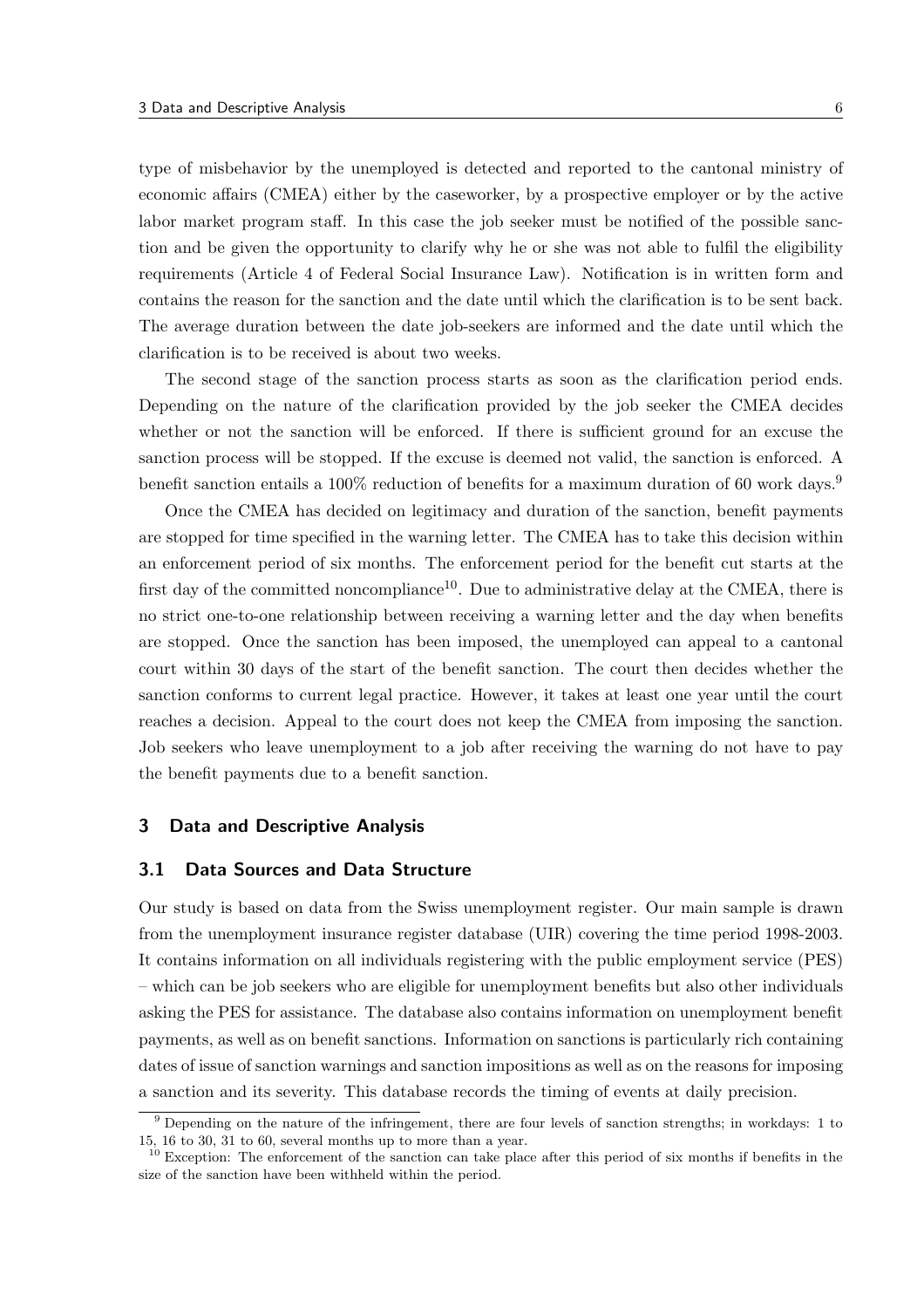We merge to the UIR information on income provided from the social security administration (SSA) covering the period 1993 to 2002. This database contains income information on individuals which are eligible for the public retirement pension system. The data provide information on earnings but also on non-labor income sources such as unemployment benefits, disability benefits, military benefits, etc. Earnings and non-labor income information is available in monthly precision. The SSA does not record information on hours worked.

From the merged UIR-SSA database, we draw an inflow sample covering individuals entering the UIR between August 1998 and July 1999. From these, we selected UI eligible job seekers aged 30 to 55 entering unemployment from a job with positive earnings in the year prior to entering unemployment. Moreover, we restrict the sample to individuals who are entering unemployment in canton with reliable information on warnings. Cantons differ in terms of the number of actual benefit reductions that are preceded by a warning letter. We interpret this as missing information on warning letters because job seeker must be informed before actual benefit reductions take place. The analysis focuses on cantons where almost all warnings preceding actual benefit reductions are present<sup>11</sup>. While this sample is not representative for Switzerland, this sample restriction allows understanding both the effects of a warning and the effect of enforcing the benefit sanction. The resulting sample covers 23,961 spells. The median duration of unemployment is 153 days, 80.0% of the unemployed found a job, 19.8% of the unemployed received a sanctions warning, while 8.4% actually got a benefit sanction imposed (see for more details Appendix D).

#### 3.2 Descriptive Analysis

This section provides a descriptive analysis of the dynamics in the Swiss labor market, the sanction process, post-unemployment earnings and the duration of post-unemployment spells. Figure 1 shows the empirical Kaplan-Meier estimates of the transition rate from unemployment to employment or non-employment and the sanction warnings rate. The exit rate to employment starts at a rather low level of 5 % per month, peaks at 14 % per month after 5 months of job search have elapsed, and tapers off gradually to a level of about 7% per month after 10 months of elapsed unemployment duration. The transition rate to non-employment, on the other hand, doesn't show a peak in the early months of unemployment: It slightly increases in the first 6 months from 1 to 2% of exits to non-employment. From then on, it remains on this level. In general, the distribution of the UE durations in the sample (not illustrated) shows the wellknown shape with a peak in the first four months of unemployment and another peak, though smaller, at the end of the normal benefit entitlement period after two years.

The third hazard rate in Figure 1 is the sanction warning rate. The sanction warning

<sup>&</sup>lt;sup>11</sup> These cantons are Vaud, Valais and Fribourg in the West, Solothurn and Uri in the center, and Appenzell-Innerrhoden and Graubünden in the East. On average, 5% of the warnings are missing. Cantons with at least 87.5% warnings present were chosen for the sample. We predict warning times for the remaining 5% of sanctioned job seekers using a tobit regression based on information on observed characteristics. Results are unaffected by disregarding these job seekers.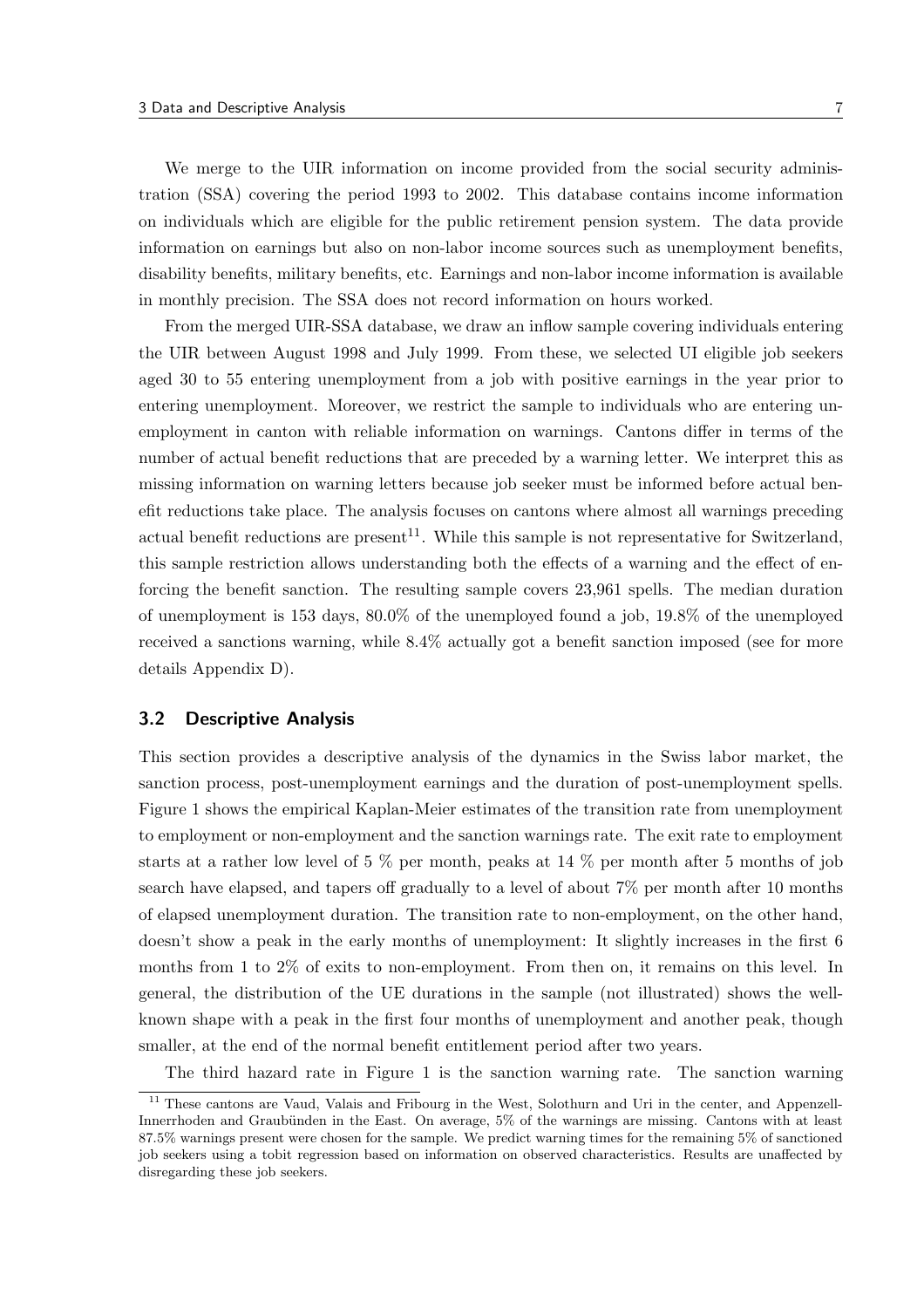rate measures the probability of a sanction warning in the next month for those who are still unemployed at the start of each month. The sanction warnings rate shows a peak of almost 5% in the second month of UE, gradually decreasing afterwards. The median duration until the first warning was 77 days.

The bottom graph of Figure 1 shows the enforcement hazard, i.e. the rate at which sanctions are enforced among those who have been warned. Clearly, there is a strong tendency to enforce a sanction in the first month after giving the warning. The enforcement hazard peaks at about  $23\%$  in the first month, and decreases strongly to 7 % in month 2, and more gradually to levels below 5 % per month thereafter. This evidence suggests on one hand that at least one quarter of all warnings immediately lead to withdrawal of benefits. On the other hand, the fact that the enforcement hazard is substantially below 100  $\%$  in the first month after the warning also suggests that not all warnings are actually enforced.

Figure 2 gives insights into the stability of the individual's post-unemployment situation. Recall that job seekers leave unemployment either directly for a job or they leave unemployment for a period of temporary or permanent non-employment. The SSA allows constructing information on the duration of the first employment or non-employment spell after leaving registered unemployment (in months) between the calendar date a job seeker leaves unemployment and the end of the SSA observation period (December 2002). Employment and non-employment spells which are on-going in December 2002 are treated as right censored. Employment spells are terminated by a transition into non-employment whereas non-employment spells are terminated by a transition into employment. Consider first job seekers who leave unemployment directly for employment. The first employment spell after exit lasts 25 months in median (mean: 24). The employment exit hazard peaks after 8 months at 6% exit rate from the first employment period. People in employment spells beyond one year show a propensity to exit of about 1 to 2% per month – a sign of high stability of employment relations. Turning to job seekers who leave unemployment to temporary or permanent non-employment, we find that their first non-employment spell lasts for 11 months in median (mean: 18). There is an important group of short non-employment spells of 1 to 2 months that drives up the respective hazard. This group seems to be confronted with a very short unstable transition period until reemployment is established. Later, the hazard gradually decreases, and after 15 months of duration, the non-employment exit hazard stabilizes on approximately the same level as the employment exit hazard.

The econometric analysis will provide evidence on the causal impact on earnings in the first (complete) month after unemployment, and earnings on the entire 24 month period after leaving unemployment for job seekers who leave unemployment directly for a paid job. We analyze earnings using hazards because this brings a number of methodological advantages – mainly in terms of a more flexible (and less parametric) econometric design. We discuss these (and some issues on the interpretation of earnings hazards) in the corresponding econometrics section 4.2. The middle graph of Figure 2 displays the hazard of leaving the earnings distribution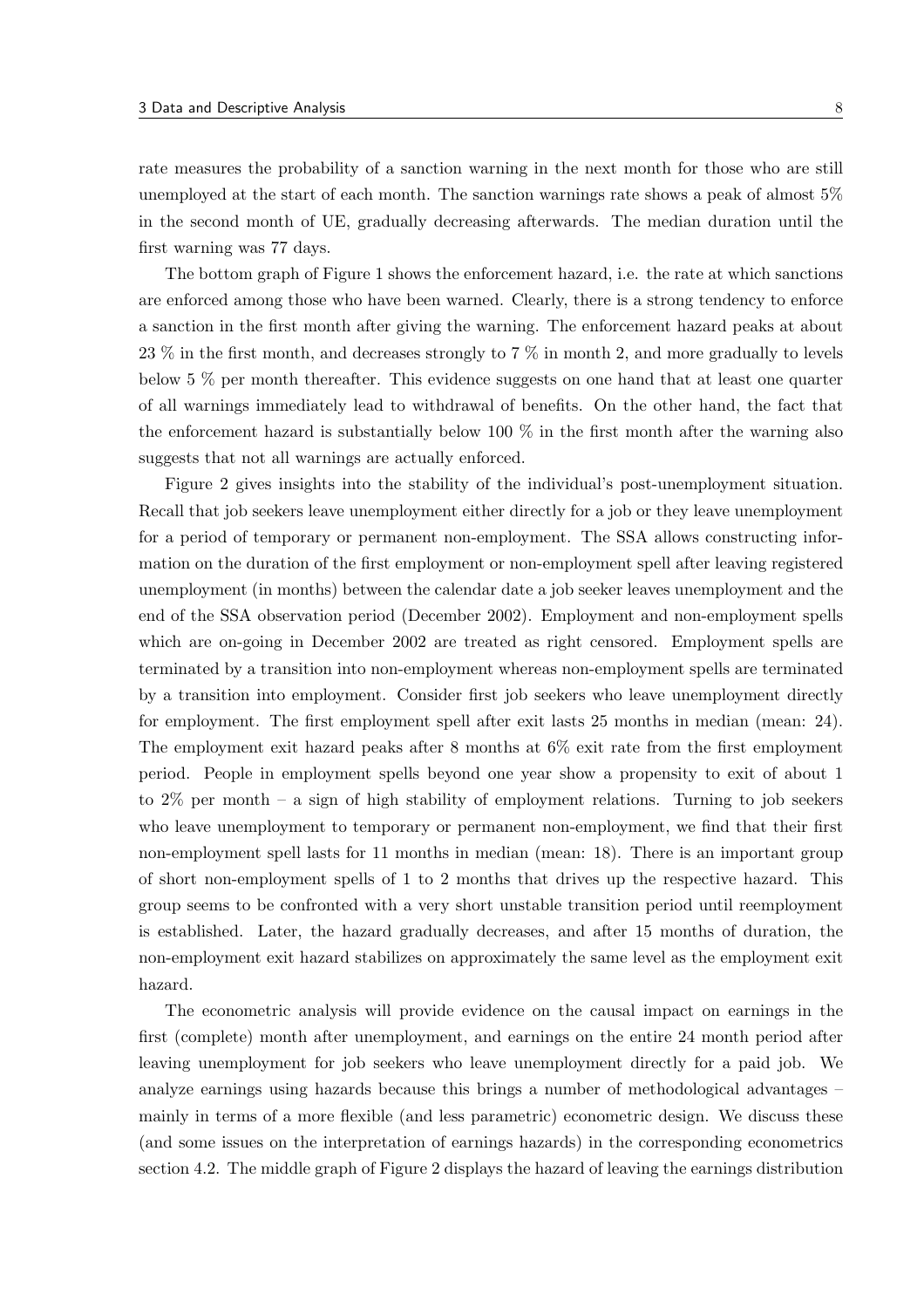for the first post-unemployment month grouped in intervals of 500 CHF (about 330  $\in$ ). The one month earnings hazard – i.e. the (instantaneous) probability of earning an amount  $y$  conditional on earning at least  $y -$  is steadily increasing over the support of the earnings distribution; at a level of 5000 CHF it reaches about 30% per 500 CHF. This means that individuals who earn at least 5000 CHF have a probability of earning between 5000 CHF and 5499 CHF of 30%. The observation that the proportion of people "leaving" the earnings distribution markedly increases until this peak reflects the fact that earnings levels around 5000 CHF are the most frequent ones for individuals in their first employment month after unemployment exit. The high "exit rate" from the earnings distribution of about 25% per 500 CHF thereafter shows that earnings higher 5000 CHF are the less and less frequent in the e group.

A similar shape of the earnings hazard can be found when analyzing the sum of earnings over 24 months after unemployment exit for job seekers who start working immediately after leaving unemployment, see the bottom graph of Figure 2. This hazard peaks at 15% towards 125,000 CHF, reflecting the fact that cumulative earnings of a bit more than 100,000 CHF over two years are the most common ones for the  $e$  group of our sample. Then, the hazard gradually decreases down to a level of about 10%. Earnings sums beyond 200,000 CHF are very rare extreme cases (which will be censored for estimation). Extending the analyzed subsample to all individuals who realized positive earnings during these two years (corresponds to estimated Model IV later on), we observe almost exactly the same shape of the hazard. This is not surprising since the two considered groups do not differ tremendously in their composition (see discussions on that in the econometrics section 4.2 and the results section 5.3).

The final piece of descriptive evidence concerns earnings histories of individuals who never experience a sanction, individuals who receive a warning but this warning does not lead to an actual reduction in benefits, and individuals who receive a warning and the benefit cut is also realized. Recall that our earnings data span the time period 1993 to 2002. This allows constructing average (deflated) earnings in the 5 years prior to entering unemployment and in the 2 years after leaving unemployment by sanction status (top graph of Figure 3). Results indicate that non-sanctioned and sanctioned differ tremendously with respect to earnings levels. Whereas non-sanctioned earn almost  $3500$  CHF per month<sup>12</sup>, individuals with either a warning or an actual benefit reduction earned on the order of 2750 CHF per month.

Interestingly, while the earnings gap between individuals who were warned only and those who are warned and enforced is visible 5 years before entering unemployment, the gap disappears around the time when individuals enter unemployment. This suggests that while selectivity is important in comparing the non-sanctioned to either warned or warned plus enforced individuals, direct comparisons within the latter two groups are more informative. Moreover, enforcing the

 $12$  When interpreting the absolute earnings levels in this and the previous figures, one has to consider that: (i) individuals may be partly employed, partly non-employed in their earnings history; (ii) also part-time workers are in the sample; (iii) the sample contains all the individuals who gained at least once employment earnings in the last 12 months before inflow into unemployment (with no restrictions on being in the labor force or not in the years before). This explains the low level of average employment earnings reported in the graph.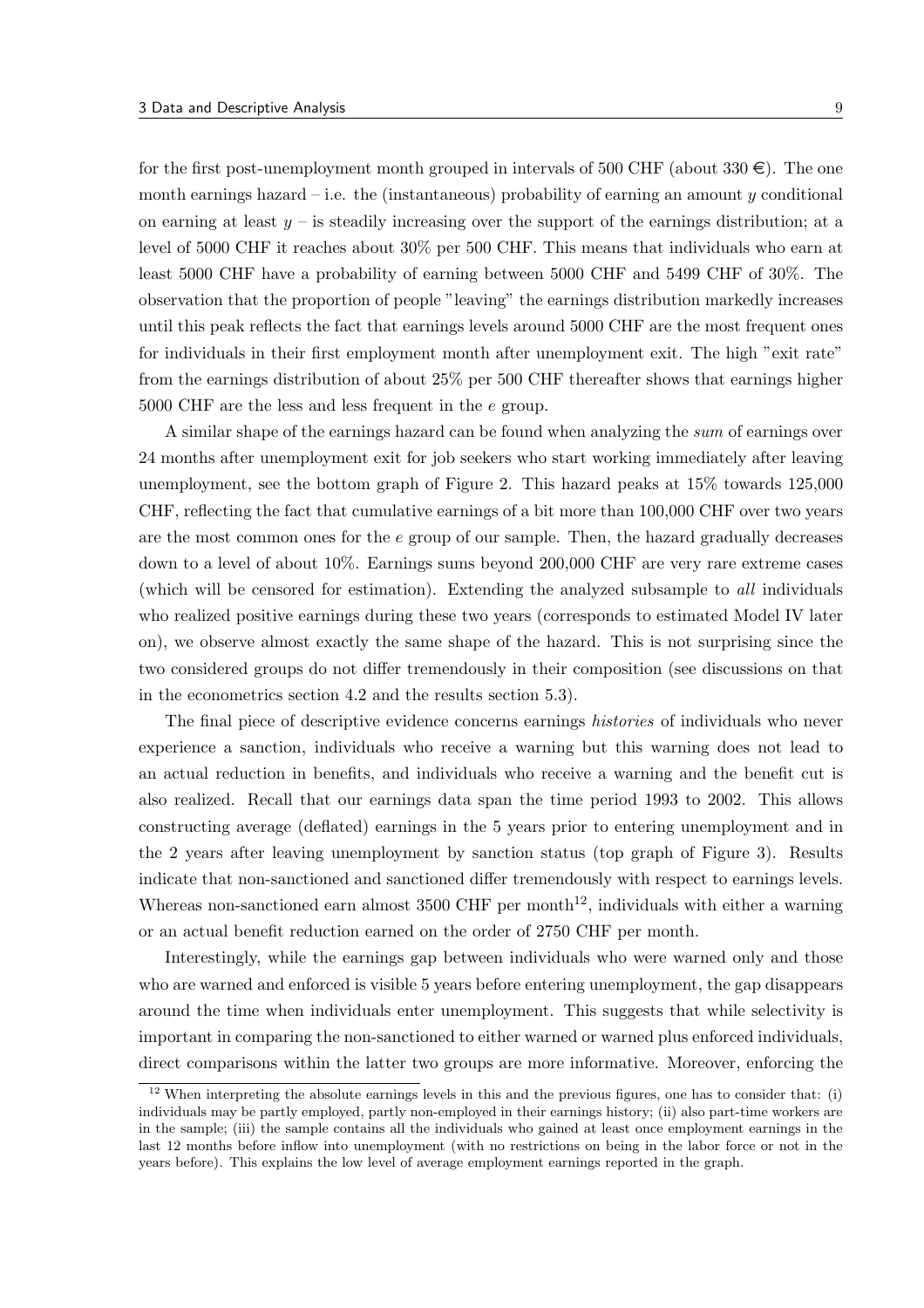sanction appears to lower post-unemployment monthly earnings for the group with a sanction by about 200 CHF in comparison with the warned group. This is a first descriptive hint that benefit sanctions may reduce post-unemployment earnings. But this picture could be misleading since the descriptive effect may be confounded by unobserved characteristics and endogenous selectivity. These will be taken into account in the estimated models. The bottom graph of Figure 3 distinguishes the earnings paths with respect to the exit destination – into employment or nonemployment. This figure supports the previous one, pointing to an increased earnings difference between the sanctioned and non-sanctioned after unemployment exit for both, the exit to employment and to non-employment group.<sup>13</sup>

#### 4 Econometric Analysis

Our dataset allows the use of detailed duration analysis methods. In particular, we use a multi-state duration model that combines information on the timing of benefit sanctions with information on unemployment dynamics and the quality of post-unemployment jobs. As we explain in more detail below we estimate four models. Model I is the baseline model in which we jointly estimate transition rates from unemployment to employment and out of the labor force, transition rates to the warning state and transition rates to enforcement. Model II adds to this estimates of post-unemployment outcomes, i.e. employment stability and durations of out of the labor force spells. In Models III and IV we also include various measures of post-unemployment earnings.

#### 4.1 Modeling Individual's Event Histories

As a base for the evaluation of sanction effects on post-unemployment outcomes, we model the event history of an individual during and after unemployment. As depicted in Figure 4, the individual experiences multiple stages, starting at  $t_0$ , the entry into unemployment. The first selection is the treatment assignment: to be sanctioned or not. Since we dispose of nonexperimental data, this *assignment is non-random and endogenous*. It comprises two stages, the warning (subscript  $w$ ) that a sanction investigation has started, and later the possible sanction enforcement (s). Thus, at the point of exit from unemployment  $(T)$ , the individual can be potentially in three different states  $(s, w$  or not sanctioned). In addition, unemployment spells can be censored if they last longer than 720 days.

By  $T$ , the third selection takes place, individuals exit to employment  $(e)$  or non-employment  $(ne)$ . Employment is defined in our data by a positive value of employment earnings in a specific

<sup>&</sup>lt;sup>13</sup> Note that the upward-tendency of the earnings paths in the last year before unemployment entry in the two graphs in Figure 3 is generated by the sampling: The fact that having at least once positive earnings in the year before unemployment entry is one of the conditions of being sampled leads to a higher proportion of individuals in employment in this year. Consequently, average earnings are higher. This causes no problems for estimation later on because we will control for the full past earnings and employment history.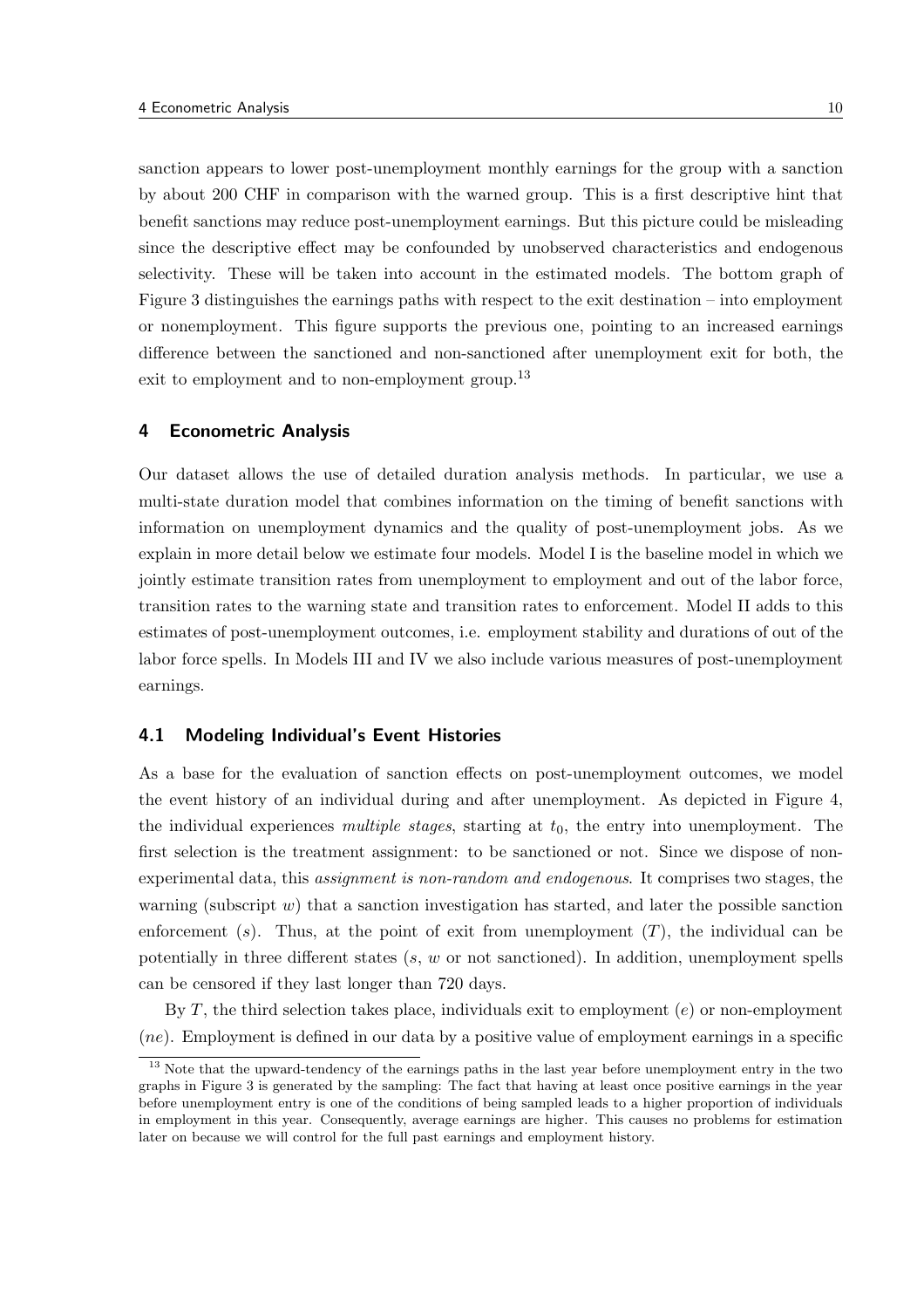month<sup>14</sup>. Beyond T, we observe the post-unemployment outcome – in the form of subsequent (non-)employment  $(t_m/t_{nm})$  or of earnings  $(y)$  over a certain period. Due to the fact that our post-unemployment observation period ends by 31 December 2002, we analyze outcomes up to two years after unemployment exit. There is a very small group that may be censored in these outcomes: Those who enter at the end of the inflow period and exploit (almost) fully the two year's benefit availability can only be observed for 1.5.

We implement the event histories of individuals by using a competing risk mixed proportional hazard (MPH) framework with dynamic treatment effects. Work of Abbring and van den Berg (2003b) shows that identification of such models is given under an MPH structure and weak regularity conditions. To avoid parametric assumptions as far as possible, we model the MPH using a flexible, piecewise-constant duration dependence function and specify a discrete mass points distribution for the unobserved heterogeneity.

There are two central assumptions for the nonparametric identification of causal effects of dynamic treatments (Abbring and van den Berg 2003a). The first assumption states that job seekers do not anticipate a warning or the actual reduction of a benefit sanction. This assumption is crucial to rule out changes in behavior before the actual treatment takes place. No anticipation is clearly justified in the present context. While job seekers may have some information regarding the monitoring technology used by caseworkers, the can not anticipate the actual date of receiving the warning letter. This is because issuing the warning letter takes several steps. First, caseworkers, firms, or program staff need to detect non-compliance and decide to report it. Second, the official at the CMEA will look into the case and decide whether non-compliance is present. Third, job seekers can not anticipate the actual day of receiving the letter because administrative delays are introducing a strong degree of uncertainty. Moreover, job seekers also can not anticipate the day when benefits are reduced. Justification introduces uncertainty in the with regard to whether the warning leads to a benefit reduction. Moreover, even if justification is not valid, the CMEA can take up to 6 months until the benefit sanction is actually enforced.

The second key identifying assumption is that the hazards of leaving unemployment have a mixed proportional hazard structure (MPH). This assumption states that selectivity can be modeled assuming time invariant unobserved heterogeneity that is independent of observed characteristics. The assumption of time invariance appears warranted (referring to individual specific characteristics such as motivation for job search, etc.). In contrast, the assumption of independence between observed characteristics appears to be more questionable. However, note that while correlation between observed characteristics and unobserved characteristics is likely to bias parameter estimates attached to control variables, the bias to the treatment effects are likely to be less severe since selectivity is explicitly taken into account. Assuming an MPH structure also means that observed covariates shift the hazard rate proportionately. Proportionality is one of

<sup>&</sup>lt;sup>14</sup> In addition, employment earnings must be higher than the amount of additional social transfer (if the individual gets some). Thus, individuals mainly relying on social transfer are considered as non-employed.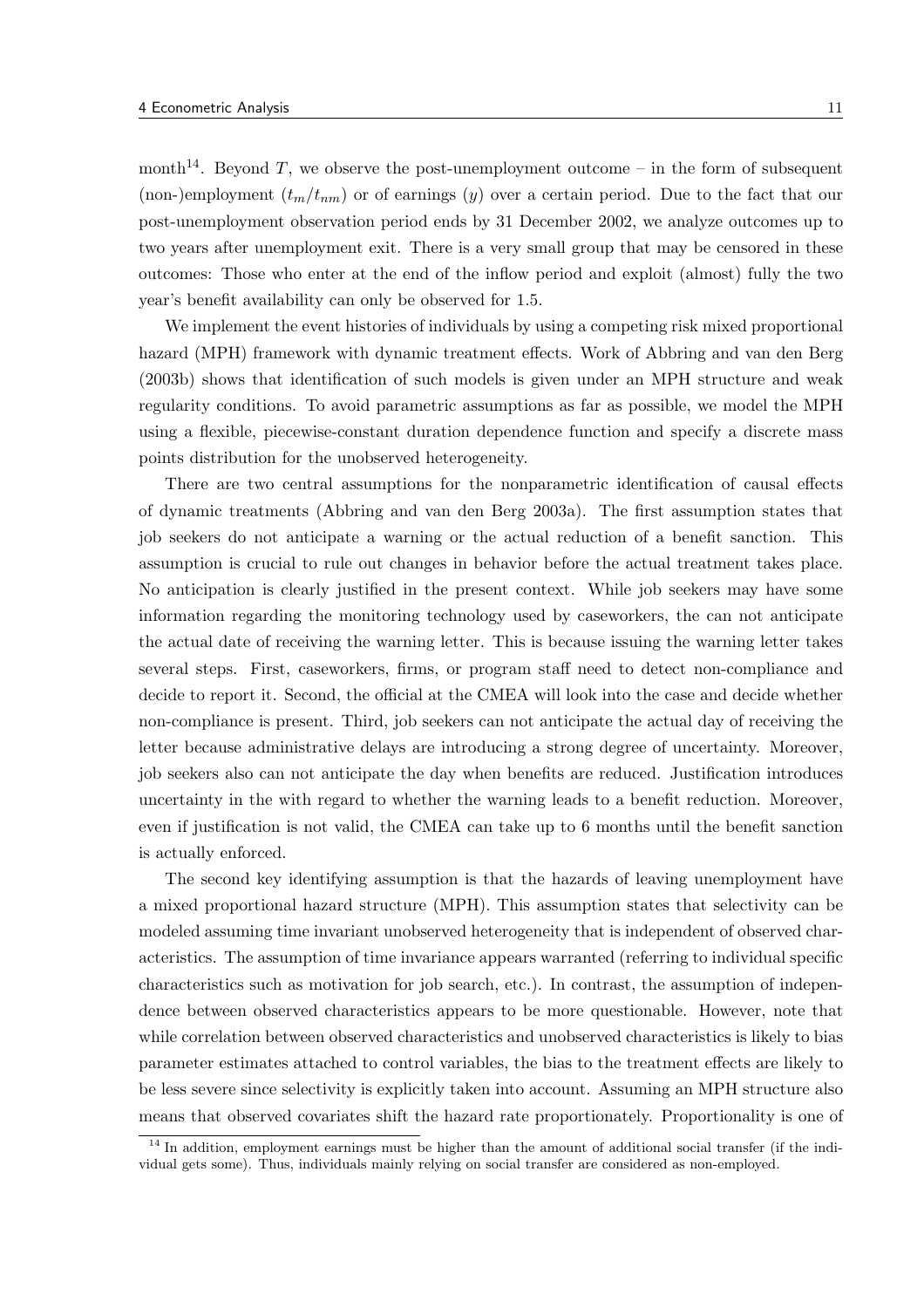the most common assumptions in duration studies and earlier work on Switzerland suggests that it is not driving results on the effects of dynamic treatments (Lalive, van Ours and Zweimüller 2008).

To expose the model structure,  $t_e$  denotes the duration of unemployment until a paid exit from unemployment,  $t_{ne}$  denotes the time from entering unemployment until leaving paid unemployment to an unpaid exit state,  $t_w$  denotes the time from entering unemployment until a sanction warning takes place, and  $t_s$  denotes the time from a sanction warning until an actual benefit reduction takes place. The treatment indicators can then be defined as follows.  $D_w \equiv I(t_w < min(t_e, t_{ne}))$  identifies job seekers who experience benefit reduction before leaving unemployment.  $D_s \equiv I(t_w + t_s < min(t_e, t_{ne}))$  identifies job seekers who experience a benefit reduction before leaving unemployment. The starting point to set up the duration model is a specification where the treatment variables  $D_w$  and  $D_s$  indicate warning and sanction enforcement. The unemployment exit hazard to destination  $l \in \{e, ne\}$  is then:

$$
\theta_l(t_l|x,r,p,D_{wl},D_{sl},v_l) = \lambda_l(t_l) \exp(x'\beta_l + r'\alpha_l + p'\gamma_l + \delta_{wl}D_{wl} + \delta_{sl}D_{sl} + v_l)
$$
(1)

 $\lambda_l(t)$  stands for individual duration dependence in our proportional hazard model, x represents a vector of observable individual characteristics, r is a vector of public employment service dummy variables,  $p$  is a vector of controls for state dependence<sup>15</sup> and  $v_l$  represents the unobserved heterogeneity that accounts for possible selectivity in the exit process (see subsection 4.3 for the empirical specification of unobserved heterogeneity and Appendix D for a detailed description of the observables). The parameters  $\delta_{wl}$  and  $\delta_{sl}$  measure the effect that a warning and an enforcement have on the exit rate from UE. Note that  $\delta_{sl}$  measures the additional effect of enforcement relative to the effect of a warning. A common approach to modeling flexible duration dependence is the use of a step function (piecewise-constant duration model)

$$
\lambda_l(t_l) = \exp(\sum_k (\lambda_{l,k} \cdot I_k(t_l))
$$
\n(2)

where  $k = 0, \ldots, 3$  is a subscript for time-intervals and  $I_k(t)$  are time-varying dummy variables that are one in subsequent time-intervals. Taking into account the shape of the descriptive hazards (see section 3.2) and the fact that for our Swiss data we observe median UE durations of a bit less/more than half a year for the exit to  $e/ne$  groups, we fix the four time intervals as follows: 1-40/1-90 days, 40-210/90-270 days, 210-360/270-480 days and 360/480 and more days. Because estimation includes as well a constant term, normalization is necessary which is achieved by setting  $\lambda_{l,0} = 0$  (i.e. the constant measures the baseline exit rate in interval 0).

In a similar way we can model the rate by which individuals are warned about a possible

<sup>&</sup>lt;sup>15</sup> We control for the individual's labor market history over the past five years: past earnings, past employment. For details, see Appendix D.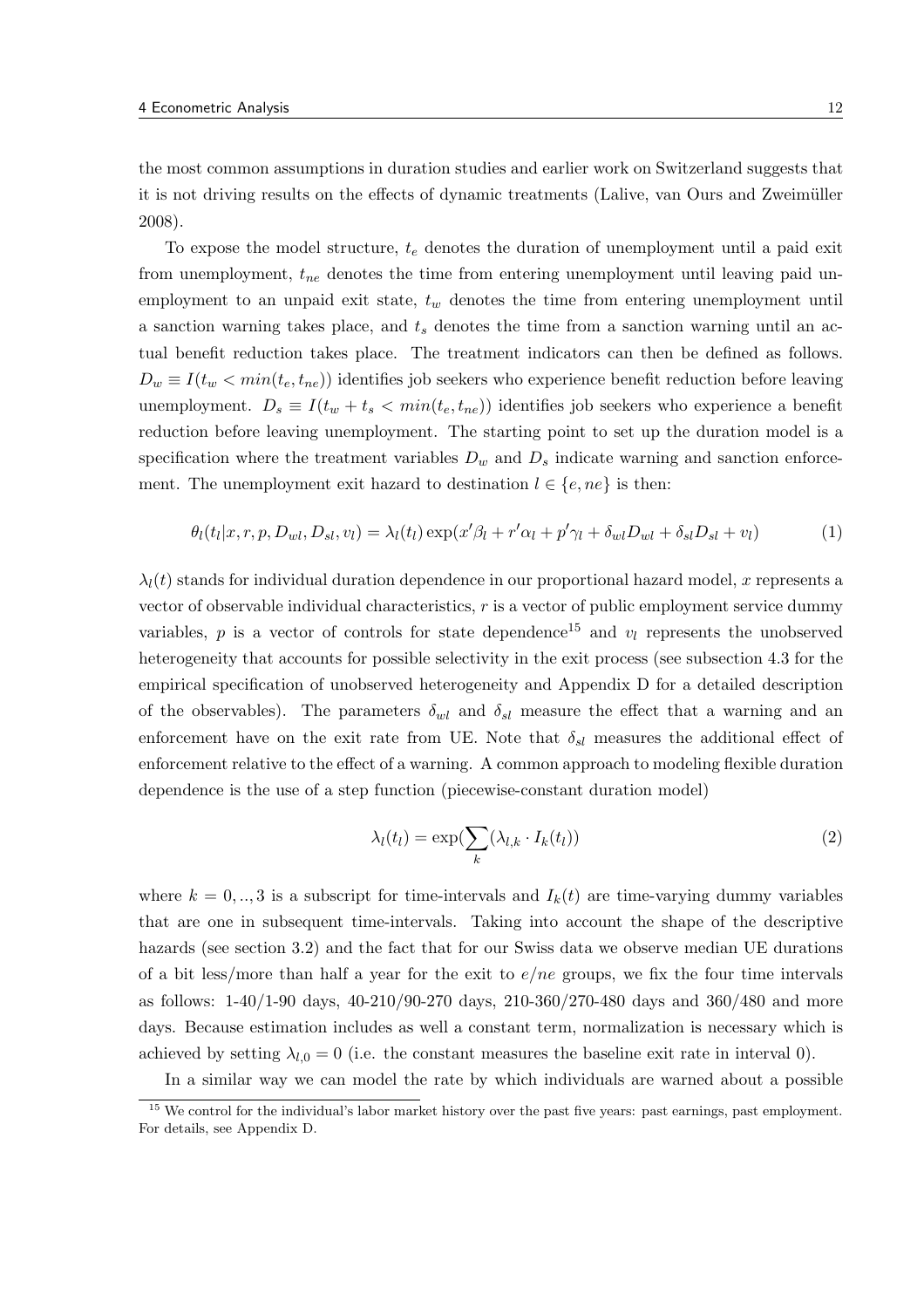sanction and the rate by which a sanction is enforced at time t conditional on x, r, p and v as

$$
\theta_h(t_h|x,r,p,v_h) = \lambda_h(t_h) \exp(x'\beta_h + r'\alpha_h + p'\gamma_h + v_h)
$$
\n(3)

where for  $h = \{w, s\}$ ,  $\lambda_h(t_h) = \exp(\sum_k (\lambda_{h,k} \cdot I_k(t_h))$  with normalization  $\lambda_{h,0} = 0$  and  $v_h$ representing the respective unobserved heterogeneity.<sup>16</sup>

Using the elements outlined above, this leads us to the following likelihood function (replacing the conditioning on  $x, r, v, p$  by an index i and suppressing notation on the treatments):

$$
\mathcal{L} = \prod_{i=1}^{I} \int_{v} \theta_{w,i}^{c_{w}}(t_{w}) S_{w,i}(t_{w}) \theta_{s,i}^{c_{s}}(t_{s}) S_{s,i}(t_{s}) \theta_{e,i}^{c_{e}}(t_{e}) S_{e,i}(t_{e}) \theta_{ne,i}^{c_{ne}}(t_{ne}) S_{ne,i}(t_{ne}) \mathcal{L}_{p,i} dG(v) \quad (4)
$$

where  $c_m$   $(m \in \{e, ne, w, s\})$  designates a censoring indicator, being 1 if the respective duration is not censored, and zero otherwise, and  $S_{m,i}(t_m) \equiv exp(-\int_0^{t_m}$  $\int_0^{\tau_m} \theta_{m,i}(z) dz$  is a time-to-event specific "survivor" function,  $v$  is a vector of unobserved heterogeneity components (further discussed in section 4.3), and  $G(v)$  is the corresponding cumulative joint distribution. Note that 4 accounts for both right-censoring and the competing risks nature of unemployment exits.

The most important element in (4) is  $\mathcal{L}_{p,i}$  containing information on the individual likelihood contribution of the post-unemployment period. This element of our model varies, depending on which post-unemployment outcome we evaluate. In our baseline Model I, we set  $\mathcal{L}_{p,i} = 1$  thus disregarding information on post-unemployment outcomes. In the following, we describe the Models II to IV that incorporate different measures of post-unemployment outcomes.

#### 4.2 Modeling the post-unemployment outcome measures

#### 4.2.1 Employment stability

Our Model II is designed to evaluate the effects of benefit sanctions on the *employment stability* in the post-unemployment period. We analyze the impact of being sanctioned or not on the duration of the first employment or nonemployment spell starting right after unemployment exit.

Following Figure 4, (non-censored) individuals enter into a spell of subsequent employment, described by the duration  $t_m$ , or into subsequent nonemployment,  $t_{nm}$ . Due to the fact that the SSR data we use are of monthly precision, we model the respective hazards in a discrete manner. The discrete hazards for  $t_o$  (with  $o = \{m, nm\}$ ) can be represented as the difference between two survivor functions of two consecutive months, be it  $t_o - 1$  and  $t_o$ , divided by the survivor of the earlier month.<sup>17</sup> Thus, the discrete-time hazard is the probability of failure in

<sup>&</sup>lt;sup>16</sup> Based on descriptive analysis of the duration distributions and hazards, duration splits to implement the piecewise-constant design are set to 30/90/240 days for the warnings hazard and 10/30/150 days. Note that enforcements usually take place already 10 to 20 days after the warning, therefore the early splits (see section 3.2 for descriptive details).

<sup>&</sup>lt;sup>17</sup> Note that we again assume that the hazard of leaving employment and the hazard of leaving non-employment have an MPH structure. This assumption is crucial for identification.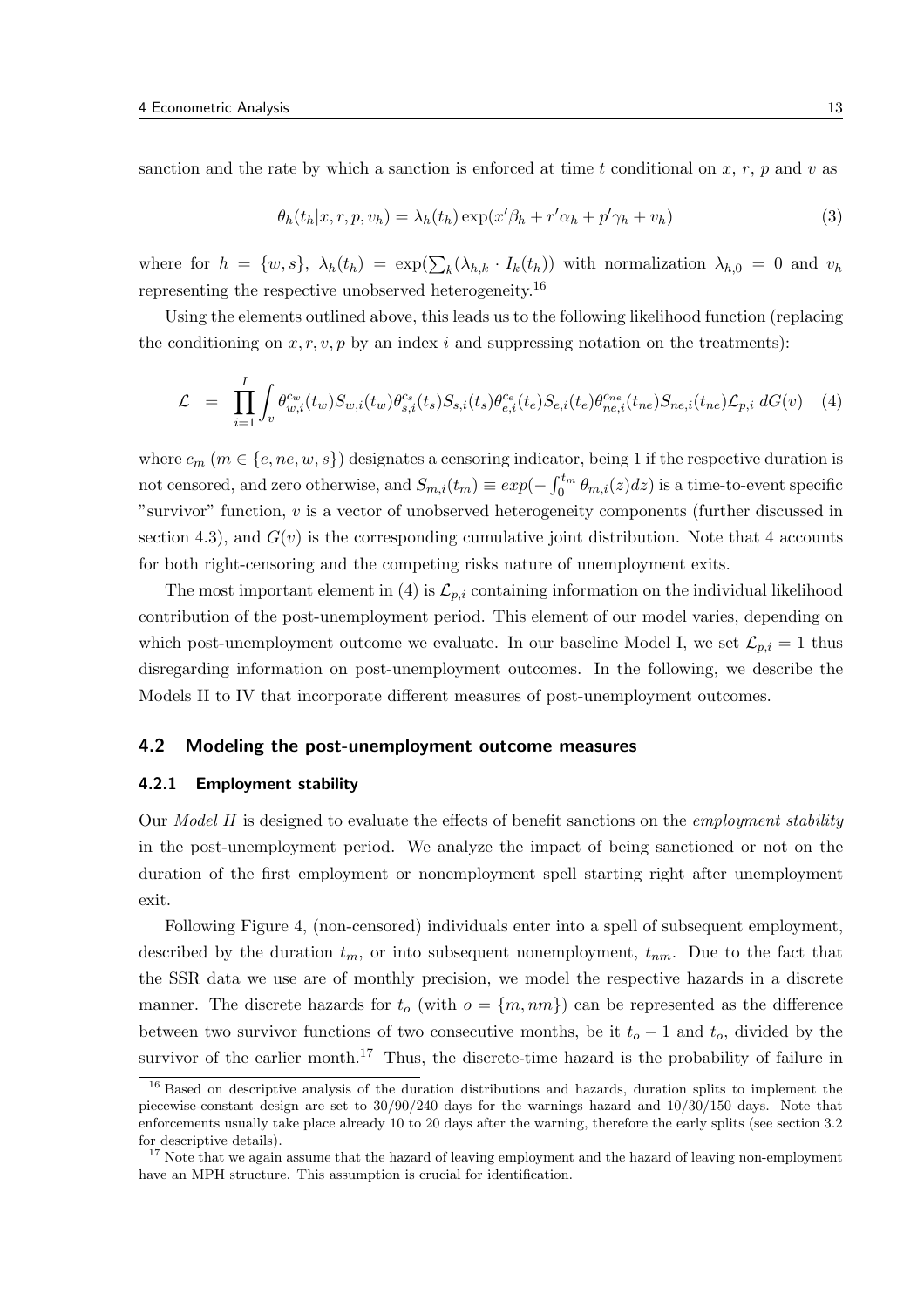the interval between two consecutive months, conditioned on the probability of surviving to at least the earlier month.

The corresponding likelihood contribution consists therefore in

$$
S_o(t_o - 1|x, r, p, D_{wo}, D_{so}, t_u, v_o) - S_o(t_o|x, r, p, D_{wo}, D_{so}, t_u, v_o)
$$
\n
$$
(5)
$$

if the observation is not censored and in  $S_o(t_o|x, r, p, D_{wo}, D_{so}, t_u, v_o)$  if censored. The survivors<sup>18</sup> are modeled in the same way as described in the last subsection. In the post-unemployment period, the treatment effect results in a constant upward or downward shift of the respective hazard.

Note that we control here as well for the realized duration of unemployment,  $t_u$  (=  $min(t_e, t_{ne})$ . To allow for nonlinear unemployment duration dependence we add a polynomial function  $g(ln t_u)^{19}$  to the controls. This implies for the complete likelihood functions – which describe the joint distribution of  $t_w$ ,  $t_s$ ,  $t_e$ ,  $t_{ne}$ ,  $t_m$  and  $t_{nm}$  – that we claim independence between the distributions of these durations *conditional on*  $x, r, p, D_w, D_s$ , the respective unobserved heterogeneity  $v$  and duration  $t<sub>u</sub>$  in the case of the two post-unemployment processes.

Taking the two options of employment  $(m)$  or non-employment  $(nm)$  together, the individual likelihood contribution of the post-unemployment period (suppressing again the conditioning) is

$$
\mathcal{L}_{p,i} = \left[ \left[ S_m(t_m - 1) - S_m(t_m) \right]^{c_m} S_m(t_m)^{1 - c_m} \right]^{c_e} \cdot \left[ \left[ S_{nm}(t_{nm} - 1) - S_{nm}(t_{nm}) \right]^{c_{nm}} S_{nm}(t_{nm})^{1 - c_{nm}} \right]^{c_{ne}} \tag{6}
$$

Since these contributions are at the third stage of the selection (see Figure 4), double-censoring occurs. First, censored employment or non-employment durations (with  $c_m$  or  $c_{nm}$  equal zero) may occur since the post-unemployment observation window is restricted to the end of 2002. Second, uncensored unemployment spells with  $c_e$  or  $c_{ne}$  equal 1 are censored in the other exit destination and therefore as well in the respective post-unemployment process. Finally, in the case of a censored unemployment spell,  $c_e$  and  $c_{ne}$  are zero and  $\mathcal{L}_{p,i}$  equals 1.<sup>20</sup>

#### 4.2.2 Post-unemployment earnings

Our Models III and IV feature earnings as an outcome measure in the post-unemployment period. We evaluate the effects of benefit sanctions on the earnings in the first (complete)

<sup>&</sup>lt;sup>18</sup> Based on descriptive analysis of the duration distributions and hazards, duration splits to implement the piecewise-constant design are set to 5/10/24 months for the employment process and to 2/6/16 months for the non-employment process.

<sup>&</sup>lt;sup>19</sup> We add polynomial terms of  $\ln t_u$  up to the sixth power.

<sup>&</sup>lt;sup>20</sup> 19,149 of total 23,961 spells (i.e. 79.9%) exit from unemployment to employment ( $c_e = 1$ ), 2985 (12.5%) exit to non-employment ( $c_{ne} = 1$ ); 1827 (7.6%) exhibit censored unemployment durations. After exit, 42.5% and 34.9% of the respective populations are censored in their first employment/non-employment spell (i.e.  $c_m = 0$  or  $c_{nm} = 0$ ). These high censoring rates point to the fact that remarkable parts of the sample show stable labor force participation statuses after unemployment exit.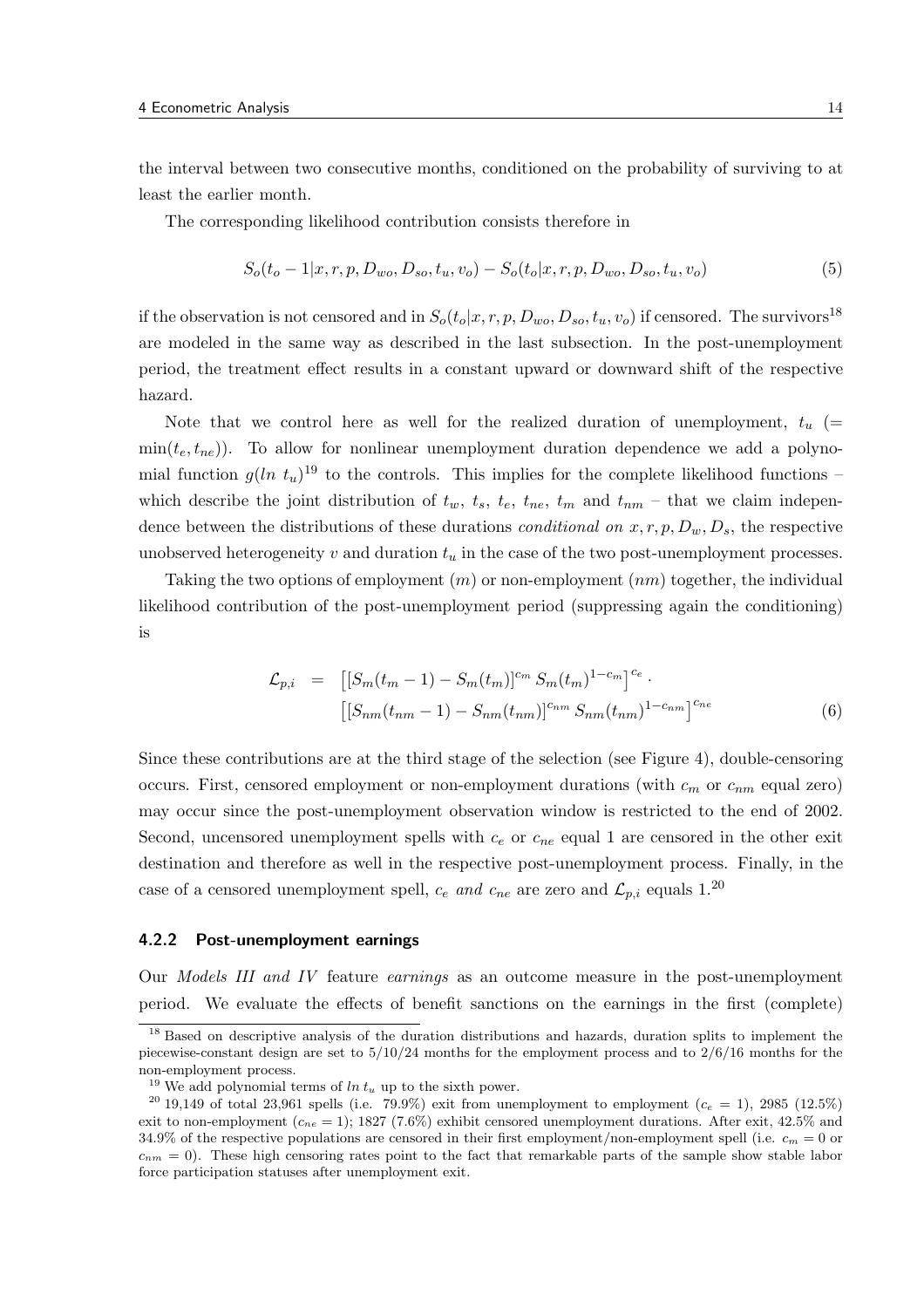month after unemployment exit and on the sum of earnings over the first 24 months after unemployment exit  $(y_1$  and  $y_{24}$ , respectively). Thus, we generate measures that *incorporate* endogenous changes of the labor market status during the respective periods (see Klepinger et al. 2002 for a similar design). These outcome measures are global in the sense that they capture the effects of sanction warnings and enforcement on the duration of employment, on the level of wages, and on hours worked for individuals leaving unemployment.

We use an MPH structure to model the post-unemployment earnings distribution for at least two reasons. First, the MPH model structure is more flexible than assuming a specific parametric distribution – e.g., log-normality – by applying the same flexible hazard function design as for the durations above. Second, results from the duration literature show that the earnings hazard model is identified.<sup>21</sup> We extend this approach additionally in two respects: First, we use this multiple states hazard framework with earnings to evaluate a specific treatment. Accordingly, we introduce dynamic treatment effects in this context. Second, we handle the double selectivity problem that is implied by our framework: Selection at the entry into the two sanction states and at the exit from those states into (non-)employment.

The earnings hazard describes the (instantaneous) probability of earning  $\gamma$  conditional on earning at least  $y$ . Thus, like the unemployment exit hazard, the earnings hazard has an upwarddirected interpretation: the probability of generating an earnings level of exactly  $y$  conditional on earning at least  $y$ . What are the implications of assuming that the earnings hazard follow an MPH structure? In case earnings are exactly exponentially distributed, the MPH structure implies that both observed and unobserved characteristics change log expected earnings in an additive fashion – quite similar to modeling log earnings using linear models.<sup>22</sup> In case earnings are not exponential, assuming an MPH structure generally implies modeling proportionate shifts on the integrated earnings hazards. Moreover, it can be shown that assuming an MPH structure implies that the effect of benefit sanctions on mean earnings as well as on all the quantiles of earnings are of opposite sign as the effect on the hazard.<sup>23</sup>

For the earnings data, we implement the estimation of sanction effects on earnings in the same way as in Model II one above – we just replace  $t_o$  by  $y_j$ , i.e. by one of the mentioned earnings measures (whereby  $j = \{1, 24\}$ ). Since the earnings data are considered as being continuous we use continuous hazards. Depending on the descriptive hazards and medians of

 $21$  The idea to model wages, earnings or income in a hazard framework first appeared in Donald et al. (2000); Cockx and Picchio (2008) extended it by introducing competing risks, unobserved heterogeneity and state dependence.

<sup>&</sup>lt;sup>22</sup> To see this, note that  $E(T|x,v) = \lambda_0^{-1} exp(-x'\beta - v)$  where  $\lambda_0$  is the baseline hazard.

<sup>&</sup>lt;sup>23</sup> To see this, suppose that earnings without sanction are Y<sub>0</sub> with hazard  $\theta_0(y|x) = \lambda(y) exp(x' \beta)$  and Y<sub>1</sub> follow a distribution with hazard  $\theta_1(y|x) = \theta_0(y|x)exp(\delta)$  where  $\delta$  is the effect of a benefit sanction on the earnings hazard. distribution with hazard  $\sigma_1(y|x) = \sigma_0(y|x)exp(\sigma)$  where  $\sigma$  is the effect of a benefit sanction on the earnings hazard.<br>Since  $E(T_1|x) = \int_0^\infty exp(-\int_0^y \theta_1(z|x)dz)dy$ , it follows  $E(T_1|x) < E(T_0|x) \iff \delta > 0$ . Moreover, note that the  $\$ quantile treatment effect is  $y_1^{\alpha} - y_0^{\alpha} = \Lambda_0^{-1}(-log(1-\alpha)exp(-\delta)) - \Lambda_0^{-1}(-log(1-\alpha))$  where  $\Lambda_0^{-1}()$  is the inverse of the integrated hazard of the counterfactual earnings distribution. This means that  $y_1^{\alpha} - y_0^{\alpha} < 0 \iff \delta > 0$ since  $\Lambda_0^{-1}$  is a monotonically increasing function. Finally, consider the log likelihood ratio of earnings with sanction and counterfactual earnings without sanction, i.e.  $ln f_1(y|x)/f_0(y|x) = \delta - (exp(\delta) - 1)\Lambda_0(y)$ . This shows that the likelihood ratio satisfies the monotone likelihood ratio property, and benefit sanctions shift the earnings distribution in the sense of first order stochastic dominance.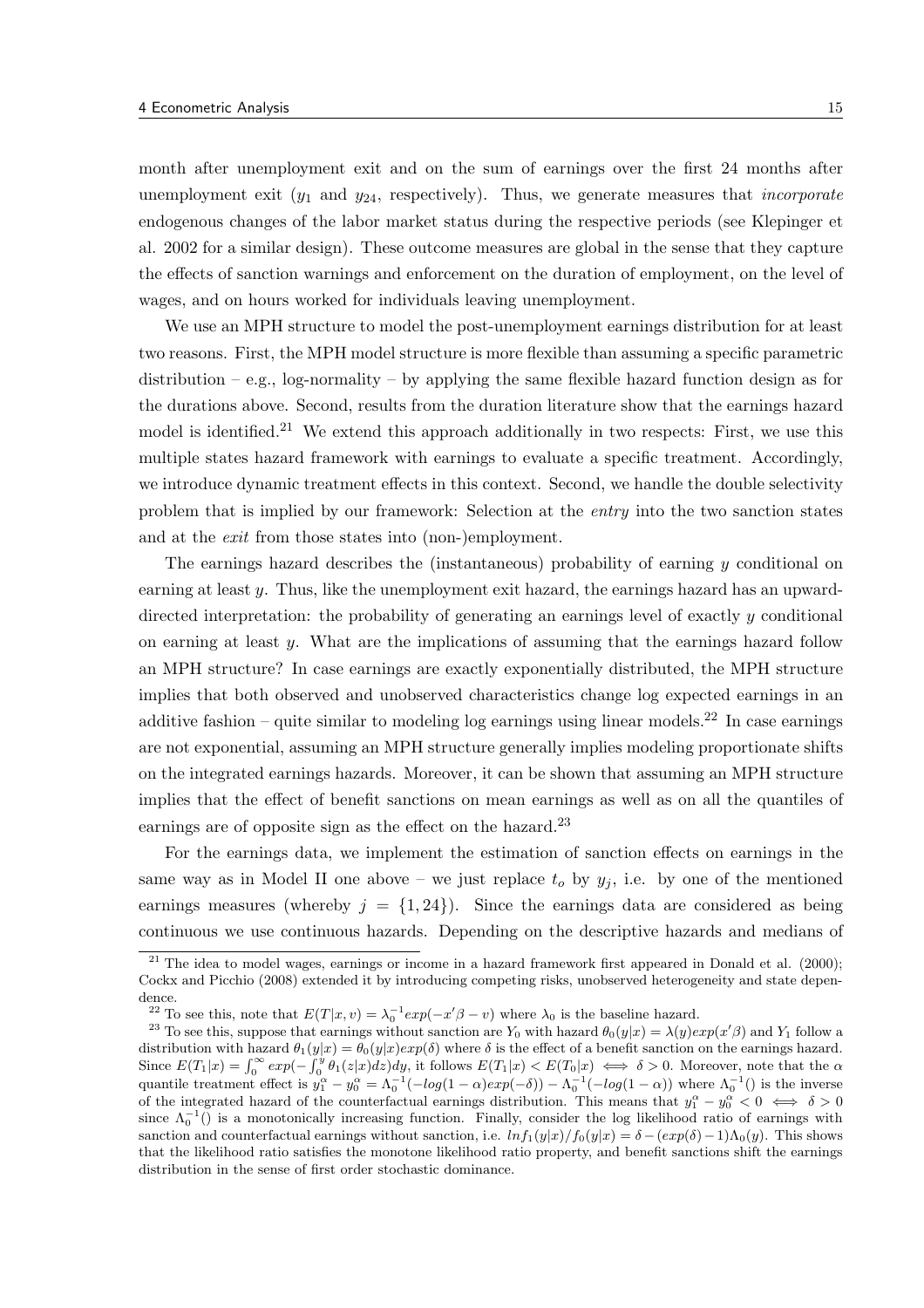the respective measures, we define suitable splits of the earnings values to design the respective piecewise-constant earnings-level-dependence functions  $\lambda_{y_j}(y_j)^{24}$ .

The Model III results in an individual post-unemployment likelihood contribution (suppressing conditioning) of

$$
\mathcal{L}_{p,i} = \left[\theta_{y_j}^{c_{yj}}(y_j)S_{y_j}(y_j)\right]^{c_e} \tag{7}
$$

Model IV is very similar in the design – except that it uses different exit destinations. Going back to Figure 4, this means that at time  $T$  individuals are not separated by exiting to  $e$  or to ne as described in Model III, but the exit destinations are now  $y_{24} > 0$  and  $y_{24} = 0$ . So, we separate individuals with a sum of earnings over 24 months which is positive from those with zero sum of earnings. The second group represents the part of the sample that permanently exits labor force over 24 months. The comparison of the Models III and IV allows interesting statements about the effect of sanctions on individuals who *temporarily* exit to nonemployment, thus who reenter labor force during the 24 months (i.e. the subgroup which has different exit destinations in the two models). See more on that comparison in the respective results subsection 5.3. Consequently, the likelihood contribution for Model IV has the same structure as the one for Model III:

$$
\mathcal{L}_{p,i} = \left[\theta_{y_{24t}}^{c_{y_{24t}}}(y_{24t})S_{y_{24t}}(y_{24})\right]^{c_y} \tag{8}
$$

where  $c_y$  represent the non-censoring indicator, being one if  $y_{24} > 0$ . Note that in the Models III and IV we estimate five processes. There is no sixth process here (like in Model II) since individuals exiting to nonemployment do not dispose of an earnings distribution<sup>25</sup>.

As described for Model II, the post-unemployment process is again confronted with double censoring. First,  $c_{yi}/c_{y24t}$  can be zero for two reasons: earnings can't be observed over 24 months<sup>26</sup> after unemployment exit (since this was late in the observation window); in addition, earnings are right-censored at 10,000/200,000 CHF over 1/24 months due to the top coding of social security earnings. In our data, very small proportions had to be censored due to these reasons<sup>27</sup>. The second hierarchy of censoring  $(c_e/c_y)$  is the same as for Model II.

<sup>&</sup>lt;sup>24</sup> The earnings measure for the first month after unemployment  $(y_1)$  exhibits a median of 3,871 CHF for the group which exited from unemployment to employment  $(e)$ . The earnings splits for  $y_1$  are set to 1500/3000/4500 CHF. For earnings over 24 months – i.e.  $y_{24}$  – we find a median of 87,698 CHF for the e group. The median of  $y_{24}$  for all individuals with positive earnings sums over 24 months (Model IV, the  $y_{24} > 0$  group) is 83,542 CHF. Since the descriptive earnings  $(y_{24})$  hazards for the e and the  $y_{24} > 0$  group in the Models III and IV are of a very similar shape, we apply the same earnings splits for these two models: They amount to  $50000/100000/150000$ CHF.

<sup>&</sup>lt;sup>25</sup> In Model IV, this is true in general since we defined the exit destinations by distinguishing  $y_{24} > 0$  vs.  $y_{24} = 0$ . In Model III, some individuals in the ne group have a positive earnings sum, those who only temporarily exited labor force – but not all.

<sup>&</sup>lt;sup>26</sup> In the 1-month-case, there is no such censoring for  $y_1$ .

<sup>&</sup>lt;sup>27</sup> In Model III with  $y_1$  earnings, 235 cases (of the 19,149 spells in the e group, i.e. 1.23%) are censored at 10,000 CHF. In Model III with  $y_{24}$ , 255 cases (1.33%) are censored due to non-observability and additional 468 cases (2.47%) are censored at 200,000 CHF. In Model IV, 278 cases (of the 20,012 spells in the  $y_{24} > 0$  group, i.e.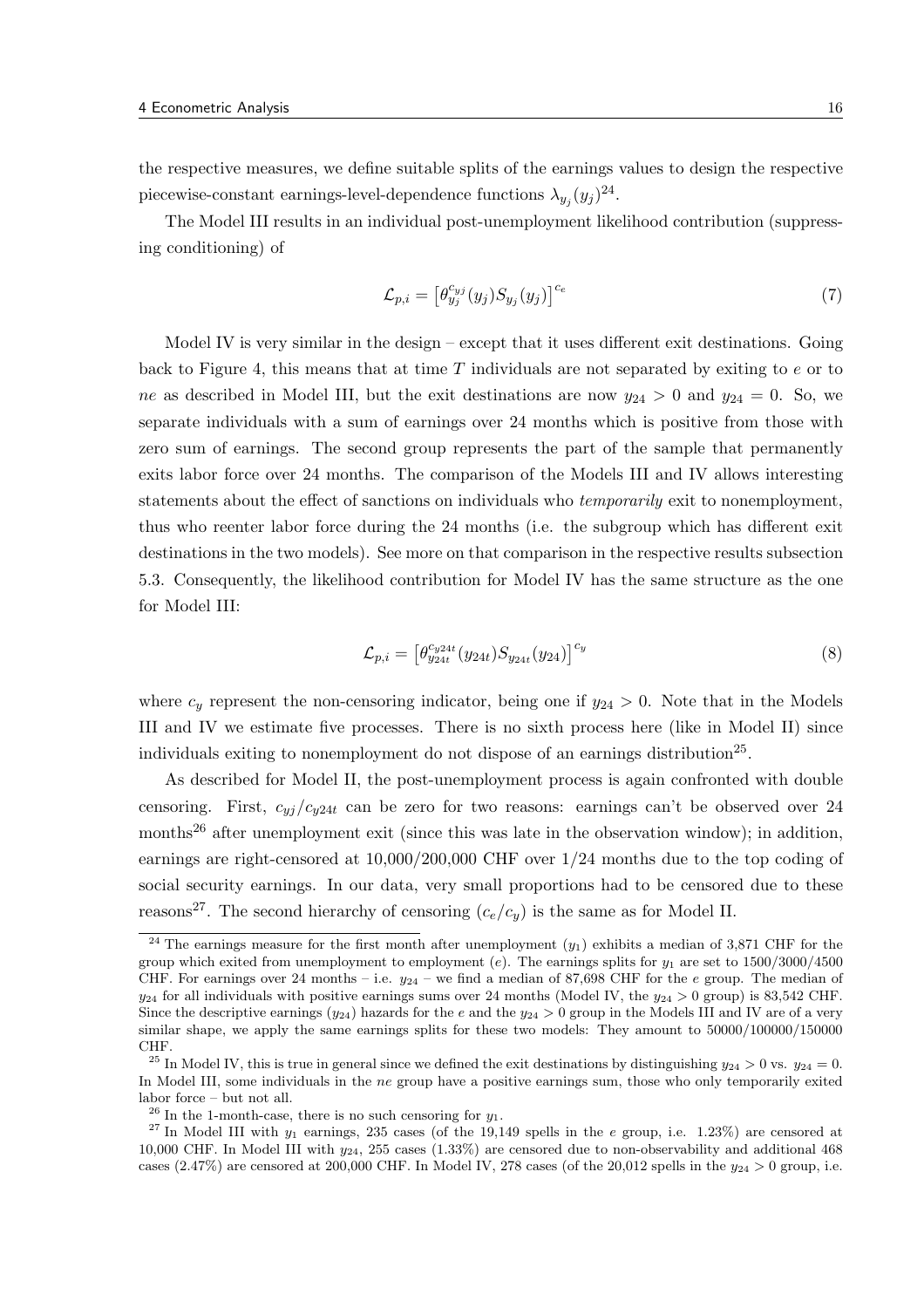#### 4.3 Dealing with multiple selectivity

Our evaluation setup implies that we have to deal with the issue of multiple selectivity. First, the sorting into the treatment is endogenous – the assignment of sanction warnings and enforcements is obviously non-random. Second, the exit from (treated or non-treated) unemployment into a state of employment or nonemployment (or  $y_{24} > 0$  vs.  $y_{24} = 0$  for Model IV) is driven as well by individual characteristics, thus by a non-random process. In both cases, we end up with a post-selection population that potentially differs from the original one: First, in terms of relative composition of individual characteristics; second, by observing only a non-random subpopulation in the subsequent stages (e.g., only those who found indeed a job). For observed characteristics, these composition and selection effects are controlled by the inclusion of covariates.

To take into account this multiple selectivity on the level of unobserved characteristics, we follow the approach of Gritz (1993) and Ham and LaLonde (1996). They point out that addressing the selection problem consists in simultaneously modeling the selection processes into the treatment and later into (non-)employment and in allowing for correlation between the different stages of the individual's history. The first point is met by the model presented above. The second is handled by allowing for correlation between the unobserved heterogeneity components of the different processes. For example, an individual who leaves unemployment for employment may have above average unobserved characteristics. This positive composition and selection effect (linked to the fact of having indeed found a job) may mask the potentially negative effect of a sanction on subsequent employment duration – if we don't control for the correlation in unobservables between the unemployment exit process and the subsequent employment process. Such arguments may be made for all our proposed models.

Combining such a design and our precise data, the effect of interest – the *causal* effect of benefit sanctions – can be separated from the discussed selectivity effects due to availability of information on the exact timing of the sanction process and the exit process. Causal effects of sanction warnings and enforcements on unemployment exit and the post-unemployment process create a conditional dependence between the five or six processes: i.e., the outcome measure changes only in the case a warning has been issued or a sanction has been enforced. On the other hand, selectivity creates a global dependence between the outcome and the sanction processes.

<sup>1.32%)</sup> are censored due to non-observability and additional 478 cases (2.27%) are censored at 200,000 CHF.

<sup>&</sup>lt;sup>28</sup> For Model III with  $y_1$  estimation shows that none of the included log duration terms (up to 6th power) gets significant, whereas for the Models III and IV with  $y_{24}$  as outcome we find that all the included log duration terms get significant (at the 1 or 2% level). This interesting observation suggests that individuals with longer unemployment duration have a higher propensity to fall back into un- or nonemployment and therefore to realize a lower  $y_{24}$ , compared to people with shorter unemployment spell.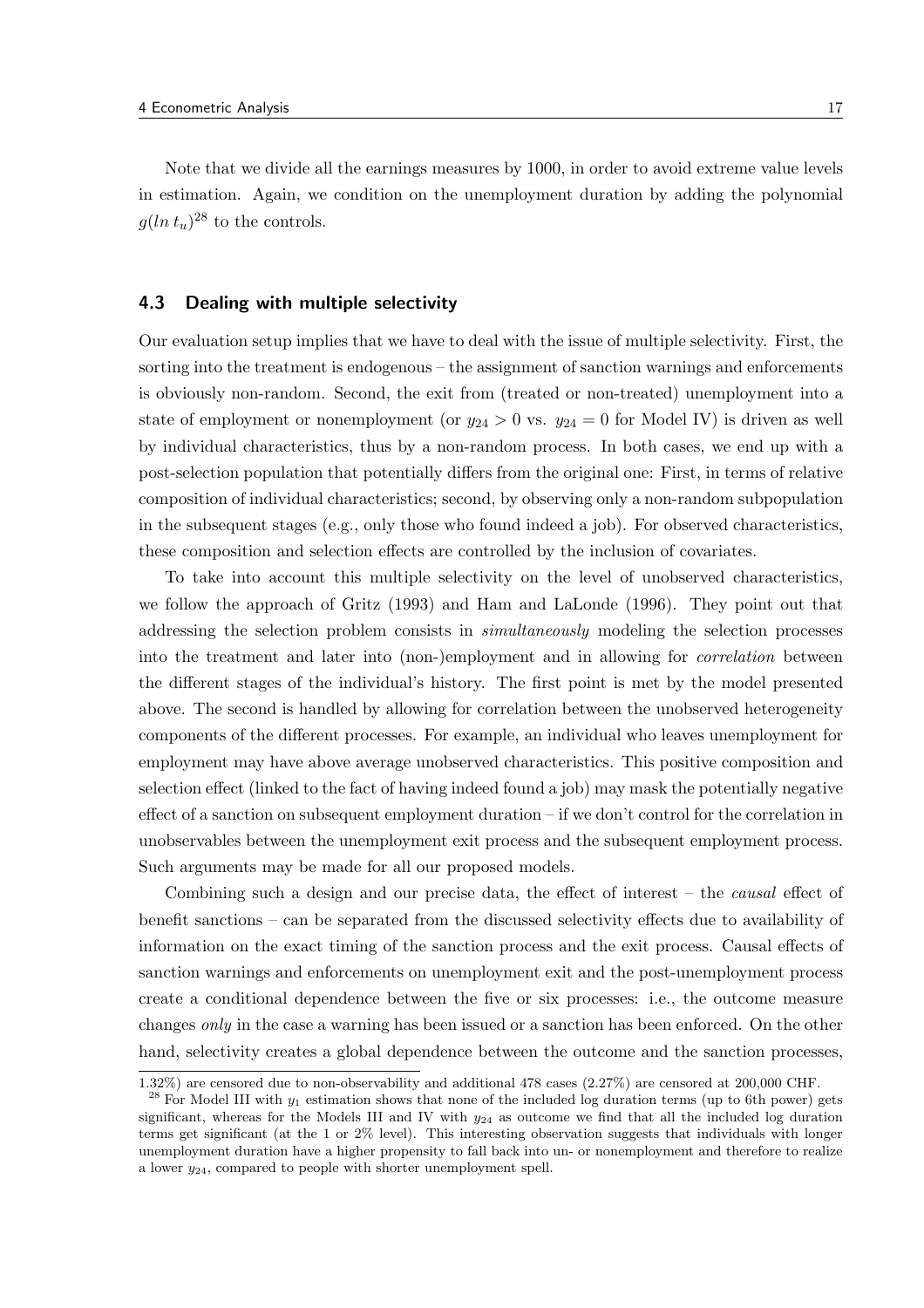captured by the correlation of the unobserved heterogeneity components.

In estimation we handle unobserved heterogeneity in the standard way by integrating it out over the joint density function  $G(v)$ , as shown in equation (4) above. The vector  $v \in \mathbb{R}^6_+$  or  $v \in \mathbb{R}^5_+$  comprises all the unobserved heterogeneity components of the respective model: In the Model II,  $v = (v_w, v_s, v_e, v_{ne}, v_m, v_{nm})$ , in the Models III and IV we replace the last two elements by  $v_{y1}$ ,  $v_{y24}$  or  $v_{y24t}$ .

We model  $G(v)$  to be a multivariate discrete distribution of unobserved heterogeneity. Work by Heckman and Singer (1984) suggests that discrete distributions can approximate any arbitrary distribution function. We assume that each heterogeneity component has two points of support (subscripts  $a$  and  $b$ ). Given the six sources of unobserved heterogeneity in Model II and the five in the Models III and IV, this implies that the joint distribution has in maximum 64 or 32 mass points, respectively. The associated probabilities are of the form

$$
Pr(v_w = v_{wg}, v_s = v_{sg}, v_e = v_{eg}, v_{ne} = v_{neg}, v_m = v_{mg}, v_{nm} = v_{nmg}) = p_i
$$
(9)

$$
Pr(v_w = v_{wg}, v_s = v_{sg}, v_e = v_{eg}, v_{ne} = v_{neg}, v_r = v_{rg}) = p_i
$$
\n(10)

whereby expression (9) applies to Model II and expression (10) to the Models III and IV. In the latter case, we distinguish  $r = \{y_1, y_2, y_2, y_1\}$ . All unobserved heterogeneity level combinations with  $g = \{a, b\}$  for each process are possible. This generates probabilities  $p_i$  for  $i = 1, \ldots, I$  in Model II and for  $i = 1, \ldots, 32$  in the Models III and IV. To ensure that the probabilities  $p_i$  are between zero and one, and sum to one, we model  $p_i = exp(a_i)/$  $\overline{ }$  $i \exp(a_i)$  and normalize the last a as being  $a_I = 0$ . Note that we specify the correlated unobserved heterogeneity in a more flexible way than Ham and LaLonde (1996) who rely on a one-factor structure.

#### 5 Estimation Results

We report in the following the results of the parameter estimates of the Models I to IV as described in the econometrics section 4. Then, we proceed to the analysis of the ex-ante effects. Thereafter, we discuss how we explain our findings from a theoretical point of view. The section ends with simulation exercises based on on the reported estimation results, which allow to quantify the different treatment effects.

#### 5.1 Unemployment Exit Behavior and Subsequent (Non-)Employment Stability

Table 1 provides information on the econometric estimates of Models I and II. Model I focuses on the effects of benefit sanctions on the exit behavior of concerned individuals, assuming correlated unobserved heterogeneity. Results of the point estimates of the treatment effects indicate that the log hazard rate of exits into employment (E) goes up by 0.158 once individuals get warned that they are under suspicion of having committed a non-compliance. Once the sanction is enforced, the exit to E rate increases by additional 0.149. Both effects are substantial and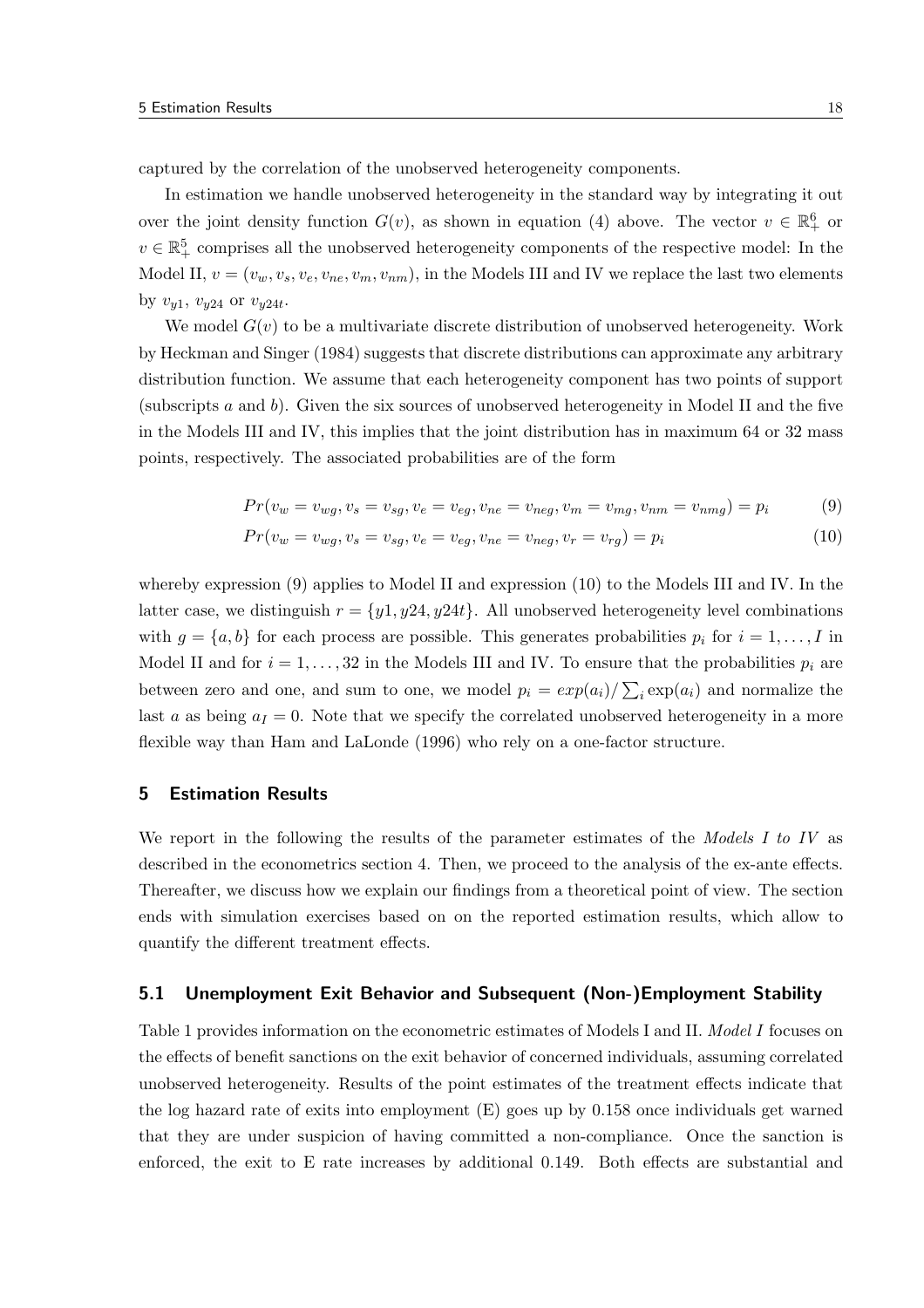|                                                     |        | Model I |         |        | Model II |         |  |  |
|-----------------------------------------------------|--------|---------|---------|--------|----------|---------|--|--|
| (Coeff. /Transf.)                                   | Coeff. | z-value | Transf. | Coeff. | z-value  | Transf. |  |  |
|                                                     |        |         |         |        |          |         |  |  |
| Effect on exit from employment $(M)$                |        |         |         |        |          |         |  |  |
| warning $(\delta_{wm}/\text{in }\%)$                |        |         |         | 0.018  | 0.34     | 0.019   |  |  |
| enforcement $(\delta_{sm}/\text{in }\%)$            |        |         |         | 0.140  | 2.35     | 0.150   |  |  |
| Effect on exit from non-empl. $(NM)$                |        |         |         |        |          |         |  |  |
| warning $(\delta_{wnm}/\text{in }\%)$               |        |         |         | 0.146  | 1.14     | 0.157   |  |  |
| enforcement $(\delta_{snm}/\text{in }\%)$           |        |         |         | 0.267  | 1.97     | 0.307   |  |  |
| <i>Effect on exit <math>UE \rightarrow E</math></i> |        |         |         |        |          |         |  |  |
| warning $(\delta_{we}/\text{in }\%)$                | 0.158  | 3.48    | 0.171   | 0.147  | 3.39     | 0.159   |  |  |
| enforcement ( $\delta_{se}/\text{in }\%$ )          | 0.149  | 2.98    | 0.161   | 0.148  | 3.07     | 0.160   |  |  |
| Effect on exit $UE \rightarrow NE$                  |        |         |         |        |          |         |  |  |
| warning $(\delta_{wne}/\text{in }\%)$               | 0.637  | 4.69    | 0.890   | 0.689  | 5.05     | 0.992   |  |  |
| enforcement $(\delta_{sne}/\text{in }\%)$           | 0.515  | 4.10    | 0.674   | 0.513  | 4.05     | 0.670   |  |  |
| Unobserved heterogeneity                            |        | Yes     |         |        | Yes      |         |  |  |
| Control variables                                   |        | Yes     |         |        | Yes      |         |  |  |
| Control for state dependence                        |        | Yes     |         |        | Yes      |         |  |  |
| PES dummies                                         |        | Yes     |         |        | Yes      |         |  |  |
| -Log-Likelihood                                     |        | 198309  |         | 255064 |          |         |  |  |
| N                                                   |        | 23961   |         | 23961  |          |         |  |  |

|  |      |  |  |  |  |  | Tab. 1: The effect of benefit sanctions on exit behavior and subsequent non-/employment dura- |  |
|--|------|--|--|--|--|--|-----------------------------------------------------------------------------------------------|--|
|  | tion |  |  |  |  |  |                                                                                               |  |

Notes: We report coefficients and their transformations: Transformed treatment effects are changes in %. Asymptotic z-values.

Source: Own estimations based on merged UIR-SSA database.

highly significant. Expressed in percentage changes (i.e.  $exp(\delta) - 1$ ), results indicate that a sanction warning caused a 17.1 % increase in the exit to E rate, whereas actually imposing the sanction adds a further increase of the rate by 16.1 %.

But sanctions and warnings do not only foster a quicker take-up of a regular job, they also cause an increase in labor force exit. An announcement of a sanction leads to a remarkable rise in the exit to non-employment (NE) rate by 89.0 %. Enforcing the sanction results in an additional increment of the exit to NE rate by  $67.4\%$ . This insight, that the present and future disutility of a sanction (warning) influences the labor supply decision, is new in the literature, to our knowledge. The (highly significant) effect is non-trivial: adding up the warning and enforcement effects amounts to more than doubling the exit to NE rate  $(+116\%)$ . But one has to put this result in the right context of interpretation: First, by taking into account that "only" 12.5% of the sample exits to non-employment. Second, as shown below, exit to NE is often temporary and can partly be read as an unpaid prolongation of unemployment.

Estimates differ from the earlier studies by Abbring et al. (2005), van den Berg (2004), and Svarer (2007). The two Dutch studies report increases in the exit rate due to sanctions on the order of 100 %. Yet both Dutch studies do not have access to information on sanction warnings. As Lalive et al. (2005) show, this may lead to considerable upward bias in the estimate of the enforcement effect in a system like the Swiss where job seekers are informed of the sanction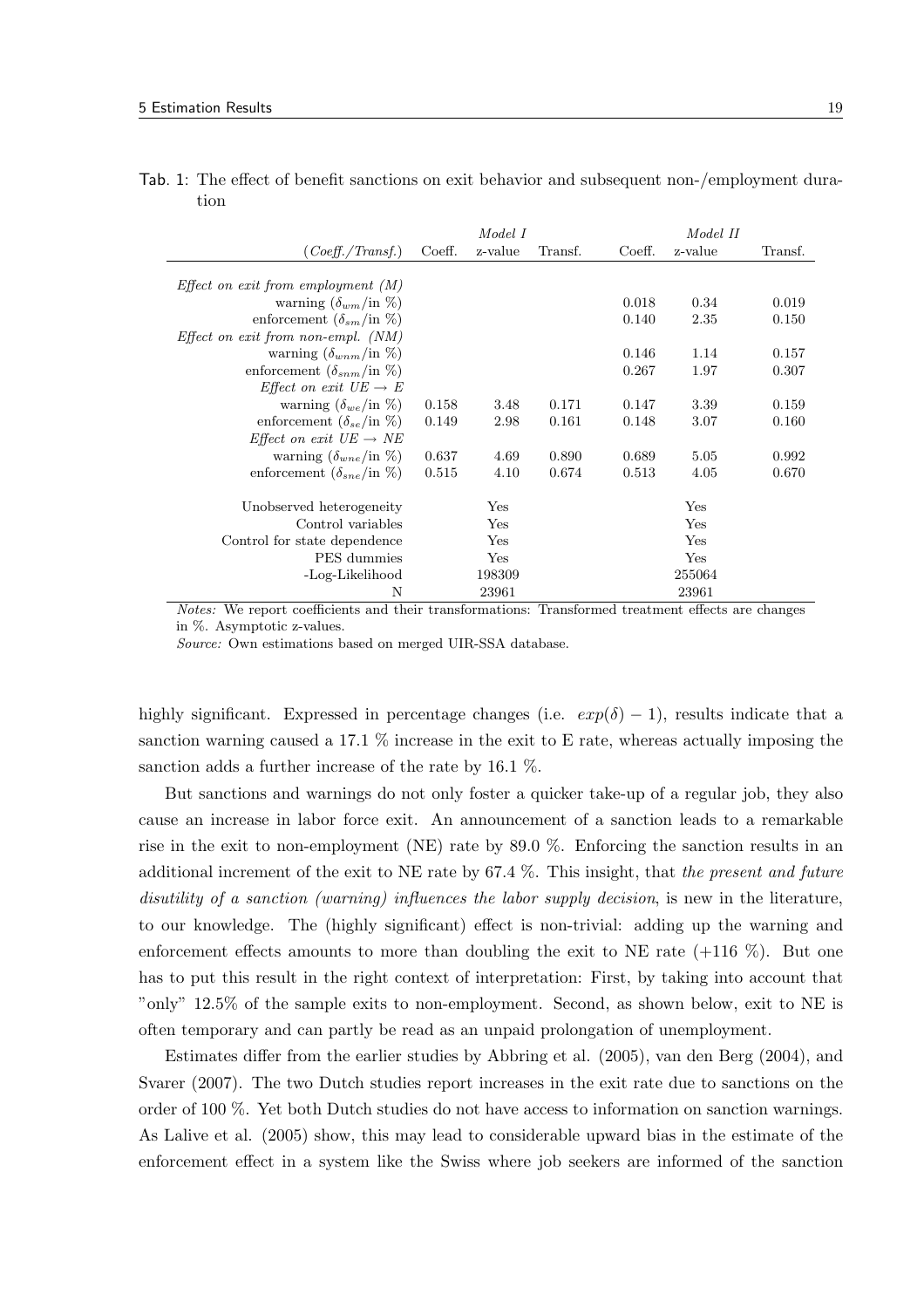process starting. Svarer (2007) finds for Denmark an increase in the unemployment exit rate of yet more than 50% following enforcement. Our results are near to Lalive et al. (2005) who use a similar dataset. They find that warnings increase the hazard rate by 25 % and a further increase by 20 % is estimated to take place after benefits have been reduced for Swiss job seekers entering unemployment in late 1997. Some differences between the studies have to be taken into account: First, Lalive et al. (2005) do not have access to information on previous earnings. Arguably, previous earnings capture labor market success quite tightly leaving little room for unobserved heterogeneity. Second, the current study is using information on benefit sanctions covering a broader range of cantons in Switzerland than Lalive et al. (2005). To the extent that warnings and enforcement effects vary across Swiss regions, this also gives rise to differences in estimates. Third, the distribution of unobserved heterogeneity is more comprehensively estimated in this paper than in Lalive et al. (2005). Finally, endogenous selection of the exits into E and NE is explicitly taken into account in this study by modeling the exit to NE process, thereby allowing for correlated unobserved heterogeneity in this destination as well.

In the Appendix B, Table 7, we report additionally the baseline transition rates for all processes of Model I and Model II as well as the estimated mass point probabilities. Besides the estimated constant of the first piece of the baseline hazard  $(\lambda_1)$ , we indicate the transition rate of an "average" individual (see notes of Table 7 for details) for the same first split period. Our estimates allow for two levels of unobserved heterogeneity in all four hazard rates. Starting from a restrictive specification with only a small number of mass points, we add more of them as long as they increase the log likelihood. As recommended by Gaure et al. (2007), we select the model that provides the best fit according to the log likelihood.

Finally, we take a look on the role of the unobserved heterogeneity in Model I. Estimating a version of the model without unobserved heterogeneity (not reported) reveals treatment effects of  $\delta_{we} = -0.052/\delta_{se} = 0.082$  for the exit to E and  $\delta_{wne} = 0.281/\delta_{sne} = 0.295$  for the exit to NE (significant on the 5% and the 1% level, respectively). The clear difference to the effects reported above points to the presence of unobserved heterogeneity. Moreover, the comparison of the models with and without (correlated) unobserved heterogeneity reveals a certain amount of selectivity<sup>29</sup>.

Now, we turn to Model II and the discussion of the quality of post-unemployment jobs: How do benefit sanctions affect the non-/employment stability? To answer this question, the duration of the first spell of employment (M) for the exit to E group and the duration of the first spell of non-employment (NM) for the exit to NE group is analyzed. Individuals of the E group

 $29$  This can be explained as follows. Estimates indicate that there are 12 different groups. Is there selectivity with respect to exit to E and warnings? To see this, consider the average baseline exit rate of the groups that have a high warnings rate (probabilities  $p_1$  up to  $p_8$ ). The high warnings group has an average exit rate of about .15 % per day. The low warnings group (probabilities  $p_9$ ,  $p_{11}$ ,  $p_{13}$  and  $p_{16}$ ) has an average exit rate of .18 %. This means that there is relatively small negative selection into warnings of individuals with lower exit rates. This explains why the warnings effect increases when accounting for unobserved heterogeneity. In the same manner, the group with high enforcement rates shows a bit lower exit rates (0.16 %) than those with a low/zero enforcement rate (0.18 %). This shows that there is a certain negative selection into enforcement and correspondingly we observe an increase in the treatment effect.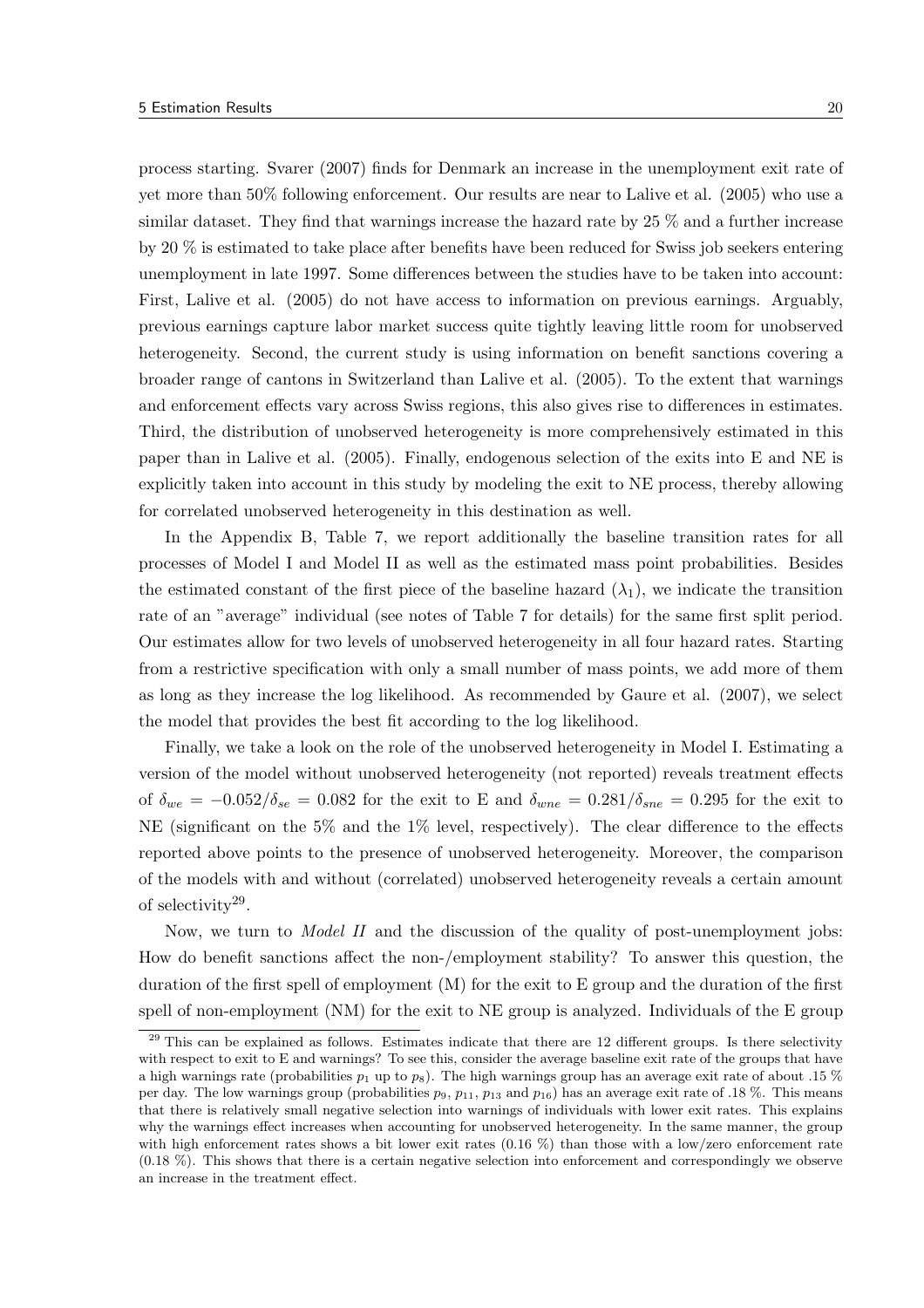who face a sanction warning are confronted with an immediate increase of the exit rate from the employment spell M by 1.9%. This change is not significant. In contrast, the additional treatment effect coming from imposing the sanction is highly significant and amounts to 15.0% for the M spells. The point estimate of the warning effect for the NE group on the NM spell is markedly higher, 15.7%, but not significant either. Again, the additional enforcement effect is significant; it results in a considerable increase of the NE hazard by 30.7%.

Thus, Model II reveals three important messages: First, and most importantly, we find clear evidence that sanctions cause highly relevant effects on the individuals' outcomes after unemployment exit. Second, estimates show that the sanction-driven reduction of unemployment duration for the exit to E group is paralleled by an also important reduction of the duration of the first employment period thereafter. I.e., sanctions reduce subsequent employment stability. Third, sanctions foster labor force exit of NE individuals, but also considerably reduce the subsequent stay in non-employment. Thus, these individuals have tendency to leave paid unemployment for unpaid unemployment in order to avoid pressures exerted by the sanction system and to "gain" more (unpaid) time for job search. The substantial NM treatment effect shows that this situation of subsequent non-employment is often of transitory nature. This is supported by the descriptive evidence that – whereas the median M spell counts 25 months – the median NM spell only amounts to 11 months.

In the post-unemployment period, unobserved heterogeneity plays a relevant role in shaping the treatment effects on the duration of the non-/employment spells. The corresponding version of Model II without unobserved heterogeneity (not reported) exerts sanction effects of  $\delta_{wm} =$  $0.053/\delta_{sm} = 0.035$  for the E group and of  $\delta_{wnm} = -0.094/\delta_{snm} = 0.141$  for the NE group. Except for the warning effect on the M spell (which falls from weak to no significance), all the effects go up once unobserved heterogeneity is taken into account. A certain amount of selectivity into the post-unemployment spells is present, too – mainly with respect to the enforcement of a sanction<sup>30</sup>. Finally, we may note that in Model II the exit to E and to NE treatment effects as well as the four transitions in the unemployment period are very similar to the corresponding estimates of Model I. This is a comfortable and sensible result since there is no obvious argument that adding post-unemployment information should crucially alter the estimation results for the unemployment processes.

To wrap up the results from analyzing the sanction effects on exit behavior and subsequent non-/employment stability, we may state that, besides the intended effect of reducing the time until unemployed take up a regular job, we find as well effects that were presumably not intended by the sanction system designers. The enforcement of a sanction causes a relevant reduction of subsequent employment. In addition, sanctions may as well foster labor force exit of concerned

<sup>&</sup>lt;sup>30</sup> Proceeding as in footnote 29 we find, when analyzing the M spells, that there is virtually no selectivity with respect to warnings: The group with high warnings propensity exerts an exit rate of 3.21% per month; the low warnings rate people transit out of M by 3.20% per month. In contrast, selectivity between enforcement and M exit is clearly negative: High enforcement rate individuals exit from M with 2.89% per month whereas no-enforcement people have an exit rate of 3.78%.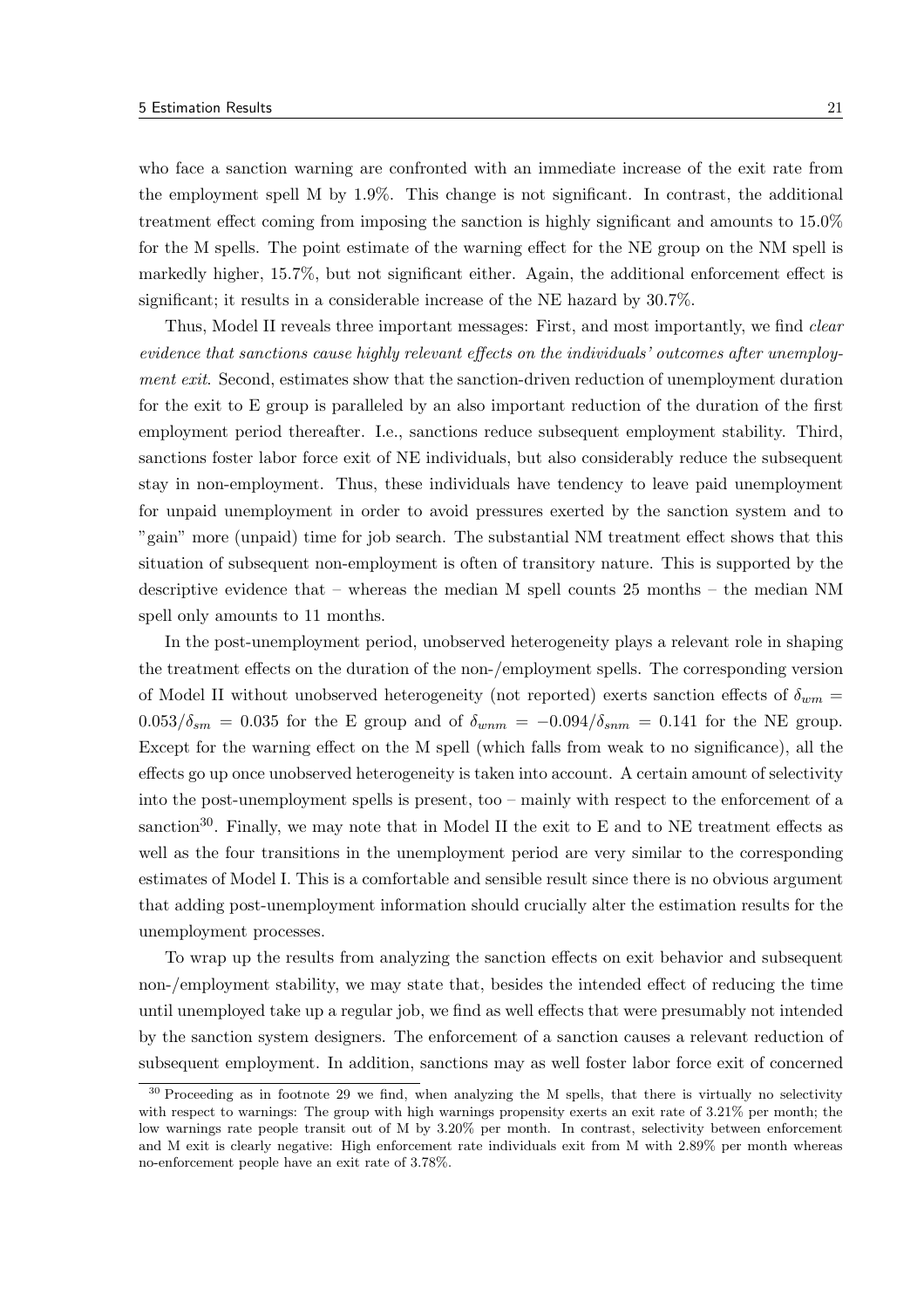individuals. At least, there is a group among these for whom the exit to non-employment is only transitory, acting as a non-paid extension of the job search duration.

#### 5.2 The Effects on Earnings and their Persistence

Tab. 2: The effect of benefit sanctions on earnings: over 1 vs. 24 months after unemployment exit; E (exit to employment) group

|                                                      |        | Model III: earn 1 mt |         | Model III: earn 24 mt |        |         |         |
|------------------------------------------------------|--------|----------------------|---------|-----------------------|--------|---------|---------|
| (Coeff. /Transf.)                                    | Coeff. | z-value              | Transf. |                       | Coeff. | z-value | Transf. |
|                                                      |        |                      |         |                       |        |         |         |
| Effect on earnings over $1/24$ mt                    |        |                      |         |                       |        |         |         |
| warning $(\delta_{wyl}/\text{in }\%)$                | 0.077  | 2.40                 | 0.080   | $\delta_{wu24}/\%$    | 0.102  | 3.27    | 0.107   |
| enforcement $(\delta_{syl}/\text{in }\%)$            | 0.050  | 1.18                 | 0.051   | $\delta_{su24}/\%$    | 0.076  | 1.78    | 0.079   |
| Effect on exit $UE \rightarrow E$                    |        |                      |         |                       |        |         |         |
| warning $(\delta_{we}/\text{in }\%)$                 | 0.154  | 3.41                 | 0.167   |                       | 0.154  | 3.39    | 0.167   |
| enforcement $(\delta_{se}/\text{in }\%)$             | 0.152  | 3.02                 | 0.165   |                       | 0.147  | 2.93    | 0.159   |
| <i>Effect on exit <math>UE \rightarrow NE</math></i> |        |                      |         |                       |        |         |         |
| warning $(\delta_{wne}/\text{in }\%)$                | 0.612  | 4.66                 | 0.843   |                       | 0.625  | 4.66    | 0.869   |
| enforcement $(\delta_{sne}/\text{in }\%)$            | 0.522  | 4.16                 | 0.686   |                       | 0.518  | 4.12    | 0.679   |
| Unobserved heterogeneity                             |        | Yes                  |         |                       |        | Yes     |         |
| Control variables                                    |        | Yes                  |         |                       |        | Yes     |         |
| Control for state dependence                         |        | Yes                  |         |                       |        | Yes     |         |
| <b>PES</b> dummies                                   |        | Yes                  |         |                       |        | Yes     |         |
| -Log-Likelihood                                      |        | 231704               |         |                       |        | 289436  |         |
| N                                                    |        | 23961                |         |                       |        | 23961   |         |

Notes: We report coefficients and their transformations: Transformed treatment effects are changes in %. Asymptotic z-values.

Source: Own estimations based on merged UIR-SSA database.

The impact of sanction effects on the sustainability of post-unemployment jobs is one important aspect of an analysis of UI sanction systems that looks beyond unemployment exit. But in order to gain an even more comprehensive view on how a sanction system may influence post-unemployment job quality, the analysis of earnings is essential. A glimpse on the durationdependent earnings histories of Figure 3 in the descriptive analysis may lead to the hypothesis that sanctions reduce subsequent earnings. But as mentioned as well, this analysis could be misleading since it doesn't incorporate the issue of selectivity. This problem is addressed in the Models III which feature simultaneous estimation of the sanctioning and unemployment processes together with the earnings process of the exit to E group, allowing for correlated unobserved heterogeneity in all the 5 processes.

Table 2 reports two versions of Model III: First, we analyze as outcome the earnings in the first (complete) month after exit to employment, i.e. for the E group. Second, we build the sum of realized earnings over 24 months as outcome in the fifth process (for the same E group). The comparison of the two sub-models of Model III allow statements on the persistence of the sanction effects in the development of the earnings flow. Whereas the first analysis gives insights on how the individual's reaction on a sanction (warning) is reflected in the take-up of the first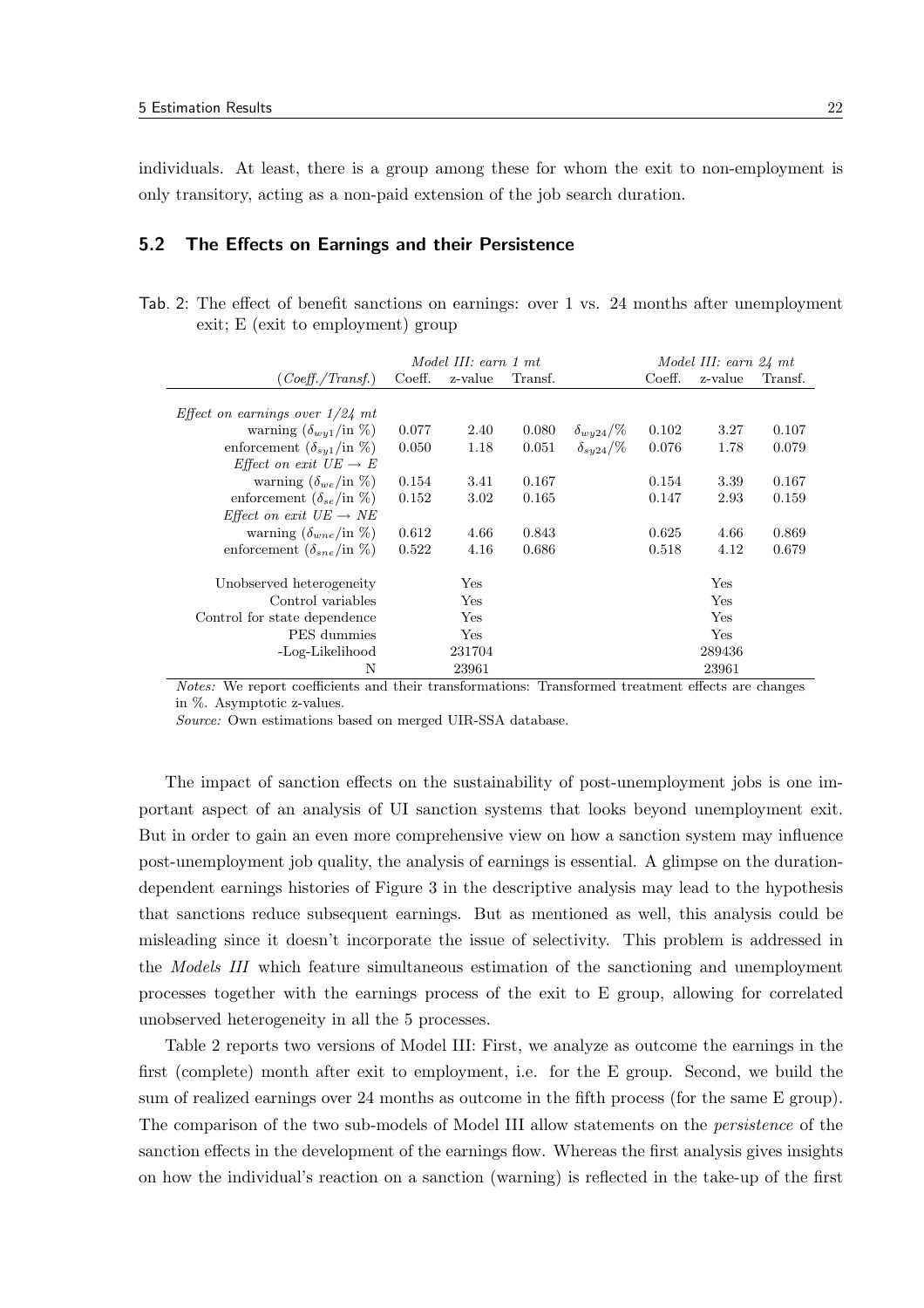job after unemployment, the second analysis aims for a comprehensive view on the total effect of sanctions on earnings generation in mid-terms for the E group. Thereby, the latter allows for and incorporates the effects of switches between employment and non-employment over the two years, directly or indirectly driven by previous sanctions.

How do sanctions affect earnings in the first month after leaving unemployment? Results from Table 2 clearly suggest a negative effect. Already the act of warning a job seeker that a sanction procedure has been started increases the earnings hazard by 8.0 % for job seekers who leave unemployment after having been warned that a benefit reduction may take place in the future. The earnings hazard increases somewhat more, albeit statistically insignificantly, for job seekers who experience an actual benefit reduction. Both effects translate into lower average earnings for sanctioned job seekers. We defer a discussion of the magnitude of the effects of benefit sanctions on average earnings to section 5.5.

Do these negative earnings effects persist over two years? Indeed, they  $d_0$  – they even accentuate. When looking at the treatment effect of a sanction warning on the level of the sum of earnings over 24 months, we clearly observe a negative effect. Warnings increase the 24 month earnings hazard by  $10.7\%$ , and subsequent actual benefit reduction increases the earnings hazard by an additional 7.9% – significant at the 10% level. Therefore, we can clearly state that the Models III provide evidence that sanction warnings and enforcements exert immediate as well as persistent negative effects on post-unemployment earnings.

Estimations of the earnings Models III are affected much less by the inclusion of unobserved heterogeneity than Model II. Comparison with corresponding models without unobserved heterogeneity (not reported) reveals that unobserved heterogeneity only plays a (rather small) role in shaping the enforcement effect<sup>31</sup>. Selectivity into earnings is not relevant<sup>32</sup>. The small role of unobserved heterogeneity in this model is presumably due to the inclusion of extensive controls for state dependence into the model. Controlling for earnings and employment paths in the last five years before unemployment seems to capture pretty well the heterogeneity in future earnings development as well. This is consistent with the long-term stability of earnings paths that we observed in the descriptive Figure 3.

Summing up, we can clearly state that sanctions not only negatively affect stability and duration of employment (of the E group), but as well the level of earnings that is generated from this employment after unemployment exit. This suggests that sanctions not only affect the search behavior by favoring more temporary jobs, but that they cause the concerned individuals

<sup>&</sup>lt;sup>31</sup> The treatment effects estimates without unobserved heterogeneity for the earnings models over 1 and 24 months are the following:  $\delta_{wyl} = 0.086/\delta_{syl} = -0.036$  and  $\delta_{wyl} = 0.106/\delta_{syl} = 0.033$ 

<sup>&</sup>lt;sup>32</sup> Analyzing the hazards of earnings over 24 months, we find that there is virtually no selectivity with respect to warnings which is of non-relevant size: The group with high warnings propensity has an earnings realization rate of 0.348% per 1000 CHF; the low warnings rate people leave earnings distribution by 0.350% per 1000 CHF. The same is true concerning selectivity with respect to enforcement: High enforcement rate individuals realize earnings with 0.349% per 1000 CHF whereas no-enforcement people have exactly the same rate of 0.349% per 1000 CHF. The non-existence of a selectivity issue here is supported by the observation that only 0.6% of the sample belongs to the b level of the earnings hazard. Thus, there is indeed almost no unobserved heterogeneity in earnings.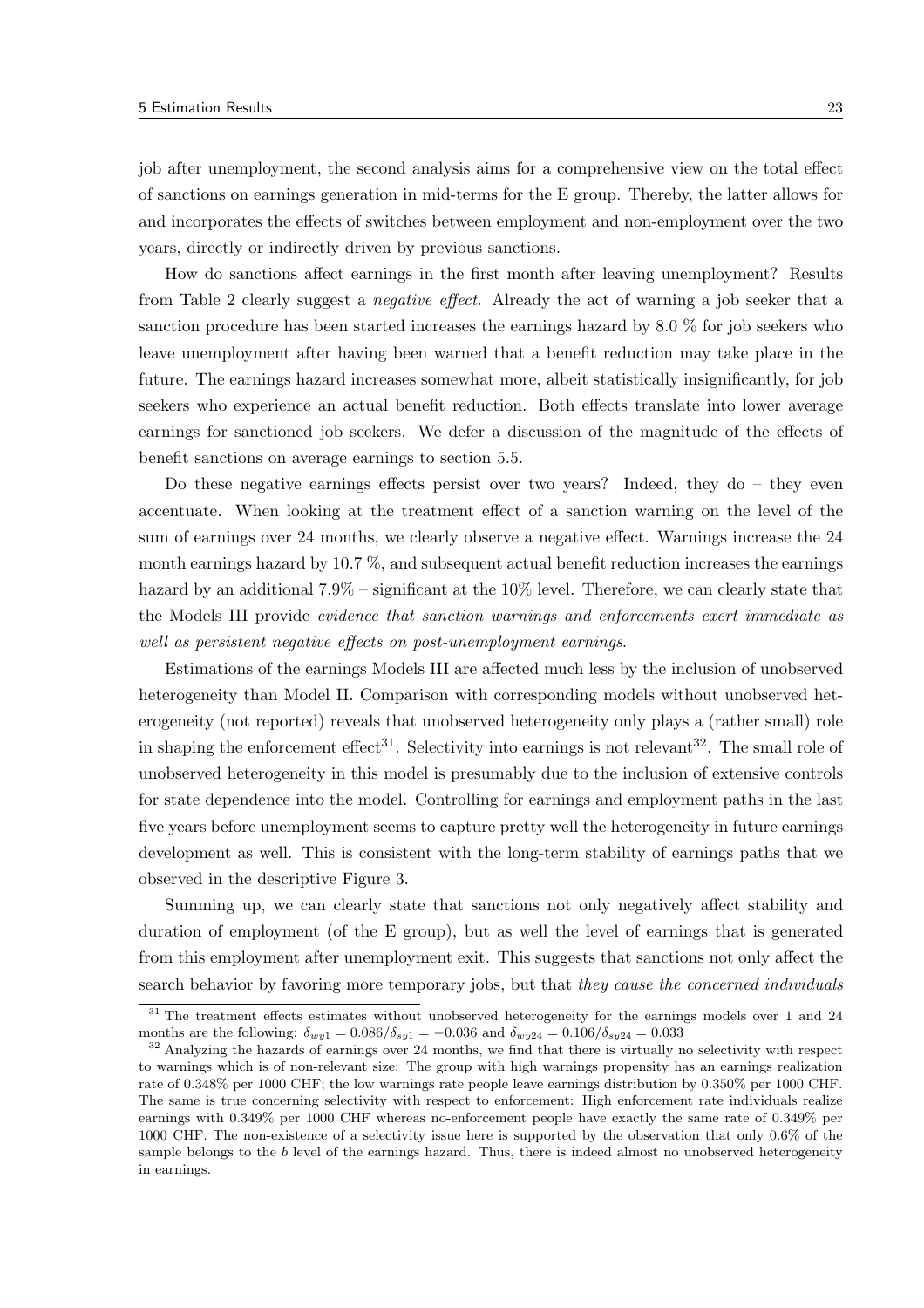as well to reduce their demands towards future jobs in terms of earnings.

#### 5.3 The Effects on Earnings: Temporary vs Permanent Labor Force Exits

Tab. 3: The effect of benefit sanctions on earnings over 24 months: E group (excluding temporary and permanent labor force exits) vs. total population with positive earnings (excluding only permanent labor force exits)

|                                             | Model III: earn 24 mt |              |         |                          |        |         |         |  |  |
|---------------------------------------------|-----------------------|--------------|---------|--------------------------|--------|---------|---------|--|--|
| (Coeff. /Transf.)                           | Coeff.                | z-value      | Transf. |                          | Coeff. | z-value | Transf. |  |  |
|                                             |                       |              |         |                          |        |         |         |  |  |
| <i>Effect on earnings over 24 mt</i>        |                       |              |         |                          |        |         |         |  |  |
| warning $(\delta_{wy24}/\text{in }\%)$      | 0.102                 | 3.27         | 0.107   | $\delta_{wy24t}/\%$      | 0.117  | 4.02    | 0.124   |  |  |
| enforcement $(\delta_{s_424}/\text{in }\%)$ | 0.076                 | 1.78         | 0.079   | $\delta_{s\gamma24t}/\%$ | 0.104  | 2.66    | 0.109   |  |  |
| Effect on exit $UE \rightarrow E/Y$         |                       |              |         |                          |        |         |         |  |  |
| warning $(\delta_{we}/\text{in }\%)$        | 0.154                 | 3.39         | 0.167   | $\delta_{wu}/\%$         | 0.181  | 4.33    | 0.198   |  |  |
| enforcement $(\delta_{se}/\text{in }\%)$    | 0.147                 | 2.93         | 0.159   | $\delta_{sy}/\%$         | 0.211  | 4.55    | 0.235   |  |  |
| Effect on exit $UE \rightarrow NE/0$        |                       |              |         |                          |        |         |         |  |  |
| warning $(\delta_{wne}/\text{in }\%)$       | 0.625                 | 4.66         | 0.869   | $\delta_{w0}/\%$         | 0.830  | 2.59    | 1.294   |  |  |
| enforcement $(\delta_{sne}/\text{in }\%)$   | 0.518                 | 4.12         | 0.679   | $\delta_{s0}/\%$         | 0.294  | 1.73    | 0.342   |  |  |
| Unobserved heterogeneity                    |                       | Yes          |         |                          |        | Yes     |         |  |  |
| Control variables                           |                       | Yes          |         |                          |        | Yes     |         |  |  |
| Control for state dependence                |                       | $_{\rm Yes}$ |         |                          |        | Yes     |         |  |  |
| PES dummies                                 |                       | Yes          |         | Yes                      |        |         |         |  |  |
| -Log-Likelihood                             |                       | 231704       |         |                          | 294752 |         |         |  |  |
| N<br>$- - -$<br>$\cdots$<br>$\sim$          |                       | 23961        |         | $\sim$<br>$\sim$         |        | 23961   |         |  |  |

Notes: We report coefficients and their transformations: Transformed treatment effects are changes in %. Asymptotic z-values.

Source: Own estimations based on merged UIR-SSA database.

In a final step, we analyze Model  $IV - by comparing it to Model III - which features as$ well earnings over 24 months as outcome. But whereas Model III only focuses on earnings for job seekers who start earning immediately after leaving unemployment, Model IV adds those job seekers who temporarily leave the labor force. Thus, the key difference between the two models lies in the feature that individuals exiting first to non-employment and taking up a job later on are part of the analyzed earnings group in Model IV, whereas they are not in Model III. Table 3 reports the treatment effects on this total population with positive earnings and opposes them to the results of Model III with earnings over 24 months, which is reproduced here for convenience. The effects of announcing to an individual the start of a sanction investigation and of effectively imposing a temporary benefit reduction both are stronger in Model IV than in the corresponding Model III. A warning increases the earnings hazard by 12.4% whereas imposing the sanction leads in addition to an increase in the earnings hazard by 10.9%. What does the fact that warnings and sanctions exert a higher reductive effect on earnings in Model IV mean? This suggests that individuals coming back from a transitory non-employment period after unemployment are faced with a stronger sanction effect in total over 24 months. Thus, the additional non-paid time for job search doesn't allow them to get a job that is so much better that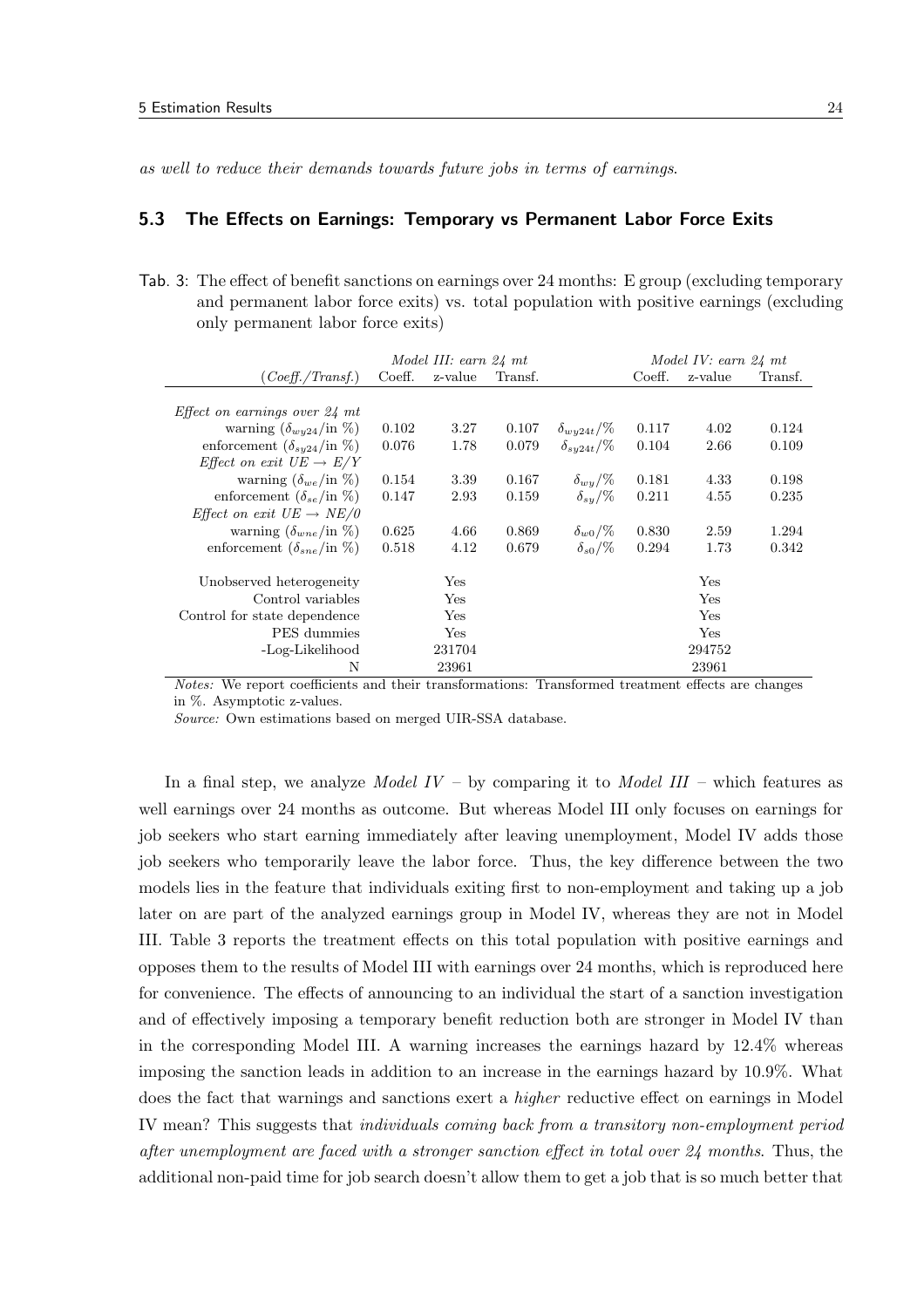it would compensate the incurred additional earnings loss during the non-employment period. Exiting labor force to avoid sanction pressure is truly costly.

Note that the estimation of Model IV implies different competing risks destinations with respect to unemployment exit than the Models I to III did<sup>33</sup>. Here, we distinguish the exits to positive earnings over the 24 subsequent months versus the exit to permanent labor force exit over 24 months. Accordingly, the exit treatment effects and the four respective transition rates estimates may be different from the ones of the previous models. Indeed, they are – albeit not to large amount. The warning and enforcement effects on the two exit destinations are stronger (in the case of the permanent labor force exit group only when looking at the total effect). The higher increases in the respective hazard rates are sensible: The temporary labor force exit individuals who are now in the Y group contribute with their tendency to exit labor force (which is quantitatively higher as the exit to E effect, as we know from the previous models) to the now higher treatment effects.

The individuals in the permanent exit from labor force  $(0)$  group – a small group of 1122 people or 4.7% of the sample – seem to show an increased propensity to immediately leave registered unemployment once a sanction investigation is announced. Their expected value of finding a job in the future must have been very near to the value of leaving the formal labor market already before a sanction event occurred. Thus, once the disutility of being warned (with an increased expectation of being enforced in the future) materializes, the decision of these individuals tends to change towards an increased willingness to leave formal labor market.

#### 5.4 Ex-ante Effects

Previous theory and evidence in the small UI sanctions literature pointed to the importance of exante effects of benefit sanctions (see section 1). The mere "threat" of the presence of a sanction system may induce job seekers to behave more according to the search, job acceptance and ALMP participation obligations imposed by unemployment insurance. The estimated Models I to IV allow us to investigate this kind of policy effect for the Swiss sanction system. In all the models, we estimated PES fixed effects for all the respective processes. The PES effects in the warning process,  $\alpha_w$ , represent, presumably, a measure of how strictly a certain PES office monitors and consequently warns. Being the result of the very federalist way of policy implementation in Switzerland, these PES fixed effects – and PES-specific warning rates in general (as descriptive analyses show) – vary considerably. We exploit this variation to estimate

<sup>&</sup>lt;sup>33</sup> But with respect to the presence of unobserved heterogeneity and of selectivity, the conclusion is broadly the same as for the Models III: Unobserved heterogeneity is virtually non-relevant. Only the enforcement effect increases a bit when taking it into account. The treatment effects for a model without unobserved heterogeneity (table again not reported) are  $\delta_{wy24} = 0.119/\delta_{sy24} = 0.065$ . Selectivity into earnings is non-existent: High warnings rate people have an earnings realization rate of 0.413% per 1000 CHF whereas it amounts for those with low warnings rates to 0.416%. Individuals with high enforcement propensity exert an earnings realization of 0.414% per 1000 CHF, never-enforced individuals one of 0.412%. Again, the b level of unobserved heterogeneity in the earnings process covers as less as 1% of the sample, indicating virtually no heterogeneity (once controlled for state dependence).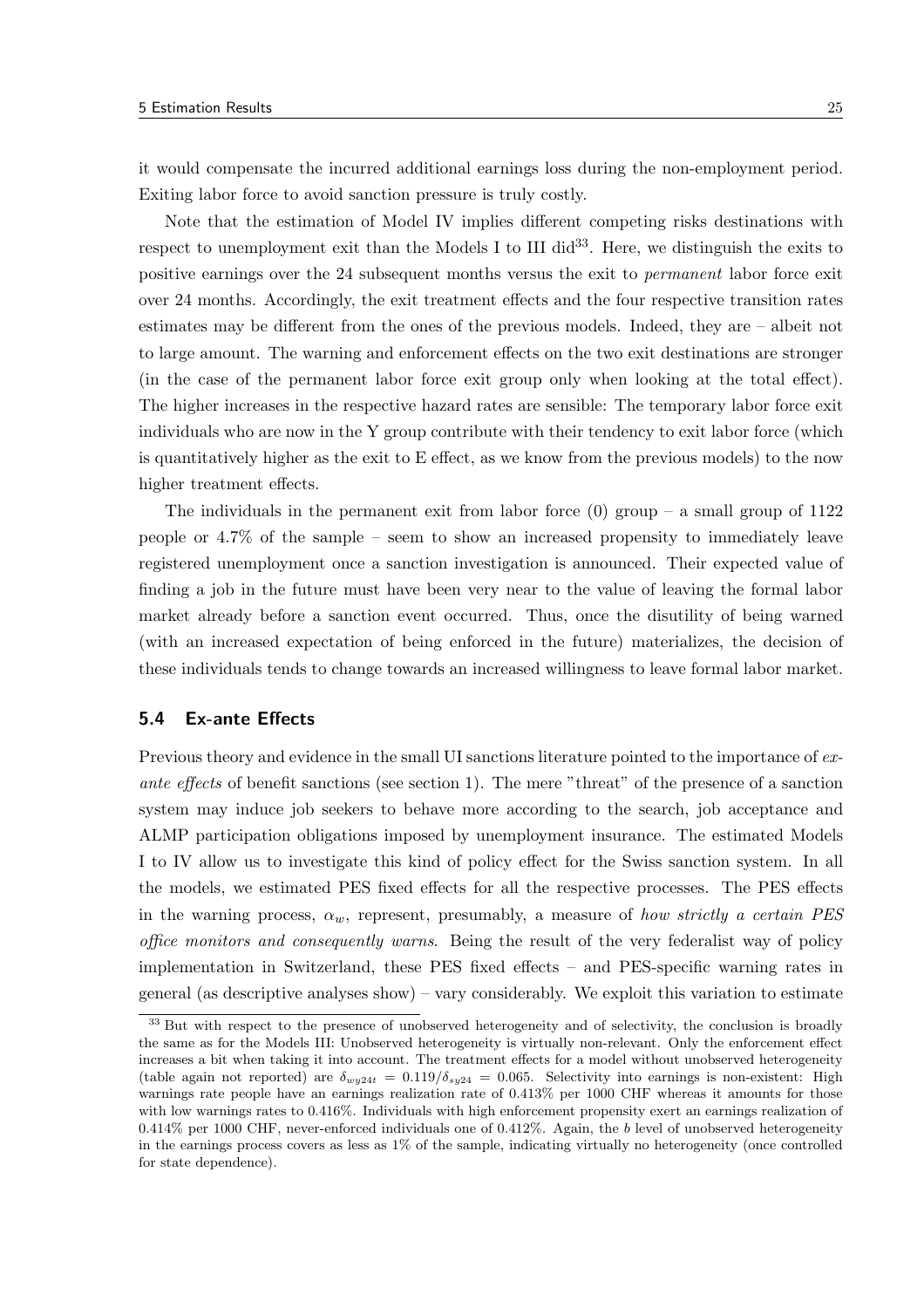|            |             | Model I           |                   | Model II         |               | Models III     | Model IV        |
|------------|-------------|-------------------|-------------------|------------------|---------------|----------------|-----------------|
|            | (1)         | $\left( 2\right)$ | $\left( 3\right)$ | $\left(4\right)$ | (5)           | (6)            | (7)             |
|            | exit to E   | exit to NE        | empl              | non-empl         | earn 1 mt     | earn 24 mt     | earn 24 mt      |
|            | $\alpha_e$  | $\alpha_{ne}$     | $\alpha_m$        | $\alpha_{nm}$    | $\alpha_{e1}$ | $\alpha_{e24}$ | $\alpha_{e24y}$ |
|            |             |                   |                   |                  |               |                |                 |
| $\alpha_w$ | $0.107*$    | 0.030             | 0.137             | 0.148            | $0.031**$     | $0.056*$       | $0.054**$       |
|            | (0.061)     | (0.042)           | (0.084)           | (0.101)          | (0.014)       | (0.028)        | (0.025)         |
| <b>UER</b> | $-0.254***$ | $-0.004$          | 0.021             | $-0.726***$      | $-0.001$      | $-0.021$       | $-0.022$        |
|            | (0.092)     | (0.102)           | (0.082)           | (0.178)          | (0.033)       | (0.043)        | (0.040)         |
| Const      | $-2.246***$ | $-1.882***$       | $-0.022$          | $-3.237***$      | $-0.147$      | $-0.186$       | $-0.223$        |
|            | (0.317)     | (0.335)           | (0.281)           | (0.586)          | (0.115)       | (0.147)        | (0.135)         |
| $\,N$      | 52          | 52                | 52                | 52               | 52            | 52             | 52              |
| $\,R^2$    | 0.323       | 0.009             | 0.228             | 0.403            | 0.096         | 0.155          | 0.163           |

Tab. 4: Ex-ante effects: Regression of PES-specific outcomes on monitoring/warning policy and unemployment rates by PES

Notes: OLS regressions, weighted by the population of the PES (registered unemployed during inflow period). Robust standard errors in parentheses. \*\*\* p<0.01, \*\* p<0.05, \* p<0.1.  $\alpha_w$  is averaged over the five estimated models in order to reduce measurement error. The alphas and the unemployment rates are in logs.

Source: Own estimations based on merged UIR-SSA database.

the effect of monitoring strictness on the PES-specific level of the different outcomes. Since the regional labor market conditions could influence PES-specific sanction policy, we control in addition for the regional unemployment rates by PES (averaged over 1998 and 1999).<sup>34</sup>

Table 4, featuring the respective (population-weighted) OLS regressions, shows that ex-ante effects are in most of our estimated models a relevant issue. In the case of exit to employment, we find a significant ex-ante effect: When increasing monitoring intensity (measured as the PESspecific log warnings rate) by one standard deviation (0.887), the PES-specific log exit to E rate increases by 0.095 or a quarter of a standard deviation. Moreover, for the ex-ante effect we find a tradeoff that is very similar to the ex post effect. While higher warnings rates increase the probability of leaving unemployment for employment, they tend to reduce post unemployment earnings. A one standard deviation increase in warnings, increases the earnings hazard by 2.7 % in the first month after leaving unemployment suggesting that non-sanctioned job seekers leave unemployment for jobs that are paid worse or that offer shorter hours. Moreover, a one standard deviation increase in warnings increases the earnings hazard in the first two years after leaving unemployment by  $4.9\%$  – even though sanction warnings do not appear to reduce employment stability to a significant extent.<sup>35</sup> This suggests that job seekers are locked into jobs of worse

<sup>&</sup>lt;sup>34</sup> Note that accounting for regional unemployment rate is important for transitions from paid and non-paid unemployment to employment suggesting that this rate captures key differences in labor demand across Swiss PES.

<sup>&</sup>lt;sup>35</sup> Note, however, that the effect of warnings on the rate of leaving employment is quantitatively importance and it is very near to significant at the 10 % level. Using a model that population-weights inside each canton -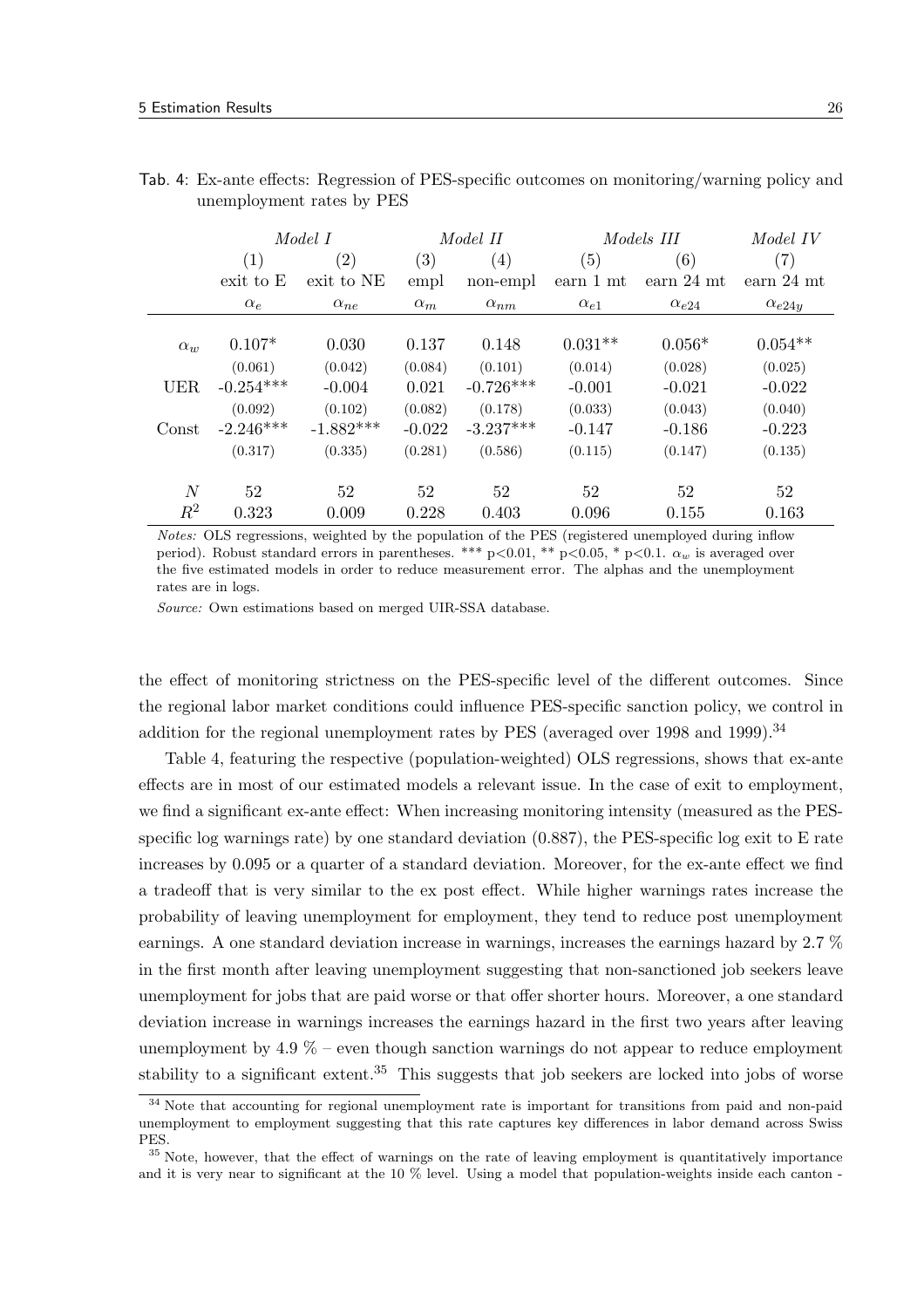quality. Interestingly, the sanction policy is not relevant for those leaving unemployment for non-employment suggesting that those who have tendency to extend unemployment duration by leaving for temporary non-employment do not yet react on the mere "threat" of a stricter sanction policy.

#### 5.5 Quantifying the effects of benefit sanctions

The key result of the empirical analysis is that sanction warning and enforcement speed up exit from registered unemployment thereby increasing post unemployment earnings due to earlier start on the job. However, sanction warnings and enforcements also reduce the level of postunemployment earnings. How do these two effects on post unemployment earnings add up?<sup>36</sup> We provide two sets of simulations on the effects of sanctions on earnings in a two year period after leaving unemployment. Note that we focus on post unemployment earnings rather than post unemployment income.

The first set of simulations provides information on the ex post effects of benefit sanctions. The simulation compares the actual pattern of leaving unemployment and post unemployment earnings with counterfactual unemployment exit and post unemployment trajectories. Actual and counterfactual trajectories only differ with respect to the post warning unemployment experience. Whereas the actual trajectory imposes our estimates of the warning and enforcement treatment effects from Model IV, the counterfactual scenario sets these treatment effects to zero (see appendix section B for further details).<sup>37</sup> Note that all simulations fully take the competing risks nature (exits to paid post unemployment vs exits to unpaid post unemployment) of the exit destination into account.

Table 5, panel A provides the results. Actual time in unemployment until an exit with at least some earnings in the two year period after leaving unemployment lasts for 244 days. Counterfactual time to leaving unemployment is 277 days. Thus, sanction warning and enforcement reduce job search duration by 33 days or a bit more than 1 month. Clearly, reduced unemployment duration implies earlier exit to paid post unemployment. But is one month of earlier exit enough to undo the reductions in post unemployment earnings? Earnings simulations indicate that individuals who are sanctioned have, on average, post unemployment earnings of 71,944 CHF in the two years after unemployment. In contrast, had they not been sanctioned, they would have earned 78,113 CHF in a period of two years. This means that post unemployment earnings have been reduced by 6,170 CHF or by 8.6 % compared to earnings with a sanction

i.e. stressing the inter-cantonal variation – this effect becomes significant too.

<sup>&</sup>lt;sup>36</sup> Note that we discuss effects on *earnings* rather than on income to isolate the mechanical effects of sanctions (i.e. unemployment benefit reduction) on income from the behavioral effects of sanctions on income. Moreover, we completely abstract from discounting of future pay reductions which tends to bias our results in the negative direction.

<sup>&</sup>lt;sup>37</sup> Note that we take both the warnings effect and the enforcement effect into account because warning without enforcing is not a policy option. We simulate an enforcement date for those job seekers who leave unemployment before the enforcement date by assuming their benefits are reduced at the median time from warning to enforcement.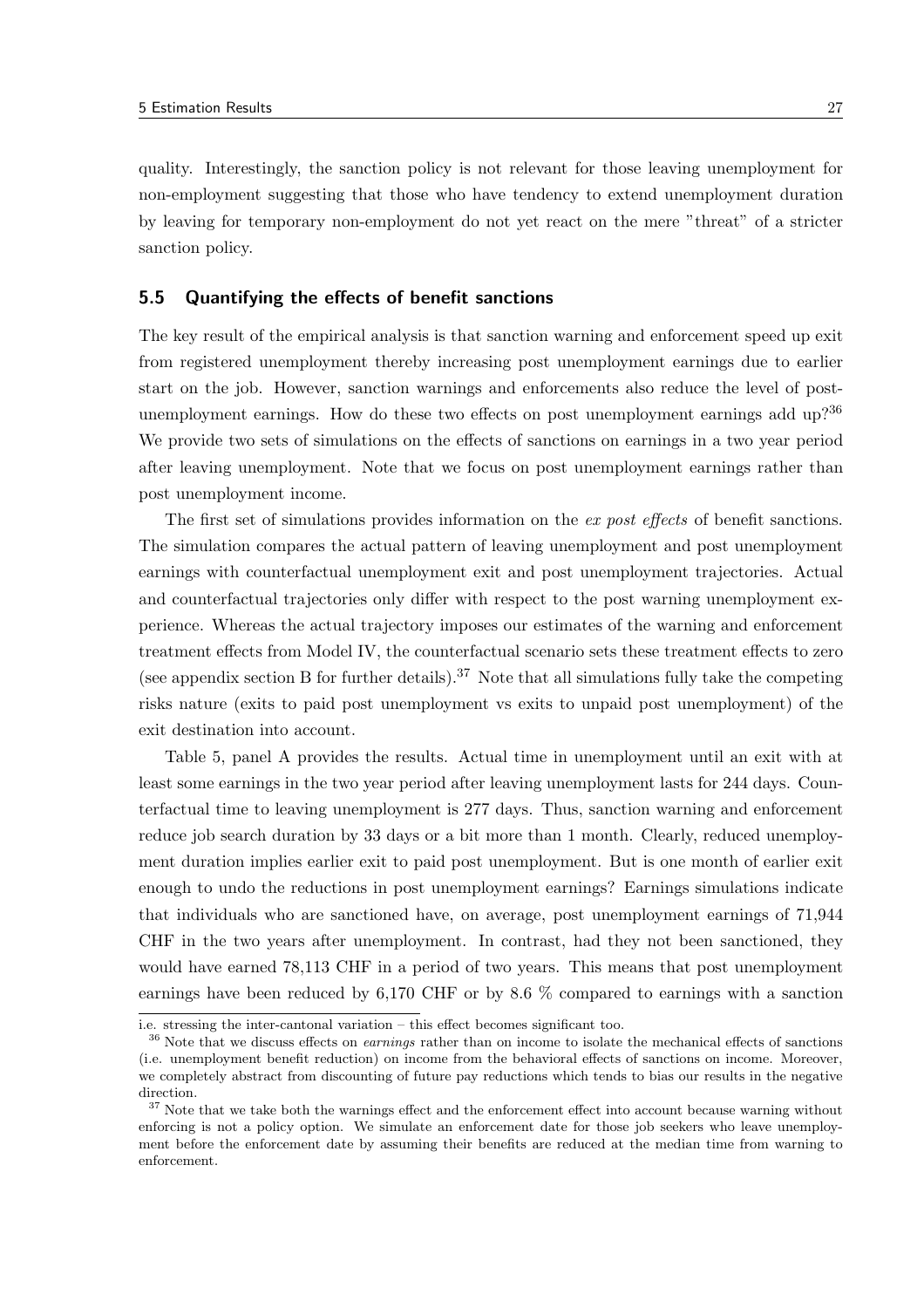|                                                                        |          | Expected earnings/<br>duration $\left(\text{CHF}/\text{days}\right)$ |
|------------------------------------------------------------------------|----------|----------------------------------------------------------------------|
| A: Ex-post effects (on the sanctioned)                                 |          |                                                                      |
| $\ldots$ on post-unemployment earnings (Y group)                       |          | E(Y24)                                                               |
| with sanction                                                          |          | 71943.58                                                             |
| without sanction                                                       |          | 78113.38                                                             |
| $ATET_{Y24}: E(Y241 - Y240 D = 1)$                                     |          | $-6169.80$                                                           |
| $\ldots$ on duration until leaving unemployment for Y                  |          | E(T)                                                                 |
| with sanction                                                          |          | 243.80                                                               |
| without sanction                                                       |          | 277.23                                                               |
| $ATET_{T_u}: E(T^1 - T^0   D = 1)$                                     |          | $-33.43$                                                             |
| Trade-off: in days of lost earnings (with sanction)                    |          | E(T)                                                                 |
| $E(ATET_{Y24,i})$                                                      |          | $-62.83$                                                             |
| $E(Tradeoff_i)$                                                        | net loss | $-29.40$                                                             |
| $\ldots$ on duration until leaving unemployment for 0                  |          | E(T)                                                                 |
| with sanction                                                          |          | 309.09                                                               |
| without sanction                                                       |          | 343.37                                                               |
| $ATET_{T_0}$ : $E(T^1 - T^0   D = 1)$                                  |          | $-34.28$                                                             |
| B: Ex-ante effects (on everyone, non-sanctioned)                       |          |                                                                      |
| $\ldots$ on post-unemployment earnings (Y group)                       |          | E(Y24)                                                               |
| under intensified warning policy                                       |          | 83200.79                                                             |
| under actual warning policy                                            |          | 84683.60                                                             |
| $ATET_{Y24}: E(Y241 - Y240   D = 1)$                                   |          | $-1482.81$                                                           |
| on duration until leaving unemployment for Y                           |          | E(T)                                                                 |
| under intensified warning policy                                       |          | 193.34                                                               |
| under actual warning policy                                            |          | 202.84                                                               |
| $ATET_{T_u}: E(T^1 - T^0   D = 1)$                                     |          | $-9.49$                                                              |
| Trade-off: in days of lost earnings (under intensified warning policy) |          | E(T)                                                                 |
| $E(ATET_{Y24,i})$                                                      |          | $-13.47$                                                             |
| $E(Tradeoff_i)$                                                        | net loss | $-3.98$                                                              |
| on duration until leaving unemployment for 0                           |          | E(T)                                                                 |
| under intensified warning policy                                       |          | 269.69                                                               |
| under actual warning policy                                            |          | 280.62                                                               |
| $ATET_{T_0}$ : $E(T^1 - T^0   D = 1)$                                  |          | $-10.93$                                                             |

| Tab. 5: Simulations: Effects of sanctions on expected earnings and unemployment durations |  |                    |  |
|-------------------------------------------------------------------------------------------|--|--------------------|--|
|                                                                                           |  | Expected earnings/ |  |

or about 63 days of pay with a sanction. On net, this means that while sanctioned individuals gain about one month of pay, they lose the equivalent of two months of earnings with sanction.

Notes: Simulation is based on actual sanction histories; see Appendix B for details. Treated group = at least one warning. Tradeoff: Mean of individual tradeoffs which represent the difference between  $ATET_{T_y,i}$  and  $ATET_{Y24,i}$  in days of lost earnings with sanction; note that the earnings loss,  $ATET_{Y24,i}$ , is reduced by  $ATET_{Ty,i}$  days since the comparison period for the nonsanctioned/actual warning regime is  $ATET_{T_u,i}$  days longer than for the sanctioned/intensified warning

regime.  $Y/0$ =positive/zero earnings over 24 months after unemployment.

Source: Own calculations from merged UIR-SSR database.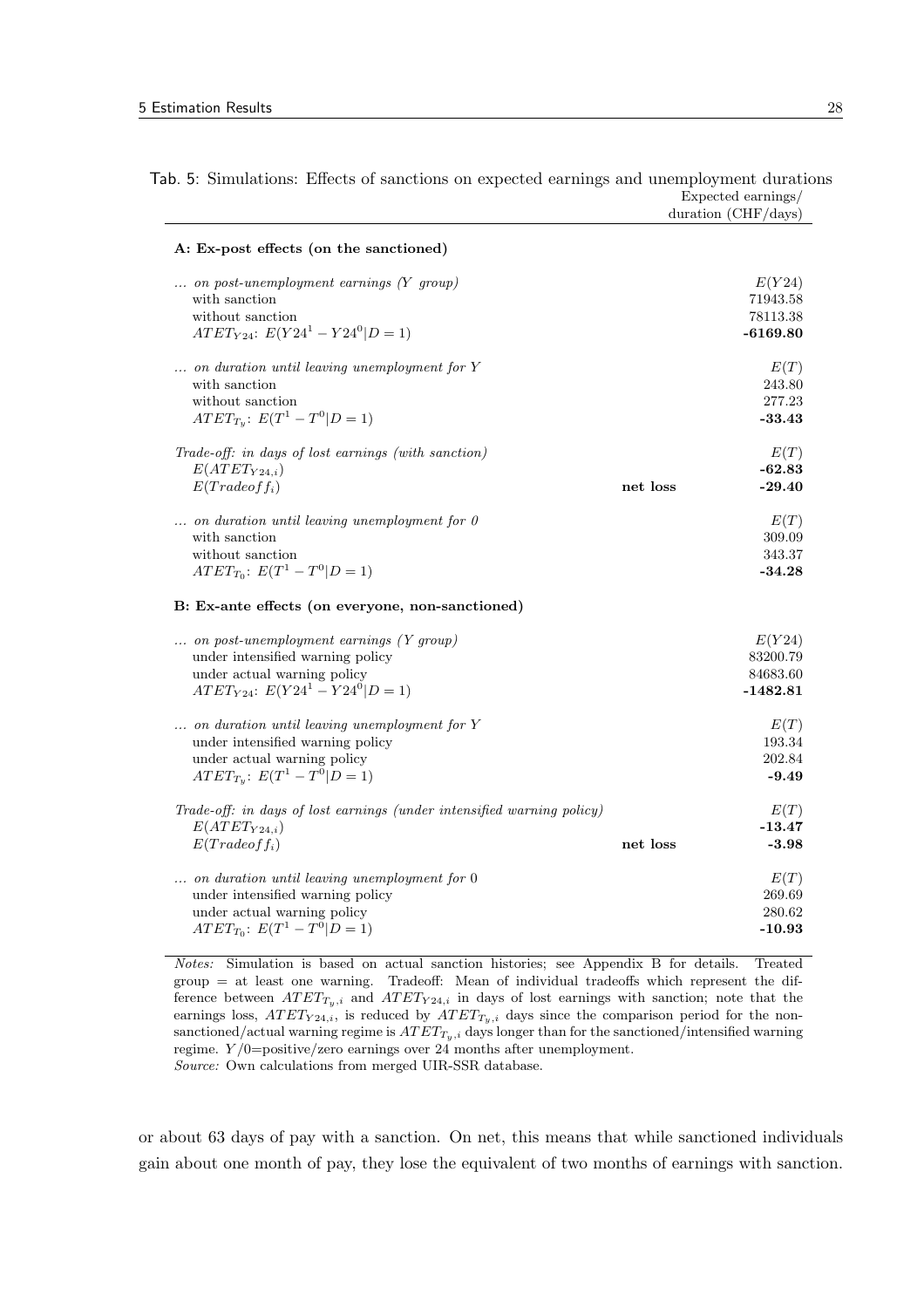|                  | Exit to $Y$ | Exit to 0 |
|------------------|-------------|-----------|
| With sanction    | 0.8929      | 0.1085    |
| Without sanction | 0.8774      | 0.0676    |

|                                        |  | Tab. 6: Simulations: Proportions by unemployment exit destinations |  |
|----------------------------------------|--|--------------------------------------------------------------------|--|
| A: Ex-post effects (on the sanctioned) |  |                                                                    |  |

B: Ex-ante effects (on everyone, non-sanctioned)

|                                  | Exit to $Y$ Exit to 0 |        |
|----------------------------------|-----------------------|--------|
| Under intensified warning policy | 0.8964                | 0.0612 |
| Under actual warning policy      | 0.8758                | 0.0720 |

Notes: Simulation is based on actual sanction histories. Calculation of proportions is based on integrated densities; for details, see Appendix B. Treated group  $=$  at least one warning. Y/0=positive/zero earnings over 24 months after unemployment.

Source: Own calculations from merged UIR-SSR database.

How about individuals who leave unemployment to non-employment? Actual time to leaving unemployment is 309 days, whereas the counterfactual duration is 343 days, or 34 days shorter (reduction of 10  $\%$ ).<sup>38</sup> Yet since the labor earnings of individuals who leave to non-employment are zero, earlier exit to unpaid post unemployment does not affect post unemployment earnings.

The second set of simulations provides information on the ex ante effect. Here, we first simulate actual time to paid and unpaid post unemployment, as well as subsequent earnings in the former case, for all job seekers using actual estimates of the PES dummies in the respective exit and earnings processes. We then ask, how much earlier job seekers would leave unemployment if PES were asked to increase their warning intensity to a minimum standard, and what effect that would have on the earnings thereafter. We set this minimum standard equal to the mean estimated warnings intensity plus one standard deviation of the estimated PES dummies. This means that PES with estimated warnings intensities below that level are required to increase warnings intensity while PES which already fulfil that minimum standard will face no adjustment. How does this affect the hazards of leaving unemployment and generating earnings thereafter? We use estimates of the ex ante effects in Table 4 to assess how changes in warning rates translate into changes in exit rates and earnings hazards.

Results indicate that job search until leaving for paid post unemployment lasts for about 203 days (Table 5 panel B). With increased warnings intensity, job search would last for 193 days. Thus, job search is reduced by about 10 days due to the ex ante effect. In contrast, leaving unemployment earlier due to more strict warning also leads to earnings reductions. Whereas job

<sup>&</sup>lt;sup>38</sup> Interestingly, whereas the treatment effects on the hazard of leaving unemployment for unpaid post unemployment are much larger than the treatment effects of leaving unemployment for paid post unemployment, the treatment effects on expected duration are very similar. This is due to the fact that the (log) hazard of leaving unemployment for unpaid post unemployment is much lower than the hazard of leaving unemployment for paid post unemployment. Thus, while the relative effect on the hazard is indeed much larger for exits to unpaid post unemployment, the changes in the hazard rates and durations are much more similar.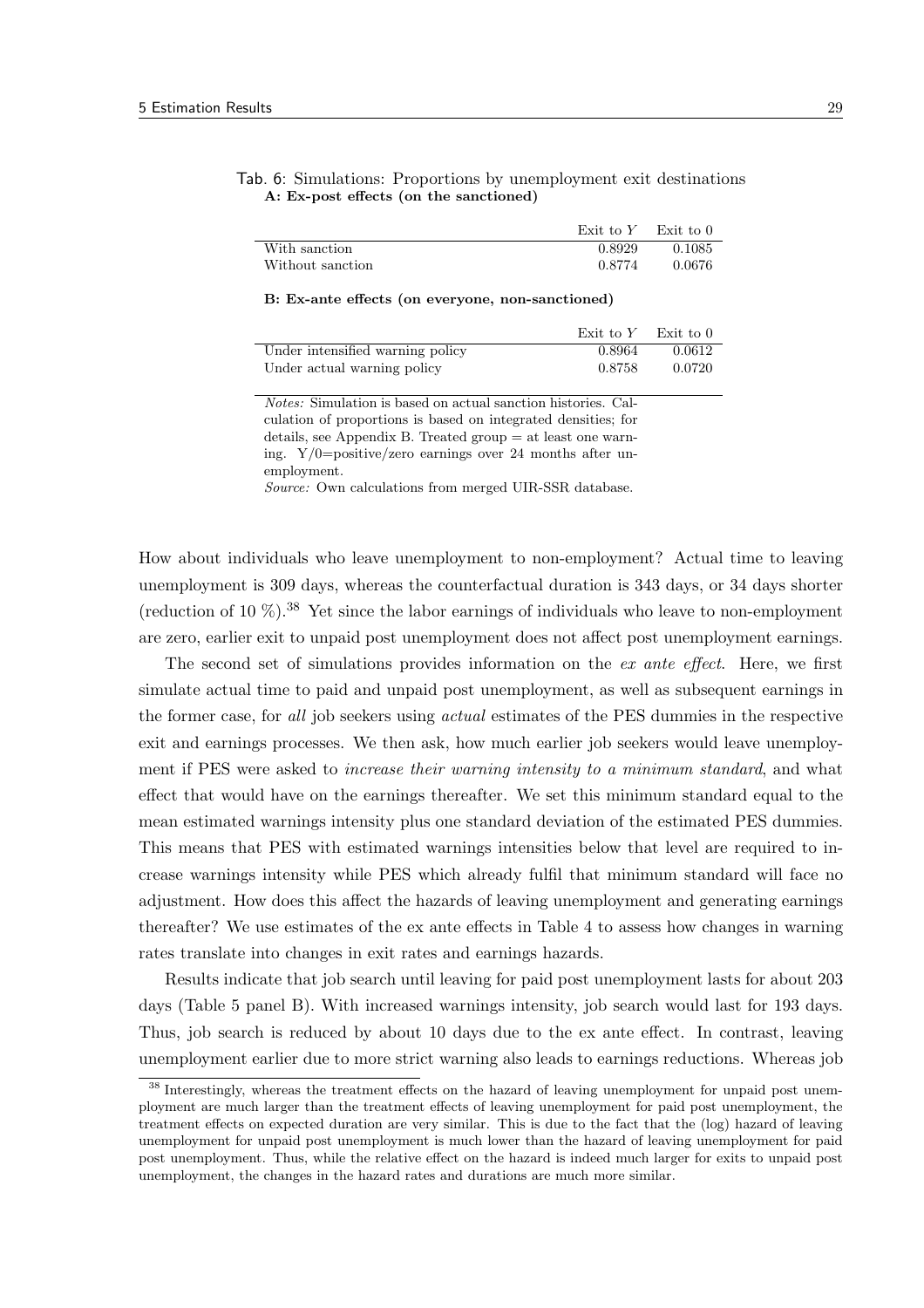seekers earn 84,684 CHF in the two years after leaving unemployment in the actual situation, their incomes would be reduced to 83,201 CHF or 1,483 CHF (1.8 % of actual earnings) in the counterfactual situation with more intense warning. This means that, in the intensified warning regime, leaving unemployment earlier by 10 days is associated with an earnings loss that is equivalent 13 days of full pay. Interestingly, in contrast to our finding for the ex post effects, the ex ante effects on leaving unemployment and post unemployment earnings roughly balance for those individuals who leave unemployment for paid post unemployment situation. But one has to take into account that this rather small net ex ante effect of 4 days of loss concerns everyone of the leavers to paid post unemployment, i.e.  $89.3\%$  of the Y group (see Table 6, panel A).

How about leaving unemployment for non-employment? Average duration until exiting for unpaid post unemployment is about 280.6 days. With increased warnings intensity two things happen. On one hand, the propensity of leaving unemployment for paid post unemployment increases, whereas the rate of leaving unemployment for unpaid post unemployment decreases. The net effect of these two countervailing effects turns out to be negative, i.e. with increased warnings intensity time to exit from unemployment decreases by 10.9 days to 269.7 days. Again, the earnings situation of individuals leaving for unpaid post unemployment does not change since there are no post unemployment earnings.

Based on the simulations, we can calculate the proportions of individuals leaving for the two possible exit destinations  $(Y \text{ and } 0)$ . These proportions, shown in Table 6, support the observation from above about countervailing effects in the 0 group. Under actual warning, 7.2% of the job seekers exit to unpaid post unemployment (panel B), whereas under the intensified warning policy only  $6.1\%$  exit to 0. The opposite is the case for exiting to Y. This highlights the mechanism of reaction on the policy change in the 0 group: Due to intensified warnings, some job seekers now rather exit to paid post unemployment instead of entering the unpaid as they would in the status quo. Thus, an intensified warning policy brings some individuals back to reentering labor market. This is, over the whole, not the case for the ex post effects (panel A): Being sanctioned leads to some more entries into  $Y$ , but the proportion of exits to 0 increases even more<sup>39</sup>.

#### 5.6 What explains our findings?

Job search theory provides a convenient framework for understanding our results on the effects of benefit sanctions.<sup>40</sup> There are two behavioral responses of unemployed workers to benefit sanctions. First, they might increase *search intensity*. Second, sanctions could make them lower their demands concerning post-unemployment jobs, i.e. reduce their reservation wage. Benefit

<sup>&</sup>lt;sup>39</sup> Thus, what appears less often in the sanctioned case, are the long, censored durations.

<sup>40</sup> See Boone and Van Ours (2006) and Boone et al. (2007) for recent analyses of this issue in the labor market context. It is shown that from a welfare point of view it may be optimal to introduce monitoring and sanctions into the system of unemployment insurance. In Becker's (1968) theory with risk neutral agents the social loss from offenses would be minimized by setting fines high enough to eliminate all offenses. If unemployed workers are risk averse this result may not hold for the labor market and a combination of intensive monitoring and small fines may be the optimal outcome.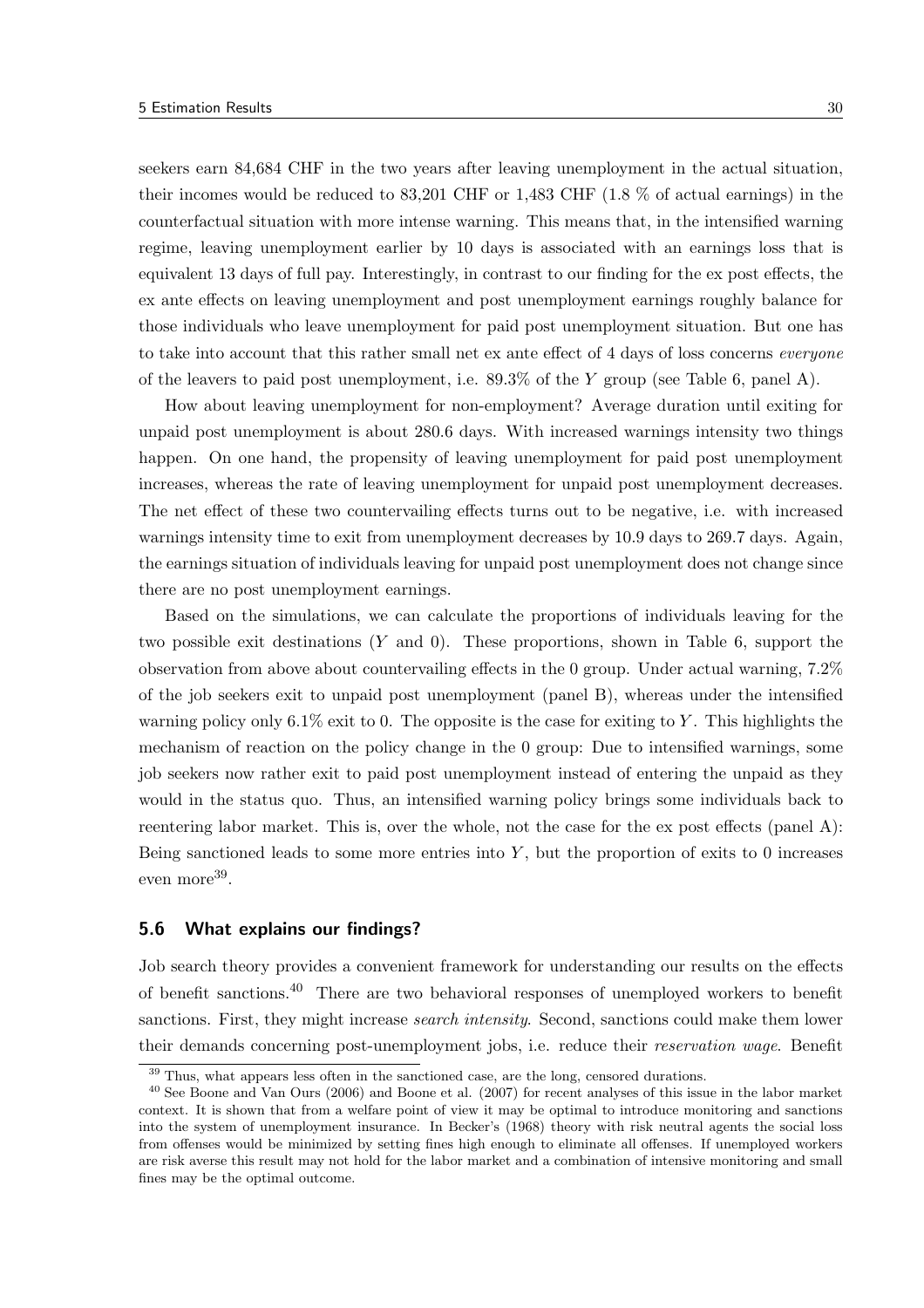sanctions affect behavior because they reduce the value of being unemployed. Two effects may be distinguished. The first effect is the ex-post effect, the effect that a benefit reduction increases costs of being unemployed thereby changing the behavior of the unemployed. However, unemployed may already change their behavior in anticipation of a benefit sanction, to avoid getting one imposed. This second effect is the  $ex$ -ante effect, the effect that the risk of getting a benefit sanction influences behavior as well.

Both increased search intensity and lower reservation wages lead to a reduction of unemployment duration. But how will benefit sanctions affect post unemployment earnings and job stability? From a theoretical point of view, increased search intensity could lead to a postunemployment job that is at least as good as the job that would have been found without a sanction. However, to the extent that a reduction of the reservation wage leads to acceptance of lower quality jobs, wage loss and reduced job duration may be expected. Thus, theoretical predictions are inconclusive concerning post-unemployment sanction effects. It is up to an empirical evaluation to establish which effects dominate in practice.

Moreover, the effects of warnings and of enforcing the benefit sanction may differ if job seekers search for jobs of different quality. Job seekers who receive a warning letter know that the probability of a benefit reduction has substantially increased but they continue to receive the same benefits. In contrast, job seekers who receive the information that their benefits are cut experience a strong, temporary reduction in the stream of benefits received. Differences in the effects of a warning and the effects of an actual benefit reduction may be related to the quality of jobs workers are looking for. Suppose there are two types of jobs; "good" jobs referring to full-time permanent positions and "bad" jobs referring to part-time and/or temporary positions. Job seekers entering unemployment will be searching for good jobs while disregarding bad jobs. Receiving the warning letter decreases the value of remaining unemployed. This will increase intensity of searching for good jobs while leaving unaffected intensity of searching for bad jobs. Seeing the benefits actually reduced decreases the value of staying unemployed more substantially leading job seekers to search for bad jobs as well as for good jobs. So, warnings may have different effects from actual benefit reductions with respect to the quality of jobs accepted. The fact that warnings do, ex post, not reduce employment stability but enforcements do, could theoretically be explained distinguishing between search for a temporary vs a permanent job. The key idea is that job seekers may not search for temporary jobs until they experience actual benefit reductions. This would explain why sanction warnings have no effect on employment stability whereas benefit reductions clearly shorten post employment spells. In Appendix A, we outline this theoretical explanation more in detail.

Our findings for the ex post effects of benefit sanctions suggest that, consistent with job search theory, benefit warnings and reductions increase the rate of leaving unemployment. Yet, there is also a significant reduction in post unemployment earnings possibly because of lower reservation wages. On net, the positive effects of leaving unemployment more quickly do not outweigh the negative effects of benefit sanctions. In terms of ex ante effects, we find that job seekers who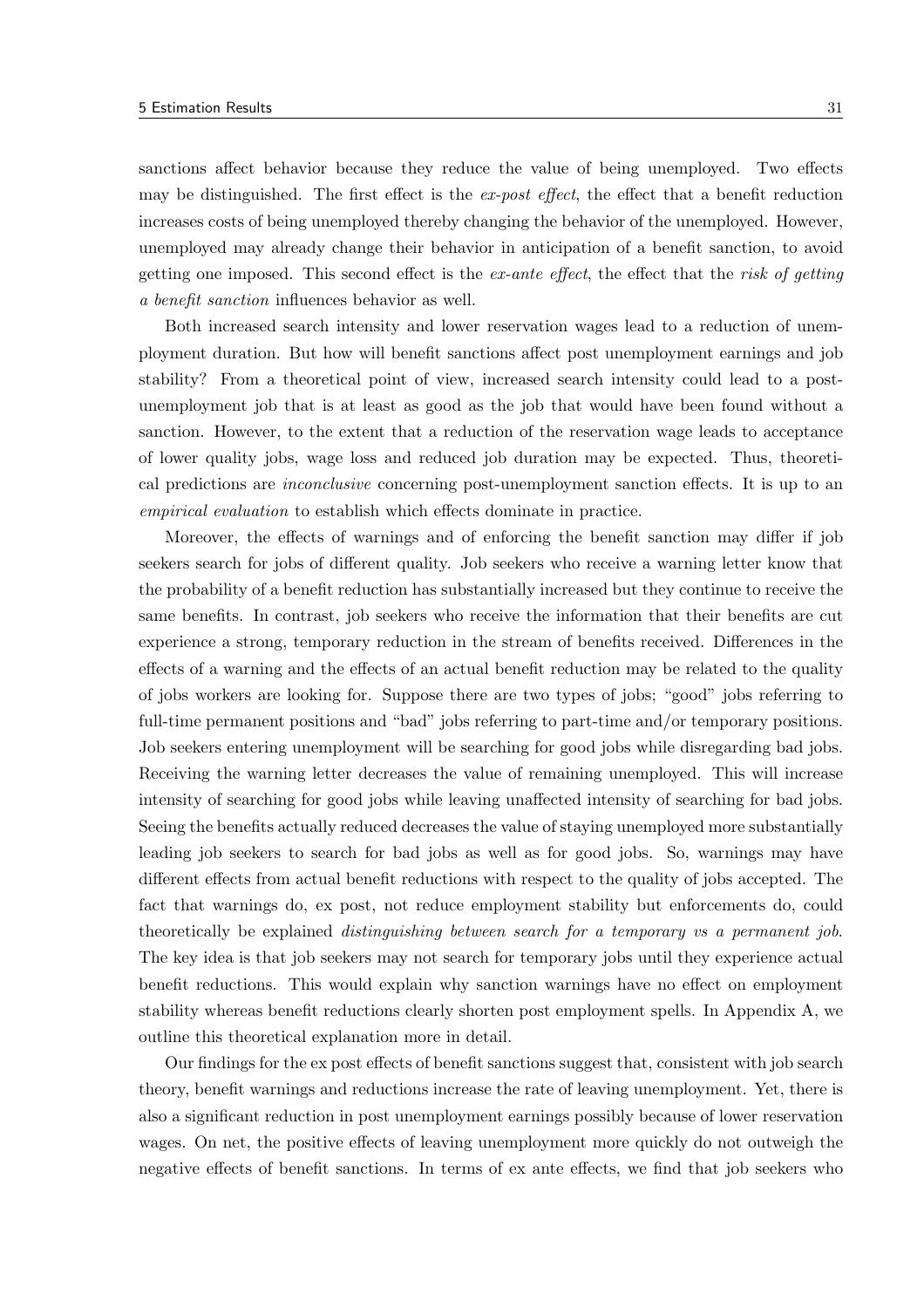are confronted with higher warning probabilities leave unemployment more quickly. Yet again, faster exit from unemployment is accompanied by lower earnings leading to a net reduction in post unemployment earnings. Regarding warning and enforcement effects, we find that while mere warnings increase the rate of leaving unemployment, they do not affect employment and non-employment durations. In contrast, actual benefit reductions do not only lead to a faster exit from unemployment but they also tend to reduce the duration of employment.

The clear *persistence* of negative sanction effects on earnings up to two years after unemployment exit may be explained by *lock-in into the accepted job or by faster return to unemployment*. Once the individual has accepted a lower-quality-job, it may be difficult for him/her to catch up with the non-sanctioned people by quickly changing to a better job. Moreover, individuals who accept a worse paid job are more likely to leave this job and return to unemployment. Both lines of reasoning explain why sanctions lead to a reduction in post unemployment earnings.

#### 6 Conclusions

Activating unemployed workers through the introduction of a system of benefit sanctions may be relatively cheap and effective in bringing unemployed back to work more quickly. However, a comprehensive policy evaluation of a system of benefit sanctions should not only consider direct effects in terms of reduced unemployment durations and reductions in benefit payments, but also consider indirect effects in terms of employment stability, earnings and attachment to the labor market. This is what we do in our study using a rich set of Swiss register data. We present the first empirical study that looks beyond unemployment exits providing a comprehensive evaluation of benefit sanctions.

In terms of ex post effects, we find that both warnings and actual enforcement of benefit sanctions increase the unemployment exit rate. Whereas warnings do not affect the duration of subsequent employment they have a persistent negative impact on post-unemployment earnings. Enforcement of benefit sanctions reduces the quality of post-unemployment jobs both in terms of job duration as well as in terms of earnings. We also find evidence of benefit sanctions increasing exits out of the labor market. In terms of ex ante effects, we find that stricter monitoring of job search leads to faster exit from unemployment but also reduces post unemployment earnings while leaving employment durations unchanged.

Benefit sanctions not only reduce unemployment durations but also reduce postunemployment employment duration and earnings. As for the financial consequences there is a tradeoff between the positive effect of finding a job sooner rather than collecting unemployment benefits for a longer period of time, and the negative effect of finding a less well-paid job with a shorter duration. Using our estimation results we are able to quantify this tradeoff. We show that over a period of two years following the exit from unemployment, the net effect of benefit sanctions is negative. For sanctioned workers, the loss in earnings is in the order of two months whereas the gain from shorter unemployment duration is about one month. We also find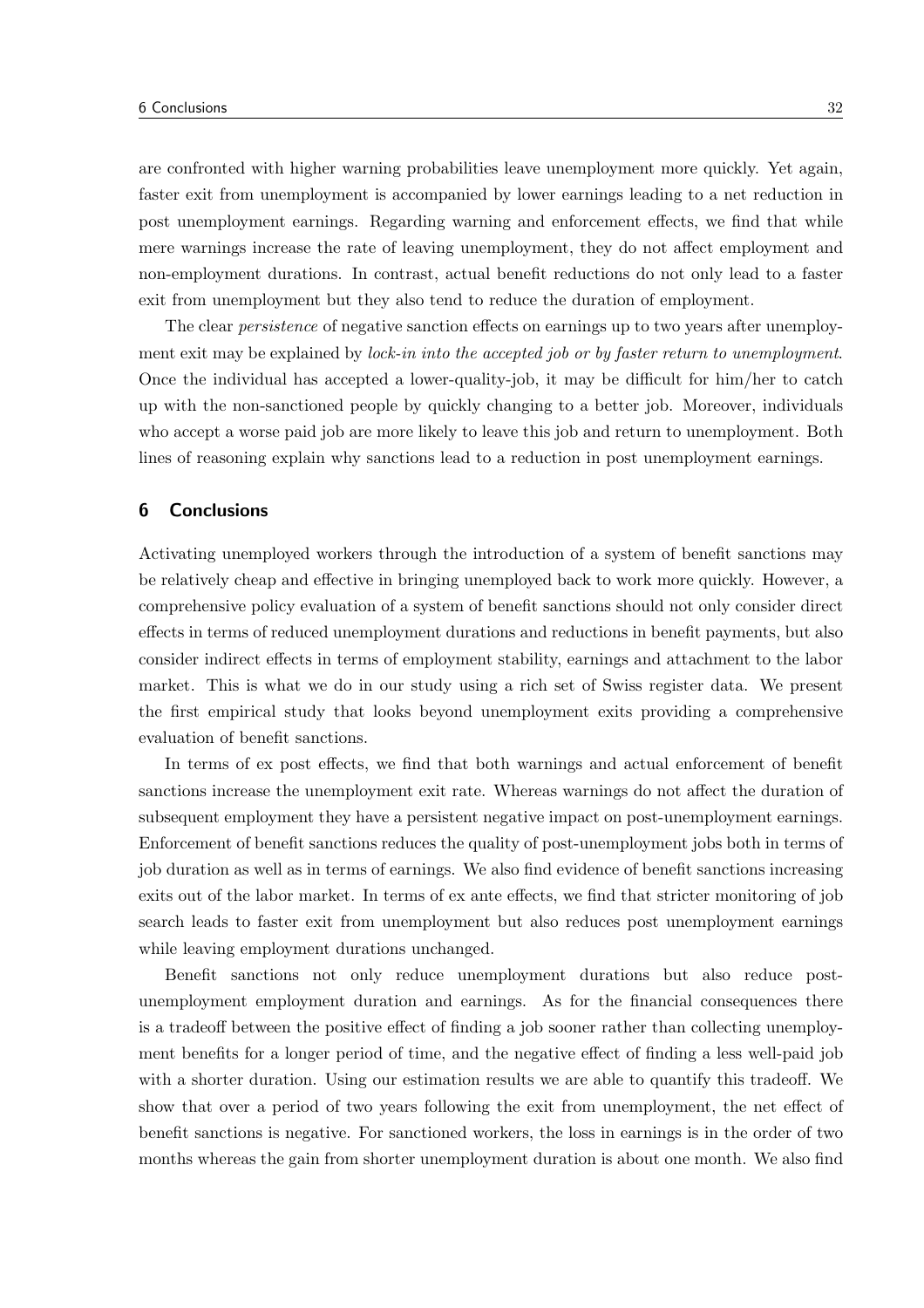substantial ex ante effects: Increasing monitoring and thus the warning intensity to a minimum standard, which lies one standard deviation above the mean, reduces unemployment duration with 10 days and also reduces post-unemployment earnings. The net income effect amounts to a loss of 4 days of earnings, a small effect compared to the ex post effect of benefit sanctions. A further, interesting observation is that an intensified warning policy may reduce labor force exits. Taken together, these results indicate that increased monitoring harms post-unemployment earnings substantially less than actually imposing benefit sanctions.

Turning to policy options, recall that benefit sanctions in the Swiss system entail full reduction of unemployment benefits. We show that these full reductions in unemployment benefits lead to substantially lower post unemployment earnings. Moreover, we show that increased monitoring is effective in generating incentives to leave unemployment without inflicting a large post unemployment penalty on job seekers. Taken together, these results suggests that an alternative policy could be constructed that preserves search incentives but moderates the post unemployment consequences of benefits sanctions: a system with increased monitoring of search behavior but decreased penalties in case of non-compliance.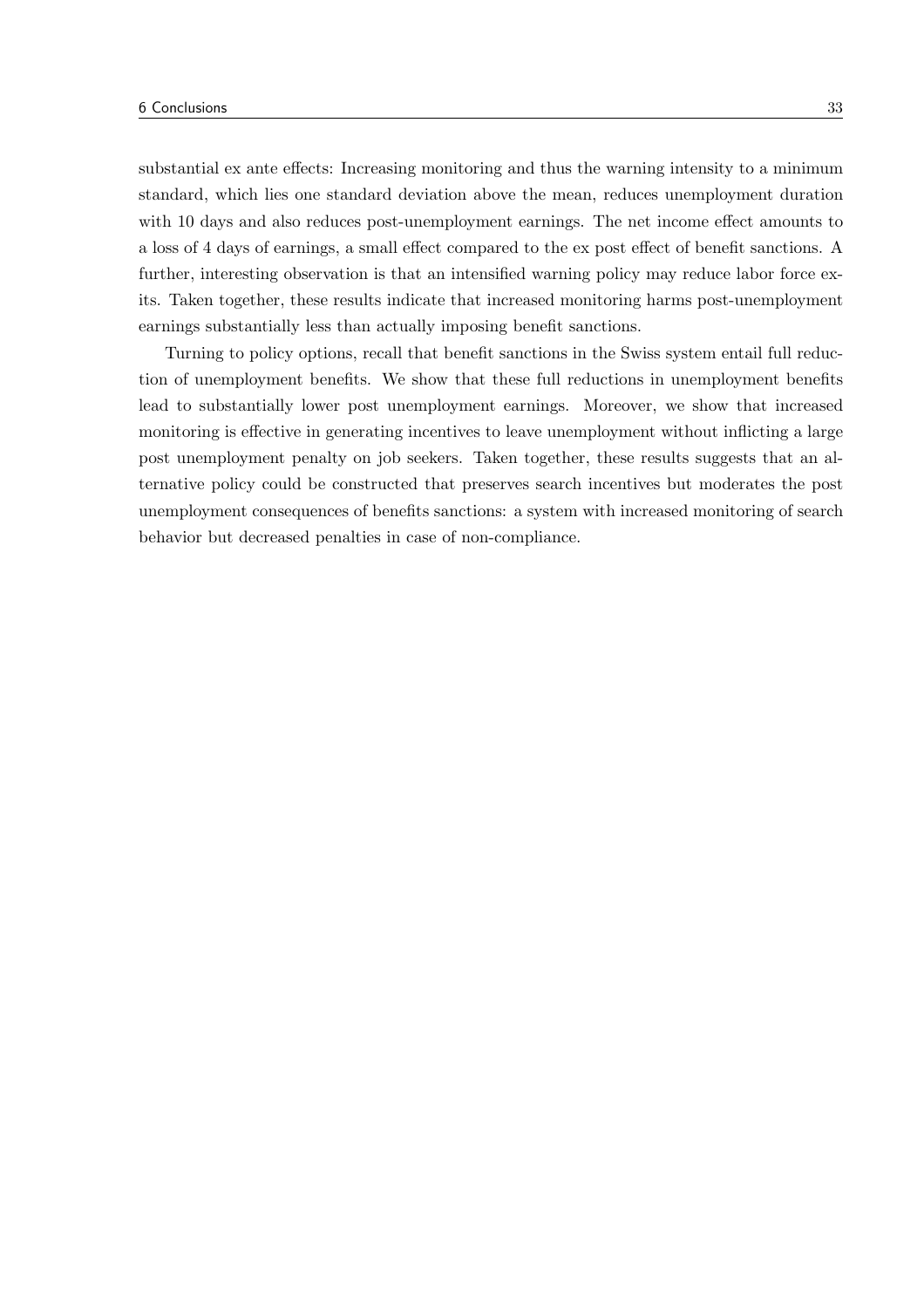### References

- Abbring, Jaap H., Van den Berg, Gerard J., and Jan C. van Ours (2005). "The Effect of Unemployment Insurance Sanctions on the Transition Rate from Unemployment to Employment." Economic Journal, 115, 602-630.
- Abbring, Jaap H. and Gerard van den Berg (2003a). "The Non-Parametric Identification of Treatment Effects in Duration Models." Econometrica, 71, 1491-1517.
- Abbring, Jaap H. and Gerard J. van den Berg (2003b). "The Identifiability of the Mixed Proportional Hazards Competing Risks Model," Journal of The Royal Statistical Society Series B, 65(3), 701-710.
- Abbring, Jaap H. and Gerard J. van den Berg (2003c). "A Simple Procedure for the Evaluation of Treatment Effects on Duration Variables." IFAU Working Paper Series 2003:19.
- Arulampalam, Wiji (2001). "Is Unemployment really scarring? Effects of Unemployment Experiences on Wages." Economic Journal, 111, F585-F606.
- Ashenfelter, Orley, Ashmore, David, and Olivier Deschênes (2005). "Do Unemployment Insurance Recepients Actively Seek Work? Randomized Trials in Four U.S. States." Journal of Econometrics, 125, 53-75.
- Atag Ernst & Young (1999). RAV-Evaluationsstudie. Schlussbericht, Berne.
- Becker, Gary (1968). "Crime and punishment: an economic approach." Journal of Political Economy, 76, 169-217.
- Black, Dan A., Smith, Jeffrey A., Berger, Mark C., and Brett J. Noel (2003). "Is the Threat of Training More Effective than Training Itself? Evidence from Random Assignments in the UI system." American Economic Review, 93, 1313-1327.
- Blank, Rebecca M. (2003). "US Welfare Reform, What's Relevant for Europe." CESifo Economics Studies, 49, 49-74.
- Bloom, Dan and Don Winstead (2002). "Sanctions and Welfare Reform." Policy Brief No.12, January 2002, Brookings Institution, Washington DC.
- Bonnal, Liliane, Fougère, Denis, and Anne Sérandon (1997). "Evaluating the Impact of French Employment Policies on Individual Labor Market Histories." Review of Economic Studies, 64, 683-713.
- Boone, Jan and Jan C. van Ours (2006). "Modeling Financial Incentives to Get Unemployed Back to Work", Journal of Institutional and Theoretical Economics, 162(2), 227-252.
- Boone, Jan, Fredriksson, Peter, Holmlund, Bertil and Jan C. van Ours (2007). "Optimal Unemployment Insurance with Monitoring and Sanctions." Economic Journal, 117, 399-421.
- Boone, Jan, Sadrieh, Abdolkarim, and Jan C. van Ours (2009). "Experiments on Unemployment Benefit Sanctions and Job Search Behavior." European Economic Review, forthcoming.
- Calmfors, Lars (1994). "Active labor market policy and unemployment a framework for the analysis of crucial design features." OECD Economic Studies No. 22, Paris.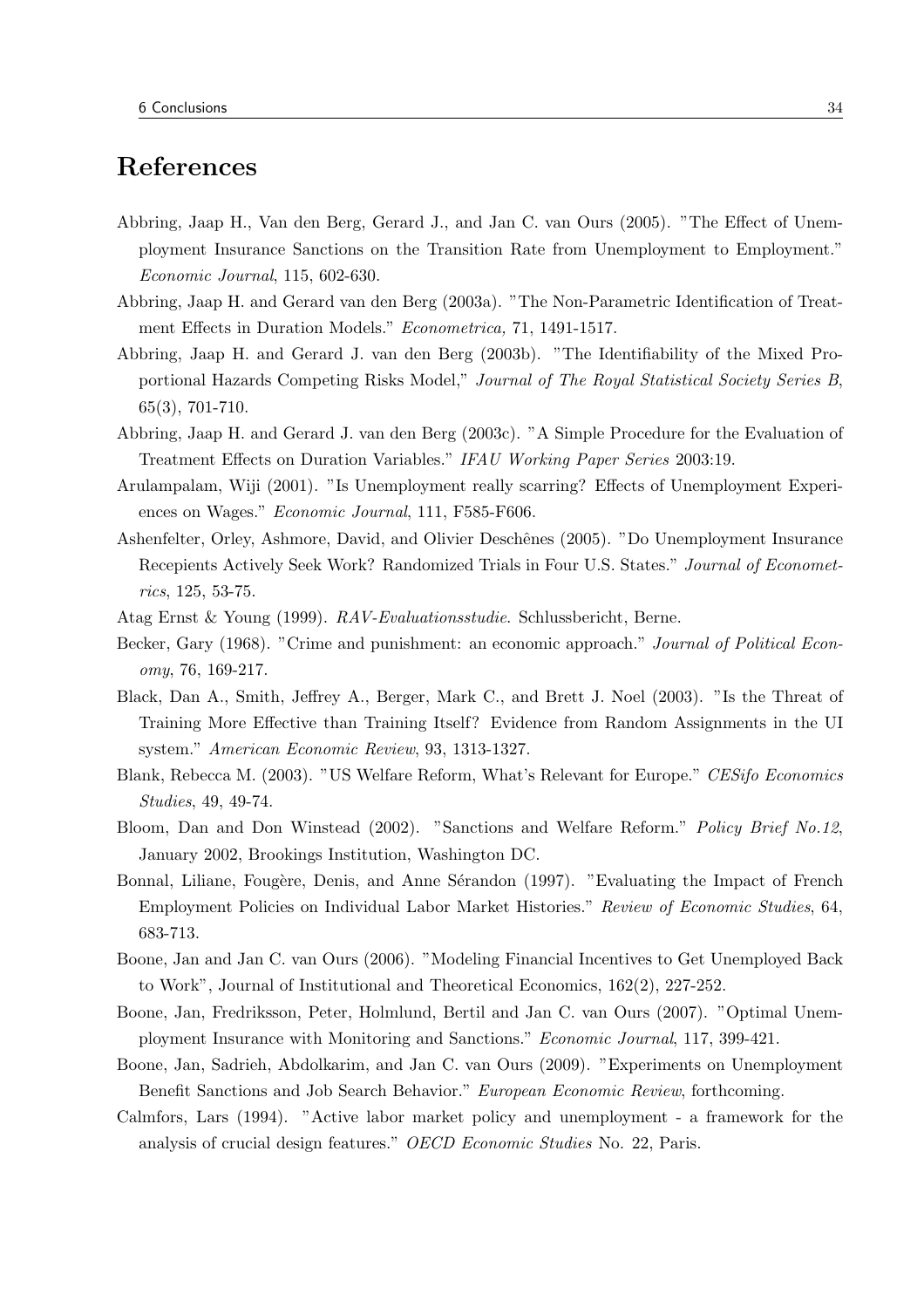- Calmfors, Lars, Forslund, Anders, and Maria Hemström (2001). "Does Active Labor Market Policy Work? Lessons from the Swedish Experiences." Swedish Economic Policy Review, 8, 61-124.
- Card, David, Chetty, Ray, and Andrea Weber (2007). "Cash-on-Hand and Competing Models of Intertemporal Behavior: New Evidence from the Labor Market." Quarterly Journal of Economics, 122(4), 1511-1560.
- Cockx, Bart and Matteo Picchio (2008). "The Cost of Early Unemployment Duration.", mimeo, Université catholique de Louvain.
- Cockx, Bart and Jean Ries (2004). "The Exhaustion of Unemployment Benefits in Belgium: Does it Enhance the Probability of Employment?" IZA Discussion Paper 1177.
- Cockx, Bart, Goebel, Christian, Ries, Jean, and Mareva Sabatier (2002). "Les Sanctions dans l'Assurance-Chômage: Un Dispositif Incitatif?" mimeo, Université Catholique de Louvain.
- Donald, Stephen G. and David A. Green (2000). "Differences in Wage Distributions Between Canada and the United States: An Application of a Flexible Estimator of Distribution Functions in the Presence of Covariates." Review of Economic Studies, 67, 609-633.
- Gaure, Simen, Roed, Knut, and Thao Zhang (2007). "Time and causality: A Monte Carlo assessment of the timing-of-events approach." Journal of Econometrics 141(2): 1159-1195.
- Gerfin, Michael, and Michael Lechner (2002). "Microeconometric Evaluation of Active Labor Market Policies in Switzerland." Economic Journal 112, 854-893.
- Gritz, Mark (1993). "The Impact of Training on the Frequency and Duration of Employment." Journal of Econometrics 57, 21-51.
- Grubb, David (2000). "Eligibility Criteria for Unemployment Benefits." OECD Economic Studies No. 31, Paris, OECD.
- Ham, John C. and LaLonde, Robert J. (1996). "The Effect of Sample Selection and Initial Conditions in Duration Models: Evidence from Experimental Data on Training," *Econometrica*, 64(1), 175-205.
- Heckman, James and Singer, Burton (1984). "A Method for Minimizing the Impact of Distributional Assumptions in Econometric Models for Duration Data," Econometrica, 52(2), 271-320.
- Hofmann, Barbara (2008). "Work Incentives? Ex Post Effects of Unemployment Insurance Sanctions – Evidence from West Germany." CESifo Working Paper 2508.
- Jensen, Peter, Svarer Nielsen, Michael and Michael Rosholm (1999). "The Response of Youth Unemployment to Benefits, Incentives, and Sanctions." European Journal of Political Economy, 19, 301-316.
- Klepinger, Daniel H., Johnson, Terry R., and Jutta M. Joesch (2002). "Effects of Unemployment Insurance Work-Search Requirements: The Maryland Experiment." Industrial and Labor Relations Review, 56 (1), 3-22.
- Lalive, Rafael, Van Ours, Jan C., and Josef Zweimüller (2005). "The Effect of Benefit Sanctions on the Duration of Unemployment." Journal of the European Economic Association, 3 (6), 1386-1417.
- Lalive, Rafael (2007). "Unemployment Benefits, Unemployment Duration, and Post-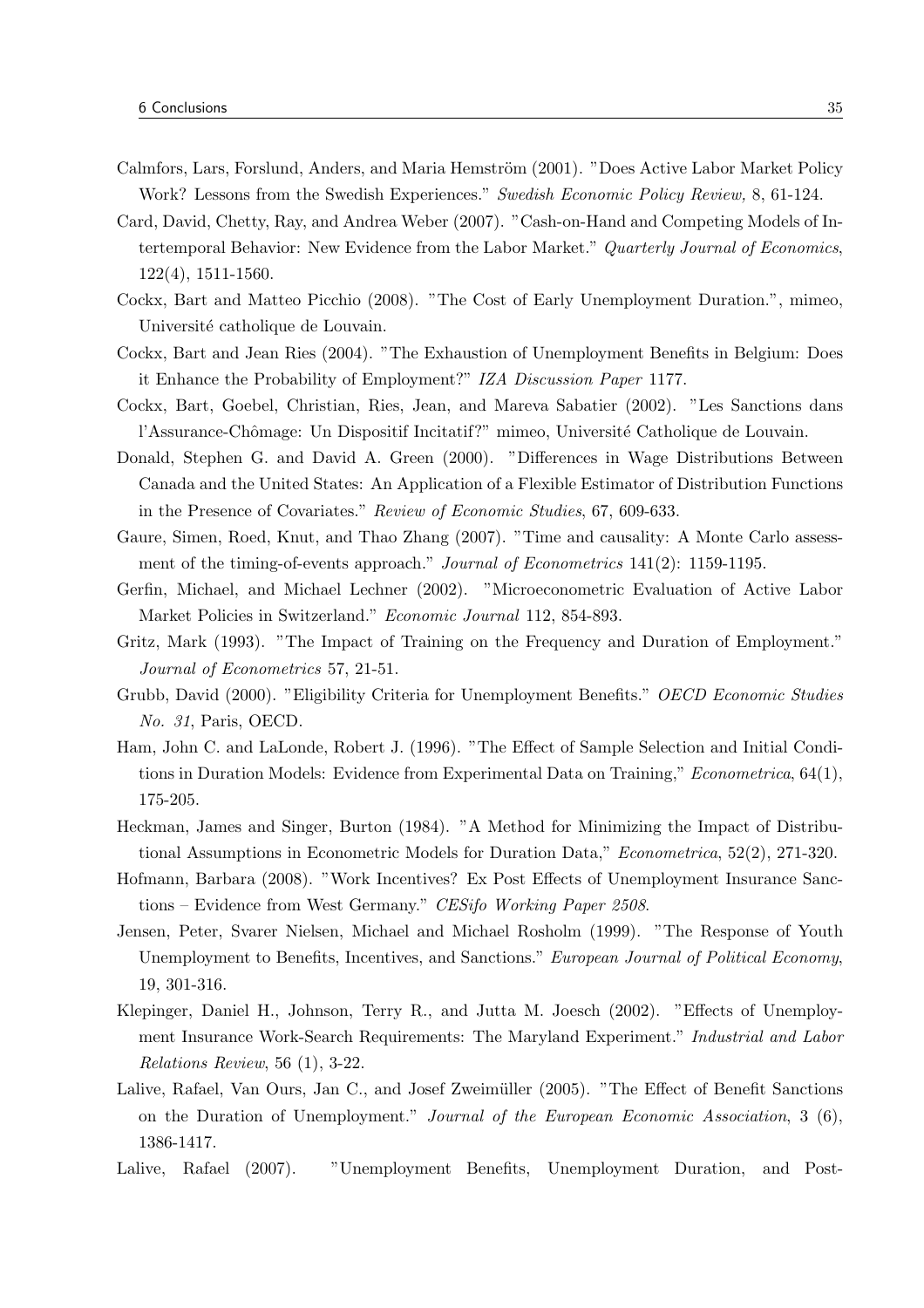Unemployment Jobs: A Regression Discontinuity Approach." American Economic Review, 91(2), 108-112.

- Lalive, Rafael, Van Ours, Jan C., and Josef Zweimüller (2008). "The Impact of Active Labor Market Programs on the Duration of Unemployment" The Economic Journal, 118, 235-257.
- Martin, John P., and David Grubb (2001). "What Works and for Whom: a Review of OECD Countries' Experience with Active Labor Market Policies." Working Paper, OECD, Paris.
- Meyer, Bruce (1995). "Lessons From the U.S. Unemployment Insurance Experiments." Journal of Economic Literature, 33, 91-131. OECD (1999). "The Battle against Exclusion: Social Assistance in Canada and Switzerland." OECD, Paris.
- Pavetti, LaDonna and Dan Bloom (2001). "Sanctions and Time Limits: State Policies, their Implementation and Outcomes for Families," in: R. M. Blank and R. Haskins (eds.), The New World of Welfare, Washington D.C.: Brookings Press.
- Pissarides, Christopher (1992): "Loss of Skill during Unemployment and the Persistence of Employment Shocks." Quarterly Journal of Economics, 107, 1371-1391.
- Schneider, Julia (2008). "The Effect of Unemployment Benefit II Sanctions on Reservation Wages." mimeo, IAB, Nurnberg.
- Svarer, Michael (2007). "The Effect of Sanctions on the Job Finding Rate: Evidence from Denmark." IZA Discussion Paper 3015.
- Van den Berg, Gerard J., Van der Klaauw, Bas, and Van Jan C. Ours (2004). "Punitive Sanctions and the Transition Rate from Welfare to Work." Journal of Labor Economics, 22, 211-241.
- Van den Berg, Gerard J. (2000). "Duration Models: Specification, Identification, and Multiple Durations," in: Heckman, James J., and Leamer, Edward (eds.) Handbook of Econometrics, Volume V, North-Holland.
- Van Ours, Jan C. and Milan Vodopivec (2008). "Does Reducing Unemployment Insurance Generosity reduce Job Match Quality?" Journal of Public Economics, 92, 684-695.
- Van Ours, Jan C. (2000). "Do Active Labor Market Policies Help Unemployed Workers to Find and Keep Regular Jobs?" in: Lechner, Michael, and Friedhelm Pfeiffer (eds.) Econometric Evaluation of Labor Market Policies, Physica, Heidelberg, 125-152.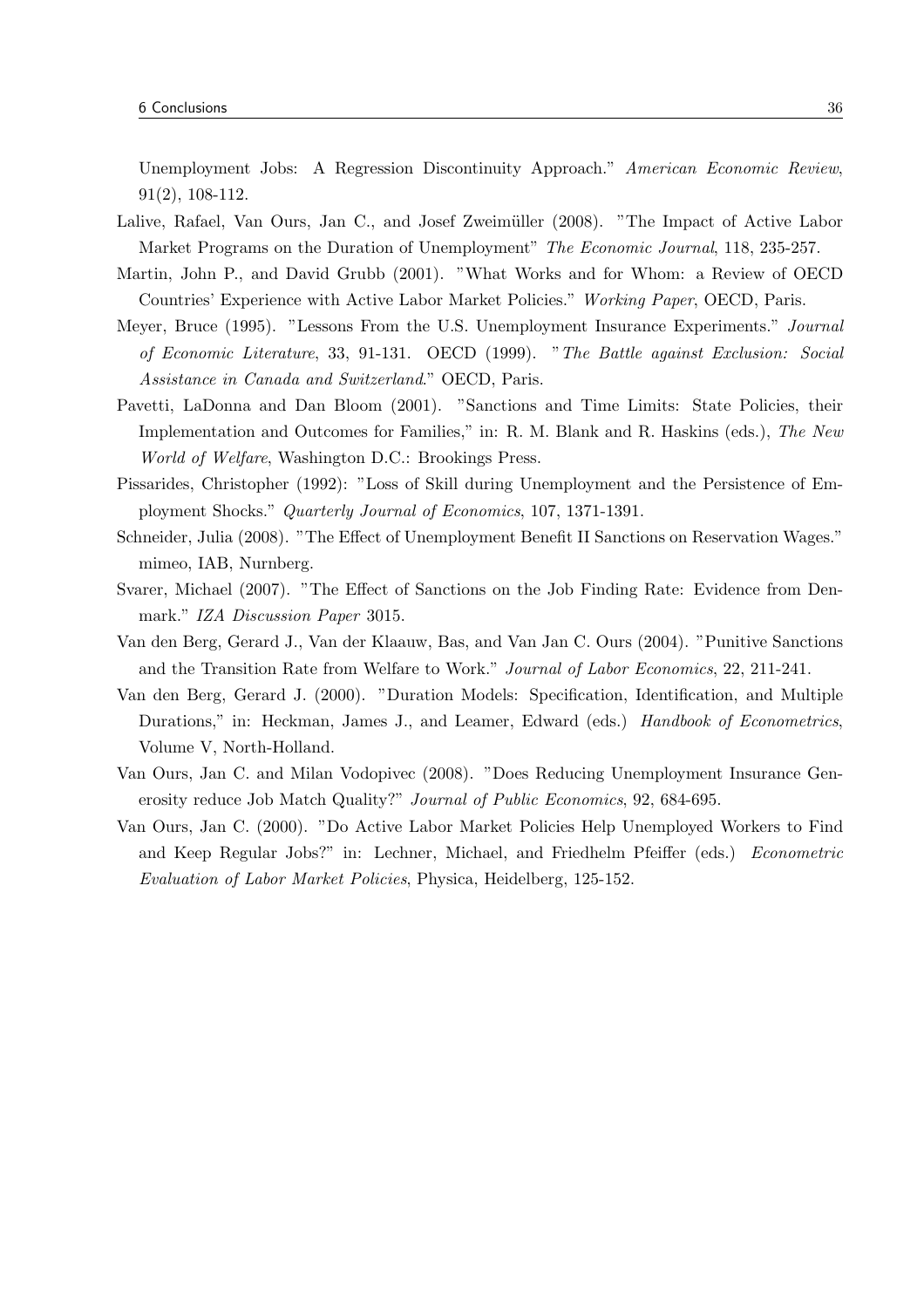### Appendices

#### A. Benefit sanctions and the quality of post-unemployment jobs – theoretical notions

The Swiss data allow us to make a distinction between warnings and enforcement of benefit sanctions. Furthermore, the data contains information about the quality of post-unemployment jobs. To illustrate how benefit sanctions may affect the quality of post-unemployment jobs we extend the benefit sanctions part of the search-matching model of Boone and Van Ours (2006) accordingly.<sup>41</sup> Workers are assumed to be risk-neutral and cannot save; hence they consume all their income each period. This assumption rules out the possibility that agents save to insure themselves against the loss of income due to unemployment. Once a worker becomes unemployed, he receives an unemployment benefit that is constant over the unemployment spell unless a benefit sanction is imposed in which case the benefits are canceled. Workers have only one instrument of search, their search intensity.<sup>42</sup> Different from Boone and Van Ours (2006) we introduce two sanction "states": the warning state and the enforcement state. Thus there are three types of unemployment: unemployment without benefit sanctions  $(u_1)$ , unemployment with a warning  $(u2)$  and unemployment with sanctions imposed  $(u3)$ . Also different from Boone and Van Ours (2006), to investigate the relationship between benefit sanction and the quality of post-unemployment jobs we introduce two types of jobs: temporary and permanent jobs. So there are two types of employment, permanent  $(e1)$  and temporary  $(e2)$ . The jobs pay the same wage w and differ only in the job destruction rate  $\delta_1 < \delta_2$ .<sup>43</sup>

Unemployed workers receive unemployment benefits b, with  $b \leq w$  being the replacement rate. Unemployed workers are looking for job offers and as soon as they get one they will accept it. Thus the unemployed have only one instrument of search, their search intensity. An unemployed worker is assumed to search for both types of jobs with search intensities  $s_1 \geq 0$ and  $s_2 \geq 0$ . The disutility of searching at intensity s equals  $\gamma(s)$ , such that  $\gamma(s_1) = \frac{1}{2}\gamma s_1^2$  and  $\gamma(s_2) = \frac{1}{2}\gamma s_2^2$ , with  $\gamma > 0$ . So the disutility of search increases with the search intensity with an increasing marginal disutility.

The search for the jobs generates flows of job offers, which follow a Poisson process with arrival rate  $\mu_1s_1$  and  $\mu_2s_2$ . The arrival rates of job offers consist of two parts, one part ( $\mu_1$  and  $\mu_2$ ) is determined by the state of the labor market i.e. the number of vacancies and unemployed and the other part  $(s_1 \text{ and } s_2)$  is determined by the optimizing behavior of the unemployed

<sup>&</sup>lt;sup>41</sup> We ignore wage bargaining, vacancy creation, matching of unemployed and vacancies and payment of benefits/taxes. Thus we focus on the behavior of unemployed workers and how this is affected by benefit sanctions.

<sup>&</sup>lt;sup>42</sup> Note that we could introduce two margins of search, search intensity and replacement rate. This would complicate matters a lot with no obvious advantages. One could even argue that reservation wages are already at the lower end of the wage distribution.

<sup>&</sup>lt;sup>43</sup> Note that the introduction of two wages would be straightforward, for example  $w_1 > w_2$ . This would not change the results very much except for allowing for the possibility that some post-unemployment jobs pay less than others. Now the main difference between the two jobs is that one doesn't last as long as the other. Therefore, in expectation the earnings – taking into account that the wage is paid over a shorter time period – are lower.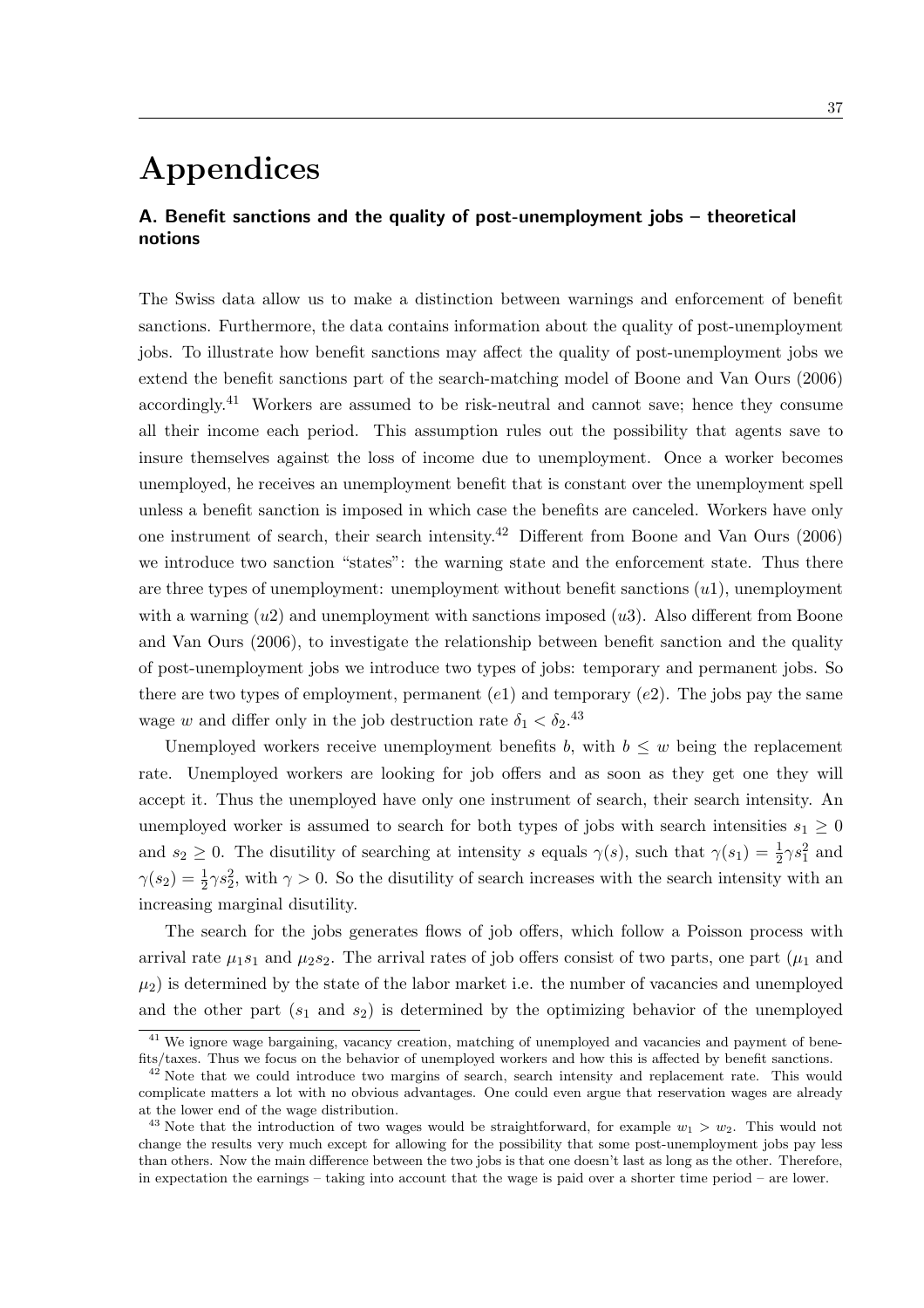worker. Unemployed without a benefit sanction are monitored and they face the risk of receiving a warning if they search less than required. The monitoring intensity is  $\phi_1$ , and the required intensity of search equals  $\lambda$ . Workers will never search more than required:  $s_1 + s_2 \leq \lambda$ .

Now the following Bellman equation can be derived for the unemployed workers without a benefit sanction, with  $V_{u1}$  denoting the expected discounted vale of being unemployed without a benefit sanction:

$$
\rho V_{u1} = \max_s \{ b - \gamma(s) + \mu_1 s_1 (V_{e1} - V_{u1}) + \mu_2 s_2 (V_{e2} - V_{u1}) + \phi_1(\lambda - s_1 - s_2)(V_{u2} - V_{u1}) \} (11)
$$

where  $V_{e1}$  is the value of being employed with a permanent job,  $V_{e2}$  is the value of being employed with a temporary job,  $V_{u2}$  is the value of being unemployment with a sanction warning and  $\rho$ is the discount rate. The flow value of unemployment without benefit sanctions consists of two parts: the flow of utility during unemployment (utility of benefits minus search costs) and the expected flow of additional income after the job is found. The optimal search intensities follow directly from differentiating equation (11):

$$
s_{11}^{*} = \left[\mu_1(V_{e1} - V_{u1}) + \phi_1(V_{u1} - V_{u2})\right] / \gamma
$$
  

$$
s_{12}^{*} = \left[\mu_2(V_{e2} - V_{u1}) + \phi_1(V_{u1} - V_{u2})\right] / \gamma
$$

with  $s_{11}^*$  ( $s_{12}^*$ ) representing the optimal search intensity for type 1 (type 2) jobs in unemployment state 1. So, the optimal search intensity increases with the difference between the values of employment and unemployment without benefit sanctions, the monitoring intensity and the difference between the value of unemployment without benefit sanctions and unemployment with a sanction warning. Furthermore, optimal search intensities are higher when search costs are lower and more job offers arrive. Also note that if there was no system of benefit sanctions the optimal search intensities would be lower with for example  $s_{11}^{**} = \mu_1 (V_{e1} - V_{u1})/\gamma \leq s_{11}^*$ . The differences  $s_{11}^* - s_{11}^{**}$  and  $s_{12}^* - s_{12}^{**}$  represent the ex ante effect of benefit sanctions.

The Bellman equation for the unemployed workers with a sanction warning:<sup>44</sup>

$$
\rho V_{u2} = \max_s \{ b - \gamma(s) + \mu_1 s_1 (V_{e1} - V_{u2}) + \mu_2 s_2 (V_{e2} - V_{u2}) + \phi_2(\lambda - s_1 - s_2)(V_{u3} - V_{u2}) \} (12)
$$

where  $\phi_2$  is the monitoring intensity in unemployment state 2 ( $\phi_2 \leq \phi_1$ ) and  $V_{u3}$  is the value of unemployment in the sanction state. The optimal search intensities can again be found by differentiating equation (12):

$$
s_{21}^{*} = \frac{\mu_1 (V_{e1} - V_{u2}) + \phi_2 (V_{u2} - V_{u3})}{\gamma}
$$
  

$$
s_{22}^{*} = \frac{\mu_2 (V_{e2} - V_{u2}) + \phi_2 (V_{u2} - V_{u3})}{\gamma}
$$

Note that the differences  $s_{21}^* - s_{11}^*$  and  $s_{22}^* - s_{21}^*$  represent the ex post effect of a warning. Finally,

<sup>&</sup>lt;sup>44</sup> Now, we don't introduce a perceived penalty of receiving a warning. we could introduce psychological costs or disutility but I think it is nicer to have just the increased monitoring intensity "doing the job".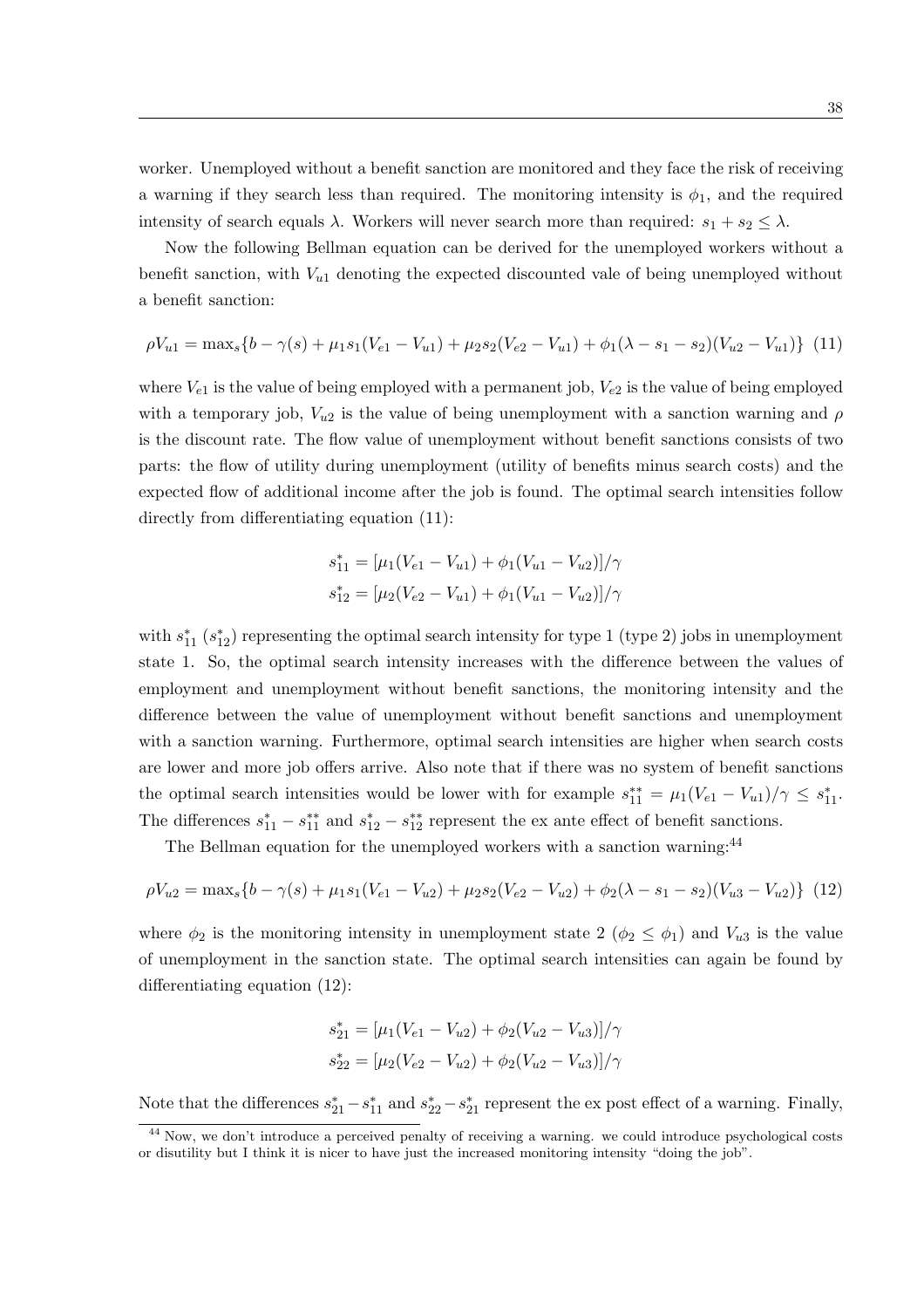the Bellman equation for the unemployed workers with a sanction enforced:

$$
\rho V_{u3} = \max_{s} \{ -\gamma(s) + \mu_1 s_1 (V_{e1} - V_{u3}) + \mu_2 s_2 (V_{e2} - V_{u3}) \} \tag{13}
$$

where the penalty imposed is equal to the benefits. We assume that unemployed with a benefit sanction are no longer monitored because their benefits are equal to zero. Once again, the optimal search intensities can be found by differentiating equation (13):

$$
s_{31}^{*} = \mu_1 (V_{e1} - V_{u3}) / \gamma
$$
  

$$
s_{32}^{*} = \mu_2 (V_{e2} - V_{u3}) / \gamma
$$

Note that the differences  $s_{31}^* - s_{11}^*$  and  $s_{32}^* - s_{12}^*$  represent the ex post effect of the imposition of a benefit sanction. For the employed workers the following Bellman equations hold:

$$
\rho V_{e1} = w + \delta_1 (V_{u1} - V_{e1}) \tag{14}
$$

$$
\rho V_{e2} = w + \delta_2 (V_{u1} - V_{e2}) \tag{15}
$$

These equations says that the flow value of being employed for a worker equals the utility from the wage he receives each period plus the rate in which the match is dissolved, in which case he becomes unemployed and receives  $V_u$  instead of  $V_{e1}$  or  $V_{e2}$ . Now, if the following inequality holds:

$$
V_{e1} > V_{u1} > V_{u2} > V_{e2} > V_{u3}
$$
\n
$$
(16)
$$

workers will initially only search for jobs of type 1. Receiving a warning will induce them to search with a higher intensity for jobs of type 2, but they will still not look for jobs of type 2. Only once they get a benefit sanction imposed will they start looking for jobs of type 2. Then, their average expected job duration will be lower because now they start accepting temporary jobs.<sup>45</sup>

#### B. Simulations

#### B1. Ex post effects

We simulate the ex post effect of a benefit sanction as follows. First, we look at earnings over 24 months after unemployment exit as outcome. Let  $\theta_{y24}^{D_w, D_s}(t|x, v)$  denote the earnings hazard, depending on sanction warning status  $D_w$  and sanction enforcement status  $D_s$ . The density of earnings realisations (for the group of individuals with positive medium run earnings) is

$$
f_{y24}^{D_w, D_s}(y|x, v) = \theta_{y24}^{D_w, D_s}(y|x, v) S_{y24}^{D_w, D_s}(y|x, v).
$$

<sup>&</sup>lt;sup>45</sup> Note that in this set-up only unemployed with a benefit sanction would search for a temporary job. Therefore, alternatively we could have:  $V_{e1} > V_{e2} > V_{u1} > V_{u2} > V_{u3}$ . Then, unemployed initially search with a lower intensity for jobs of type 2. Due to the convexity of the search costs function, if they get a sanction warning they will increase both search intensities, but relatively more for jobs of type 2.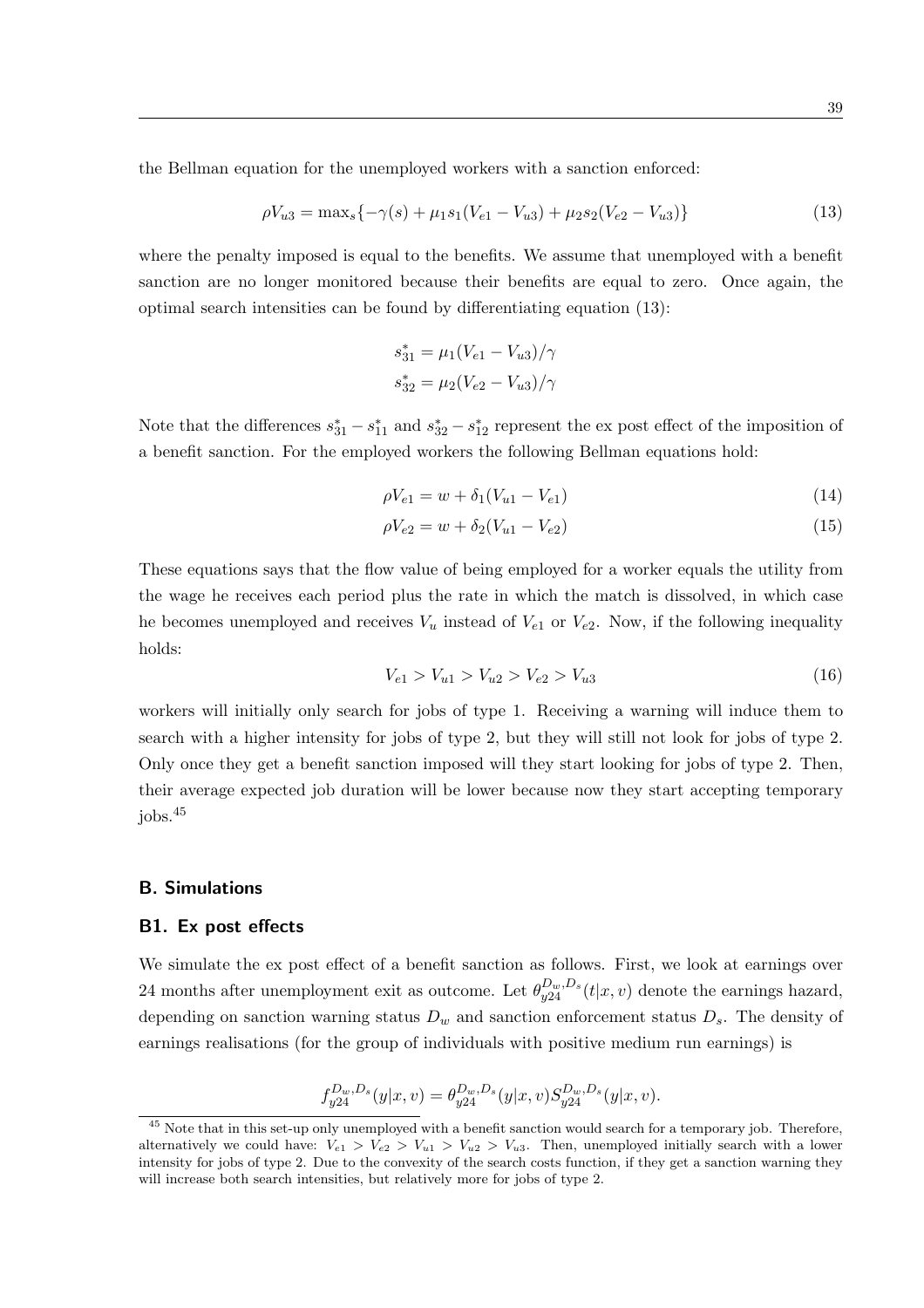Based on this density, we can compute the expected earnings as follows:

$$
E(y|x,v,D_w,D_s) = \int_0^{199} y f_{y24}^{D_w,D_s}(y|x,v)dy + \left[1 - \int_0^{199} f_{y24}^{D_w,D_s}(y|x,v)dy\right] \cdot 200\tag{17}
$$

whereby  $y$  is earnings in 1000 CHF. The second term of the equation (17) above accounts for the high earnings censored at 200,000 CHF. In the treated case, i.e. with both sanction warning and enforcement imposed, we set  $D_w = 1$  and  $D_s = 1$ . This amounts to increasing the earnings hazard in (17) by the estimated treatement effects  $\delta_{wy24t}$  and  $\delta_{sy24t}$  over the whole support. In the non-treated counterfactual, equation (17) is evaluated at  $D_w = 0$  and  $D_s = 0$ . The difference between these two mean earnings results in the ex post effect. Note that we simulate first conditional on unobserved heterogeneity and then we integrate unobserved heterogeneity out.

Now, secondly, we describe the simulation of the unemployment durations, separated by the two exit destinations. Let  $\theta_y^{D_w, D_s}(t|x, v)$  denote the transition rate from unemployment to positive income y, depending on sanction warning status  $D_w$  and sanction enforcement  $D_s$  status. Also,  $\theta_0^{D_w, D_s}(t|x, v)$  is the transition rate from unemployment to no medium run earnings. The density of unemployment spells ending in a transition to  $y$  is

$$
f_y^{D_w, D_s}(t|x, v) = \theta_y^{D_w, D_s}(t|x, v) S_y^{D_w, D_s}(t|x, v) S_0^{D_w, D_s}(t|x, v),
$$

i.e. the proportion having survived without exit until t, making a transition to a job at time t. The density of unemployment spells ending in a transition to 0 is defined in an analogous manner.

We can now calculate the proportion of individuals making a transition to a paid job between time 0 and time c. This amounts to summing up transitions occurring at times between 0 and c, i.e.

$$
F_y^{D_w, D_s}(c|x, v) = \int_0^c f_y^{D_w(t), D_s(t)}(t|x, v)dt
$$

We take actual realizations of time to warning  $t_w$  and time to enforcement  $t_s$  as observed in the dataset. This means that we simulate the effect of sanctions on time remaining in unemployment after a sanction warning. This expected duration has to be constructed using a conditional version of density  $f_y$  where conditioning reflects (i) the fact that we only observe spells until day 720, and (ii) that – being interested in the average treatment effect on the treated  $(ATET)$  – we focus on individuals who have survived in unemployment until time  $t_w$  without a sanction warning. Duration to paid employment with both a sanction warning and a sanction enforcement is

$$
E(t_y|x,v,D_w=1,D_s(t),t_w
$$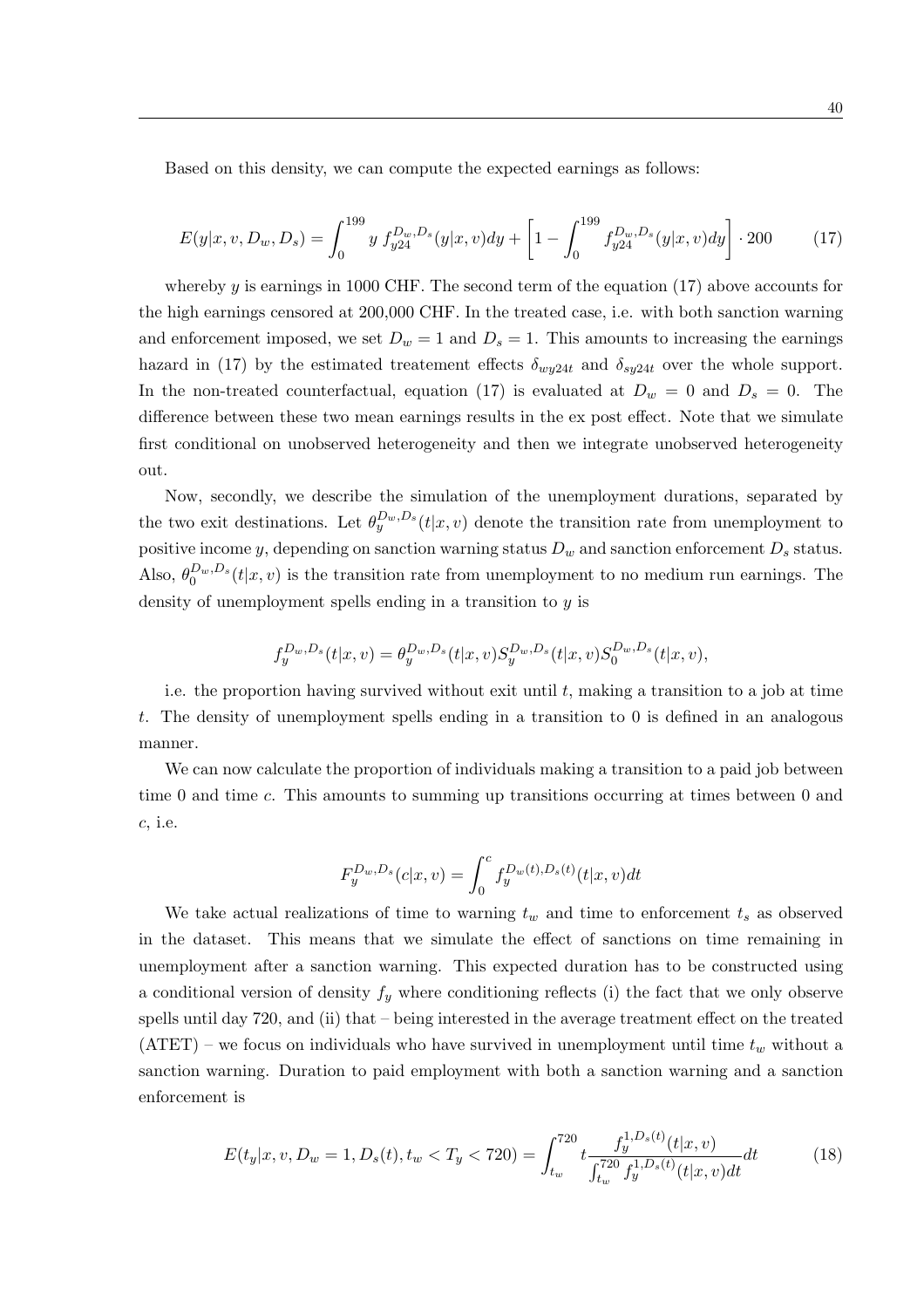the counterfactual duration is simulated setting both treatment effects in this expression to zero.

$$
E(t_y|x, v, D_w = 0, D_s = 0, t_w < T_y < 720) = \int_{t_w}^{720} t \frac{f_y^{0,0}(t|x, v)}{\int_{t_w}^{720} f_y^{0,0}(t|x, v)dt} dt
$$
(19)

Substituting  $f_y$  by  $f_0$  generates the corresponding mean duration from unemployment to non-paid post unemployment.

The ex post effect of benefit sanctions is the difference between actual mean duration (18) and counterfactual mean duration (19). Note again that we simulate first conditional on unobserved heterogeneity and then we integrate unobserved heterogeneity out.

#### B2. Simulating the ex ante effect

We simulate the ex ante effect on the post-unemployment outcome by focusing on everyone who generated positive earnings over 24 months after unemployment exit. We set their sanction statuses  $D_w$  and  $D_s$  to zero. Now, let  $\theta_{y24}^{D_w, D_s, \alpha_{e24y}}(y|x, v)$  denote the earnings hazard, depending on sanction warning status  $D_w$ , sanction enforcement  $D_s$  status, and the vector of PES dummies in the outcome,  $\alpha_{e24y}$ . The counterfactual of expected earnings under actual warning intensity and outcome dummies, implying  $\alpha_{e24y}^0 = \hat{\alpha}_{e24y}$ , is described by equation (17) above, now evaluated for the whole  $y24 > 0$  group.

The experiment we evaluate is an increase in the warning intensity by one standard deviation for all PES which are below the mean warning intensity plus one standard deviation. This leads to an increase in the PES dummy in the post-unemployment earnings process on the order of

$$
\alpha_{e24y}^1 = \hat{\alpha}_{e24y} + \hat{\delta} \max(\bar{\hat{\alpha}}_w + \sigma_{\hat{\alpha}_w} - \hat{\alpha}_w, 0)
$$

where  $\delta$  is the regression coefficient from the respective ex ante effect regression. Expected earnings with the increased warning regime is

$$
E(y|x,v,D_w=0,D_s=0,\alpha_{e24y}^1) = \int_0^{199} y f_{y24}^{0,0,\alpha_{e24y}^1}(y|x,v)dy + \left[1 - \int_0^{199} f_{y24}^{0,0,\alpha_{e24y}^1}(y|x,v)dy\right].200.
$$

The difference between the expected earnings under the two regimes represents the ex ante ATET for the post-unemployment outcome.

The ex ante effect on unemployment duration is simulated by focusing on everyone's duration without a sanction. Let  $\theta_y^{D_w,D_s,\alpha_{e24y}}(t|x,v)$  denote the transition rate from unemployment to positive income y. Expected duration to paid employment with actual warning intensity, implying  $\alpha_y^0 = \hat{\alpha}_y$ , is

$$
E(t_y|x, v, D_w = 0, D_s = 0, \alpha_y^0, T_y < 720) = \int_0^{720} t \frac{f_y^{0,0,\alpha_y^0}(t|x, v)}{\int_0^{720} f_y^{0,0,\alpha_y^0}(t|x, v)dt} \tag{20}
$$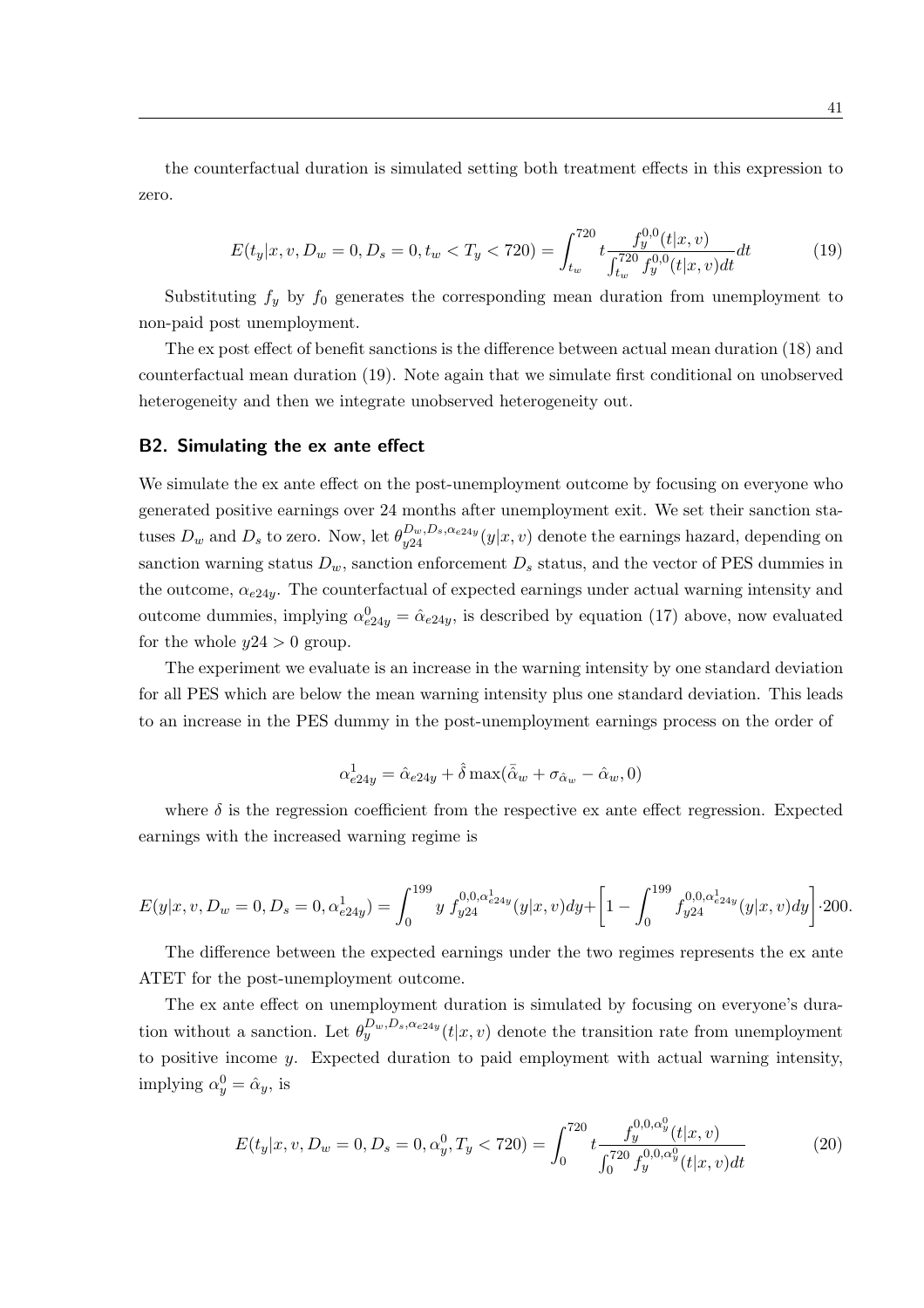Doing the same experiment by increasing the warning intensity as described above results in an increase in the PES dummy in the unemployment to paid employment process by

$$
\alpha_y^1 = \hat{\alpha}_y + \hat{\delta} \max(\bar{\hat{\alpha}}_w + \sigma_{\hat{\alpha}_w} - \hat{\alpha}_w, 0).
$$

Expected duration with the increased warning regime is

$$
E(t_y|x,v,D_w=0,D_s=0,\alpha_y^1,T_y<720)=\int_0^{720}t\frac{f_y^{0,0,\alpha_y^1}(t|x,v)}{\int_0^{720}f_y^{0,0,\alpha_y^1}(t|x,v)dt}
$$
(21)

The ex ante effect on unemployment duration with exit in employment consists in the difference between the equations (21) and (20). The respective effect on unemployment duration that ends in medium run non-employment is calculated analoguosly, replacing  $f_y$  by  $f_0$ .

#### C. Tables

Tab. 7: The effect of benefit sanctions on exit behavior and subsequent non-/employment duration

−→ see next page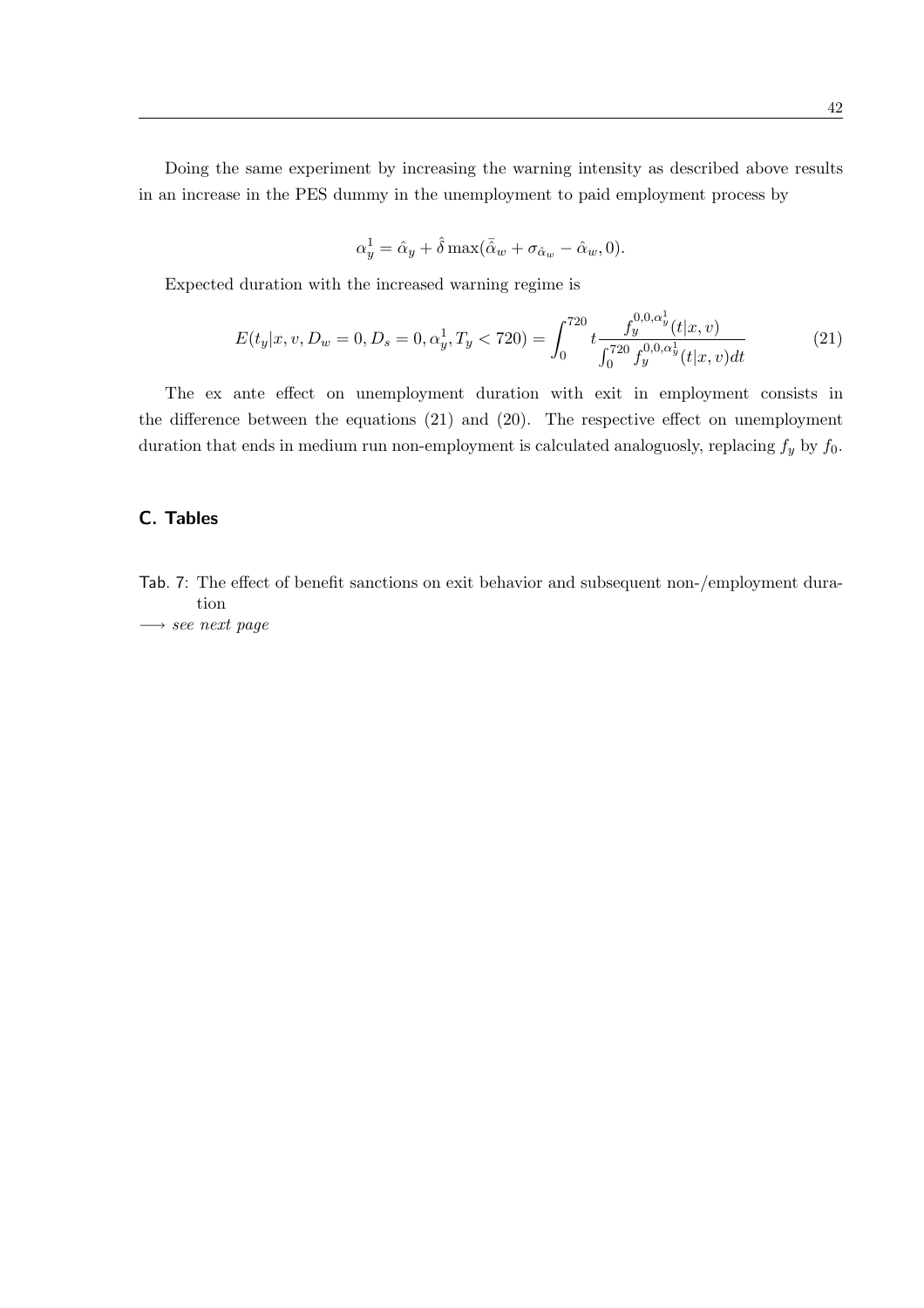|                                                                               |          | Model I              |                         |                                    |                   | Model II             |                      |
|-------------------------------------------------------------------------------|----------|----------------------|-------------------------|------------------------------------|-------------------|----------------------|----------------------|
| (Coeff./Transf.)                                                              | Coeff.   | z-value              | Transf.                 |                                    | Coeff.            | z-value              | Transf.              |
|                                                                               |          |                      |                         |                                    |                   |                      |                      |
| Effect on exit from employment $(M)$                                          |          |                      |                         |                                    |                   |                      |                      |
| warning $(\delta_{wm}/\text{in }\%)$                                          |          |                      |                         |                                    | 0.018             | 0.34                 | 0.019                |
| enforcement $(\delta_{sm}/\text{in }\%)$                                      |          |                      |                         |                                    | 0.140             | 2.35                 | 0.150                |
| Effect on exit from non-empl. $(NM)$<br>warning $(\delta_{wnm}/\text{in }\%)$ |          |                      |                         |                                    | 0.146             | 1.14                 | 0.157                |
| enforcement $(\delta_{snm}/\text{in }\%)$                                     |          |                      |                         |                                    | 0.267             | 1.97                 | 0.307                |
| Effect on exit $UE \rightarrow E$                                             |          |                      |                         |                                    |                   |                      |                      |
| warning $(\delta_{we}/\text{in }\%)$                                          | 0.158    | 3.48                 | 0.171                   |                                    | 0.147             | 3.39                 | 0.159                |
| enforcement $(\delta_{se}/\text{in }\%)$                                      | 0.149    | 2.98                 | 0.161                   |                                    | 0.148             | 3.07                 | 0.160                |
| Effect on exit $UE \rightarrow NE$                                            |          |                      |                         |                                    |                   |                      |                      |
| warning $(\delta_{wne}/\text{in }\%)$                                         | 0.637    | 4.69                 | 0.890                   |                                    | 0.689             | 5.05                 | 0.992                |
| enforcement $(\delta_{sne}/\text{in }\%)$                                     | 0.515    | 4.10                 | 0.674                   |                                    | 0.513             | 4.05                 | 0.670                |
| Transition rate: exit from M                                                  |          |                      |                         |                                    |                   |                      |                      |
| $\lambda_{ma,1}/exp(u_{ma})$                                                  |          |                      |                         |                                    | $-1.962$          | $-3.56$              | 3.832                |
| $\lambda_{mb,1}/exp(u_{mb})$                                                  |          |                      |                         |                                    | $-4.557$          | $-5.27$              | 0.286                |
| Transition rate: exit from NM                                                 |          |                      |                         |                                    |                   |                      |                      |
| $\lambda_{nma,1}/exp(u_{nma})$<br>$\lambda_{nmb,1}/exp(u_{nmb})$              |          |                      |                         |                                    | $-0.367$<br>2.022 | $-0.23$<br>1.28      | 2.932<br>31.972      |
| Transition rate: exit to E                                                    |          |                      |                         |                                    |                   |                      |                      |
| $\lambda_{ea,1}/exp(u_{ea})$                                                  | $-5.309$ | $-13.58$             | 0.183                   |                                    | $-5.321$          | $-13.48$             | 0.183                |
| $\lambda_{eb,1}/exp(u_{eb})$                                                  | $-6.446$ | $-15.76$             | 0.059                   |                                    | $-6.478$          | $-15.70$             | 0.058                |
| Transition rate: exit to NE                                                   |          |                      |                         |                                    |                   |                      |                      |
| $\lambda_{nea,1}/exp(u_{nea})$                                                | $-2.704$ | $-2.67$              | 0.052                   |                                    | $-2.790$          | $-2.69$              | 0.052                |
| $\lambda_{neb,1}/exp(u_{neb})$                                                | $-5.256$ | $-5.08$              | 0.004                   |                                    | $-5.342$          | $-5.08$              | 0.004                |
| Transition rate: warning                                                      |          |                      |                         |                                    |                   |                      |                      |
| $\lambda_{wa,1}/exp(u_{wa})$                                                  | $-5.060$ | $-4.81$              | 0.181                   |                                    | $-5.151$          | $-4.77$              | 0.181                |
| $\lambda_{wb,1}/exp(u_{wb})$                                                  | $-9.277$ | $-8.66$              | 0.003                   |                                    | $-9.373$          | $-8.54$              | 0.003                |
| Transition rate: enforcement                                                  |          |                      |                         |                                    |                   |                      |                      |
| $\lambda_{sa,1}/exp(u_{sa})$                                                  | $-3.316$ | $-2.13$              | 0.441<br>$\overline{0}$ |                                    | $-3.382$          | $-2.07$              | 0.447                |
| $\lambda_{sb,1}/exp(u_{sb})$<br>Probabilities                                 | $-100$   |                      |                         |                                    | $-100$            |                      | $\overline{0}$       |
| $a_1/p_1$                                                                     | 4.202    | 2.06                 | 0.141                   | $a_1/p_1$                          | 2.937             | 2.87                 | 0.088                |
| $a_2/p_2$                                                                     | 3.038    | 1.51                 | 0.044                   | $a_2/p_2$                          | 1.494             | 0.95                 | 0.021                |
| $a_3/p_3$                                                                     | 1.057    | 0.26                 | 0.006                   | $a_3/p_3$                          | 1.334             | 1.12                 | 0.018                |
| $a_4/p_4$                                                                     | 1.145    | 0.48                 | 0.007                   | $a_5/p_5$                          | 3.645             | 3.72                 | 0.178                |
| $a_5/p_5$                                                                     | 4.565    | 2.23                 | $0.202\,$               | $a_6/p_6$                          | 1.927             | 1.69                 | 0.032                |
| $a_6/p_6$                                                                     | 3.617    | 1.83                 | 0.078                   | $a_7/p_7$                          | 1.481             | 1.32                 | 0.020                |
| $a_7/p_7$                                                                     | 2.604    | 1.25                 | 0.028                   | $a_9/p_9$                          | 2.026             | 0.72                 | 0.035                |
| $a_8/p_8$                                                                     | $-1.066$ | $-0.17$              | 0.001                   | $a_{11}/p_{11}$                    | 3.650             | $3.42\,$             | 0.179                |
| $a_9/p_9$                                                                     | 2.940    | 0.87                 | 0.040                   | $a_{13}/p_{13}$                    | $2.656\,$         | 2.40                 | $0.066\,$            |
| $a_{11}/p_{11}$                                                               | 4.932    | 2.38                 | 0.292                   | $a_{17}/p_{17}$                    | 2.168             | $2.10\,$             | 0.041                |
| $a_{13}/p_{13}$                                                               | 4.331    | $2.10\,$             | 0.160                   | $a_{18}/p_{18}$                    | 0.467             | $\rm 0.33$           | $0.007\,$            |
| $a_{16}/p_{16}$                                                               |          |                      | 0.002                   | $a_{22}/p_{22}$                    | 0.786             | 0.40                 | $0.010\,$            |
|                                                                               |          |                      |                         | $a_{24}/p_{24}$                    | $-0.008$          | $-0.01$              | $0.005\,$            |
|                                                                               |          |                      |                         | $a_{27}/p_{27}$                    | 3.287             | 3.47                 | 0.124                |
|                                                                               |          |                      |                         | $a_{34}/p_{34}$                    | 1.218             | 0.63                 | $0.016\,$            |
|                                                                               |          |                      |                         | $a_{37}/p_{37}$<br>$a_{38}/p_{38}$ | 2.135<br>1.983    | 2.02<br>$2.06\,$     | 0.039<br>$\,0.034\,$ |
|                                                                               |          |                      |                         | $a_{45}/p_{45}$                    | 2.887             | 2.91                 | $\,0.083\,$          |
|                                                                               |          |                      |                         | $a_{64}/p_{64}$                    |                   |                      | 0.005                |
| Unobserved heterogeneity                                                      |          | Yes                  |                         |                                    |                   | Yes                  |                      |
| Control variables                                                             |          | Yes                  |                         |                                    |                   | Yes                  |                      |
| Control for state dependence                                                  |          | ${\rm Yes}$          |                         |                                    |                   | Yes                  |                      |
| PES dummies                                                                   |          | $\operatorname{Yes}$ |                         |                                    |                   | $\operatorname{Yes}$ |                      |
| -Log-Likelihood                                                               |          | 198309               |                         |                                    |                   | $255064\,$           |                      |
| <b>BIC</b>                                                                    |          | 200982               |                         |                                    |                   | 259158               |                      |
| $\rm N$                                                                       |          | 23961                |                         |                                    |                   | 23961                |                      |

Notes: We report coefficients and their transformations: Transformed treatment effects are changes in %. Transition rates are in % per day (exception: M/NM in % per month), suitable for the first split period of the piecewise constant hazards (see respective footnotes); the transformations are calculated for an "average" individual:  $u_{jg} = \lambda_{jg,1} + v_{jg} + \bar{x}'\beta_j + \bar{r}'\alpha_j + \bar{p}'\gamma_j$  where  $j = \{m, nm, e, ne, w, s\}, g = \{a, b\}$ and the bars are means, except for the past earnings variables in the state dependence  $(p)$  where we use medians. Asymptotic z-values. Other probabilities are zero. Source: Own estimations based on merged UIR-SSA database.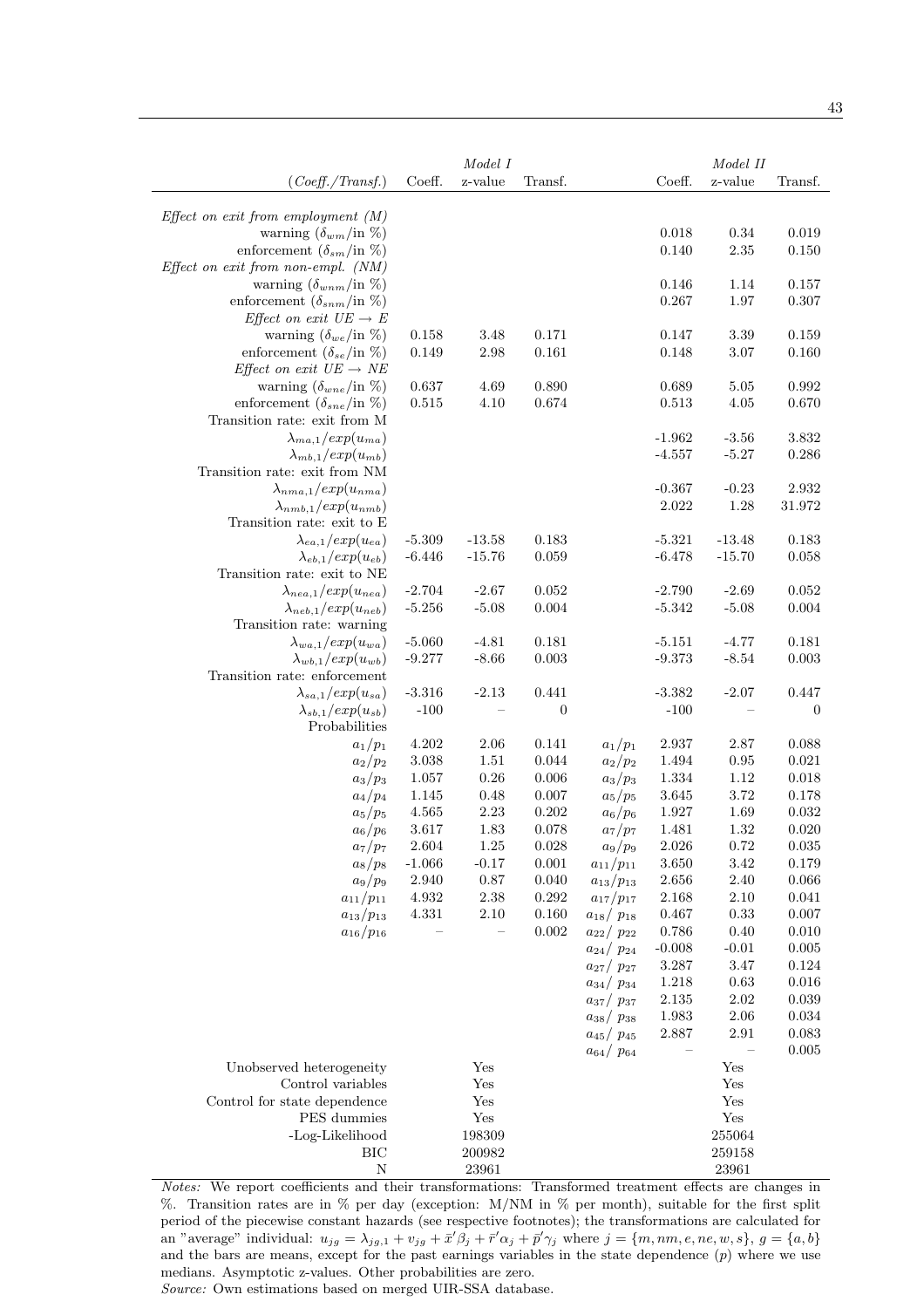| Model III: earn 1 mt                                         |          |                    |                  |                           | Model III: earn 24 mt |                    |                |  |
|--------------------------------------------------------------|----------|--------------------|------------------|---------------------------|-----------------------|--------------------|----------------|--|
| (Coeff./Transf.)                                             | Coeff.   | z-value            | Transf.          |                           | Coeff.                | z-value            | Transf.        |  |
|                                                              |          |                    |                  |                           |                       |                    |                |  |
| Effect on earnings over $1/24$ mt                            |          |                    |                  |                           |                       |                    |                |  |
| warning $(\delta_{wy1}/\text{in }\%)$                        | 0.077    | 2.40               | 0.080            | $\delta_{wy24}/\%$        | $\rm 0.102$           | 3.27               | $0.107\,$      |  |
| enforcement $(\delta_{sy1}/\text{in }\%)$                    | 0.050    | 1.18               | 0.051            | $\delta_{sy24}/\%$        | 0.076                 | 1.78               | 0.079          |  |
| Effect on exit $UE \rightarrow E$                            |          |                    |                  |                           |                       |                    |                |  |
| warning $(\delta_{we}/\text{in }\%)$                         | 0.154    | 3.41               | 0.167            |                           | 0.154                 | 3.39               | 0.167          |  |
| enforcement $(\delta_{se}/\text{in }\%)$                     | 0.152    | 3.02               | 0.165            |                           | 0.147                 | 2.93               | 0.159          |  |
| Effect on exit $UE \rightarrow NE$                           |          |                    |                  |                           |                       |                    |                |  |
| warning $(\delta_{wne}/\text{in }\%)$                        | 0.612    | 4.66               | 0.843            |                           | 0.625                 | 4.66               | 0.869          |  |
| enforcement $(\delta_{sne}/\text{in }\%)$                    | 0.522    | 4.16               | 0.686            |                           | 0.518                 | 4.12               | 0.679          |  |
|                                                              |          |                    |                  |                           |                       |                    |                |  |
| Earnings realisation rate for $Y1/24$                        |          |                    |                  |                           |                       |                    |                |  |
| $\lambda_{y1a,1}/exp(u_{y1a})$                               | $-3.008$ | $-7.31$            | 4.613            | $\lambda / exp(u_{y24a})$ | $-5.094$              | $-12.41$           | 0.352          |  |
| $\lambda_{y1b,1}/exp(u_{y1b})$                               | $-4.785$ | $-11.37$           | $0.781\,$        | $\lambda/exp(u_{y24b})$   | $-7.311$              | $-16.49$           | 0.038          |  |
| Transition rate: exit to E                                   |          |                    |                  |                           |                       |                    |                |  |
| $\lambda_{ea,1}/exp(u_{ea})$                                 | $-5.302$ | $-13.51$           | 0.183            |                           | $-5.312$              | $-13.54$           | 0.183          |  |
| $\lambda_{eb,1}/exp(u_{eb})$                                 | $-6.442$ | $-15.69$           | 0.059            |                           | $-6.430$              | $-15.68$           | 0.060          |  |
| Transition rate: exit to NE                                  |          |                    |                  |                           |                       |                    |                |  |
| $\lambda_{nea,1}/exp(u_{nea})$                               | $-2.686$ | $-2.66$<br>$-5.11$ | 0.051<br>0.004   |                           | $-2.734$              | $-2.70$<br>$-5.12$ | 0.052<br>0.004 |  |
| $\lambda_{neb,1}/exp(u_{neb})$<br>Transition rate: warning   | $-5.308$ |                    |                  |                           | $-5.303$              |                    |                |  |
|                                                              | $-5.083$ |                    | 0.181            |                           |                       | $-4.79$            | 0.180          |  |
| $\lambda_{wa,1}/exp(u_{wa})$<br>$\lambda_{wb,1}/exp(u_{wb})$ | $-9.300$ | $-4.81$<br>$-8.66$ | 0.003            |                           | $-5.055$<br>$-9.276$  | $-8.64$            | 0.003          |  |
| Transition rate: enforcement                                 |          |                    |                  |                           |                       |                    |                |  |
| $\lambda_{sa,1}/exp(u_{sa})$                                 | $-3.323$ | $-2.12$            | 0.448            |                           | $-3.300$              | $-2.11$            | 0.443          |  |
| $\lambda_{sb,1}/exp(u_{sb})$                                 | $-100$   |                    | $\boldsymbol{0}$ |                           | $-100$                |                    | $\mathbf{0}$   |  |
|                                                              |          |                    |                  |                           |                       |                    |                |  |
| Probabilities                                                |          |                    |                  |                           |                       |                    |                |  |
| $a_1/p_1$                                                    | 4.102    | 3.34               | 0.148            | $a_1/p_1$                 | $4.158\,$             | $5.21\,$           | 0.146          |  |
| $a_2/p_2$                                                    | 2.907    | 2.37               | 0.045            | $a_2/p_2$                 | 2.948                 | 3.55               | 0.044          |  |
| $a_3/p_3$                                                    | 1.301    | 0.48               | 0.009            | $a_3/p_3$                 | 0.822                 | 0.19               | 0.005          |  |
| $a_4/p_4$                                                    | 1.003    | 0.58               | 0.007            | $a_4/p_4$                 | 1.189                 | 0.85               | 0.008          |  |
| $a_5/p_5$                                                    | 4.291    | 3.47               | 0.179            | $a_5/p_5$                 | 4.441                 | 5.68               | 0.194          |  |
| $a_6/p_6$                                                    | 3.407    | 2.89               | 0.074            | $a_6/p_6$                 | 3.511                 | 4.51               | 0.077          |  |
| $a_7/p_7$                                                    | 2.471    | 1.90               | 0.029            | $a_7/p_7$                 | 2.552                 | 2.80               | 0.029          |  |
| $a_8/p_8$                                                    | $-1.562$ | $-0.18$            | 0.001            | $a_8/p_8$                 | $-1.852$              | $-0.15$            | 0.000          |  |
| $a_9/p_9$                                                    | 3.069    | $1.26\,$           | 0.053            | $a_9/p_9$                 | 2.826                 | 0.92               | 0.039          |  |
| $a_{11}/p_{11}$                                              | 4.741    | 3.74               | 0.281            | $a_{11}/p_{11}$           | 4.848                 | 5.84               | 0.291          |  |
| $a_{13}/p_{13}$                                              | 4.099    | 3.34               | 0.148            | $a_{13}/p_{13}$           | 4.236                 | 5.34               | 0.158          |  |
| $a_{21}/p_{21}$                                              | 1.759    | 1.51               | 0.014            | $a_{21}/p_{21}$           | 0.689                 | 0.74               | 0.005          |  |
| $a_{22}/p_{22}$                                              | $-0.218$ | $-0.10$            | 0.002            | $a_{22}/p_{22}$           | $-0.127$              | $-0.10$            | 0.002          |  |
| $a_{29}/p_{29}$                                              | 1.233    | 0.82               | $0.008\,$        | $a_{32}/p_{32}$           |                       |                    | 0.002          |  |
| $a_{32}/p_{32}$                                              |          |                    | 0.002            |                           |                       |                    |                |  |
|                                                              |          |                    |                  |                           |                       |                    |                |  |
| Unobserved heterogeneity                                     |          | Yes                |                  |                           |                       | Yes                |                |  |
| Control variables                                            |          | Yes                |                  |                           |                       | Yes                |                |  |
| Control for state dependence                                 |          | Yes                |                  |                           |                       | Yes                |                |  |
| PES dummies                                                  |          | Yes                |                  |                           |                       | Yes                |                |  |
| -Log-Likelihood<br>BIC                                       |          | 231704<br>235077   |                  |                           |                       | 289436<br>292804   |                |  |
| N                                                            |          | 23961              |                  |                           |                       | 23961              |                |  |
|                                                              |          |                    |                  |                           |                       |                    |                |  |

#### Tab. 8: The effect of benefit sanctions on earnings: over 1 vs. 24 months after unemployment exit; E (exit to employment) group

Notes: We report coefficients and their transformations: Transformed treatment effects are changes in %. Transition rates are in % per day (earnings Y1/24: in % per 1000 CHF), suitable for the first split period of the piecewise constant hazards (see respective footnotes); the transformations are calculated for an "average" individual:  $u_{jg} = \lambda_{jg,1} + v_{jg} + \bar{x}'\beta_j + \bar{r}'\alpha_j + \bar{p}'\gamma_j$  where  $j = \{y_1, y_2, e, ne, w, s\}, g = \{a, b\}$ and the bars are means, except for the past earnings in the state dependence  $(p)$  where we use medians. Asymptotic z-values. Other probabilities are zero.

Source: Own estimations based on merged UIR-SSA database.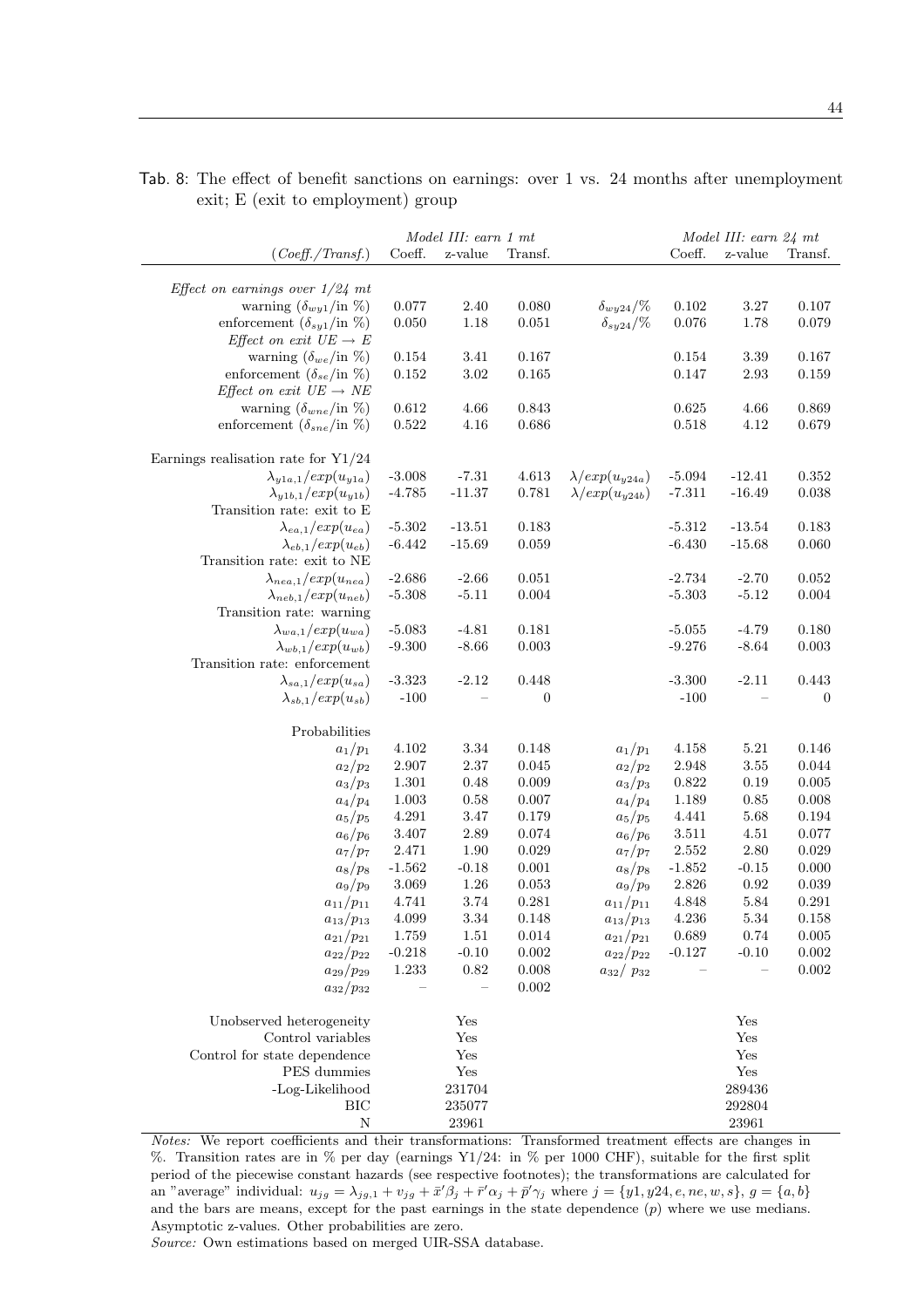|  | Tab. 9: The effect of benefit sanctions on earnings over 24 months: E group (excluding temporary |
|--|--------------------------------------------------------------------------------------------------|
|  | and permanent labour force exits) vs. total population with positive earnings (excluding         |
|  | only permanent labour force exits)                                                               |

|                                            | Model III: earn $24$ mt |                      |                  | Model IV: earn $24$ mt   |          |          |          |
|--------------------------------------------|-------------------------|----------------------|------------------|--------------------------|----------|----------|----------|
| (Coeff./Transf.)                           | Coeff.                  | z-value              | Transf.          |                          | Coeff.   | z-value  | Transf.  |
|                                            |                         |                      |                  |                          |          |          |          |
| Effect on earnings over $24$ mt            |                         |                      |                  |                          |          |          |          |
| warning $(\delta_{wy24}/\text{in }\%)$     | 0.102                   | $3.27\,$             | 0.107            | $\delta_{wy24t}/\%$      | 0.117    | 4.02     | 0.124    |
| enforcement $(\delta_{sy24}/\text{in }\%)$ | 0.076                   | 1.78                 | 0.079            | $\delta_{sy24t}/\%$      | 0.104    | 2.66     | 0.109    |
| Effect on exit $UE \rightarrow E/Y$        |                         |                      |                  |                          |          |          |          |
| warning $(\delta_{we}/\text{in }\%)$       | 0.154                   | 3.39                 | 0.167            | $\delta_{wy}/\%$         | 0.181    | 4.33     | 0.198    |
| enforcement $(\delta_{se}/\text{in }\%)$   | 0.147                   | 2.93                 | 0.159            | $\delta_{sy}/\%$         | 0.211    | 4.55     | 0.235    |
| Effect on exit $UE \rightarrow NE/0$       |                         |                      |                  |                          |          |          |          |
| warning $(\delta_{wne}/\text{in }\%)$      | 0.625                   | 4.66                 | 0.869            | $\delta_{w0}/\%$         | 0.830    | 2.59     | 1.294    |
| enforcement $(\delta_{sne}/\text{in }\%)$  | 0.518                   | 4.12                 | 0.679            | $\delta_{s0}/\%$         | 0.294    | 1.73     | 0.342    |
|                                            |                         |                      |                  |                          |          |          |          |
| Earnings realisation rate for $Y24/24t$    |                         |                      |                  |                          |          |          |          |
| $\lambda_{y24a,1}/exp(u_{y24a})$           | $-5.094$                | $-12.41$             | 0.352            | $\lambda/exp(u_{y24ta})$ | $-4.696$ | $-12.24$ | 0.418    |
| $\lambda_{y24b,1}/exp(u_{y24b})$           | $-7.311$                | $-16.49$             | 0.038            | $\lambda/exp(u_{y24tb})$ | $-6.850$ | $-16.09$ | 0.048    |
| Transition rate: exit to $E/Y$             |                         |                      |                  |                          |          |          |          |
| $\lambda_{ea,1}/exp(u_{ea})$               | $-5.312$                | $-13.54$             | 0.183            | $\lambda/exp(u_{ya})$    | $-4.797$ | $-12.70$ | 0.211    |
| $\lambda_{eb,1}/exp(u_{eb})$               | $-6.430$                | $-15.68$             | 0.060            | $\lambda/exp(u_{ub})$    | $-5.887$ | $-15.06$ | 0.071    |
| Transition rate: exit to $NE/0$            |                         |                      |                  |                          |          |          |          |
| $\lambda_{nea,1}/exp(u_{nea})$             | $-2.734$                | $-2.70$              | 0.052            | $\lambda/exp(u_{0a})$    | $-4.785$ | $-1$     | 0.002    |
| $\lambda_{neb,1}/exp(u_{neb})$             | $-5.303$                | $-5.12$              | 0.004            | $\lambda/exp(u_{0b})$    | $-2.812$ | $-6.29$  | 0.011    |
| Transition rate: warning                   |                         |                      |                  |                          |          |          |          |
| $\lambda_{wa,1}/exp(u_{wa})$               | $-5.055$                | $-4.79$              | 0.180            |                          | $-5.086$ | $-4.85$  | 0.181    |
| $\lambda_{wb,1}/exp(u_{wb})$               | $-9.276$                | $-8.64$              | 0.003            |                          | $-9.261$ | $-8.68$  | 0.003    |
| Transition rate: enforcement               |                         |                      |                  |                          |          |          |          |
| $\lambda_{sa,1}/exp(u_{sa})$               | $-3.300$                | $-2.11$              | 0.443            |                          | $-3.358$ | $-2.17$  | 0.446    |
| $\lambda_{sb,1}/exp(u_{sb})$               | $-100$                  |                      | $\boldsymbol{0}$ |                          | $-100$   |          | $\theta$ |
|                                            |                         |                      |                  |                          |          |          |          |
| Probabilities                              |                         |                      |                  |                          |          |          |          |
| $a_1/p_1$                                  | 4.158                   | 5.21                 | 0.146            | $a_1/p_1$                | 4.473    | 5.59     | 0.241    |
| $a_2/p_2$                                  | 2.948                   | 3.55                 | 0.044            | $a_2/p_2$                | 3.561    | 4.59     | 0.097    |
| $a_3/p_3$                                  | 0.822                   | 0.19                 | 0.005            | $a_3/p_3$                | 2.744    | 3.54     | 0.043    |
| $a_4/p_4$                                  | 1.189                   | 0.85                 | 0.008            | $a_5/p_5$                | 3.527    | 3.14     | 0.094    |
| $a_5/p_5$                                  | 4.441                   | 5.68                 | 0.194            | $a_6/p_6$                | 2.160    | 1.62     | 0.024    |
| $a_6/p_6$                                  | 3.511                   | 4.51                 | 0.077            | $a_8/p_8$                | 0.570    | 0.47     | 0.005    |
| $a_7/p_7$                                  | 2.552                   | 2.80                 | 0.029            | $a_9/p_9$                | 2.397    | 0.48     | 0.030    |
| $a_8/p_8$                                  | $-1.852$                | $-0.15$              | 0.000            | $a_{11}/p_{11}$          | 3.949    | 4.34     | 0.143    |
| $a_9/p_9$                                  | 2.826                   | 0.92                 | 0.039            | $a_{13}/p_{13}$          | 4.736    | 5.46     | 0.314    |
| $a_{11}/p_{11}$                            | 4.848                   | 5.84                 | 0.291            | $a_{17}/p_{17}$          | 0.175    | 0.16     | 0.003    |
| $a_{13}/p_{13}$                            | 4.236                   | 5.34                 | 0.158            | $a_{18}/p_{18}$          | 0.248    | $0.27\,$ | 0.004    |
| $a_{21}/p_{21}$                            | 0.689                   | 0.74                 | 0.005            | $a_{32}/p_{32}$          |          |          | 0.003    |
| $a_{22}/p_{22}$                            | $-0.127$                | $-0.10$              | 0.002            |                          |          |          |          |
| $a_{32}/p_{32}$                            |                         |                      | 0.002            |                          |          |          |          |
| Unobserved heterogeneity                   |                         | Yes                  |                  |                          |          | Yes      |          |
| Control variables                          |                         | Yes                  |                  |                          |          | Yes      |          |
| Control for state dependence               |                         | Yes                  |                  |                          |          | Yes      |          |
| PES dummies                                |                         | $\operatorname{Yes}$ |                  |                          |          | Yes      |          |
| -Log-Likelihood                            |                         | 231704               |                  |                          |          | 294752   |          |
| <b>BIC</b>                                 |                         | 235077               |                  |                          |          | 298110   |          |
| N                                          |                         | 23961                |                  |                          |          | 23961    |          |

Notes: We report coefficients and their transformations: Transformed treatment effects are changes in %. Transition rates are in % per day (earnings Y24/24t: in % per 1000 CHF), suitable for the first split period of the piecewise constant hazards (see respective footnotes); the transformations are calculated for an "average" individual:  $u_{jg} = \lambda_{jg,1} + v_{jg} + \bar{x}'\beta_j + \bar{r}'\alpha_j + \bar{p}'\gamma_j$  where  $j = \{y24, y24t, e, ne, w, s\}, g = \{a, b\}$ and the bars are means, except for the past earnings in the state dependence  $(p)$  where we use medians. Asymptotic z-values. Other probabilities are zero.  $1)$  Constant could not be estimated in final model, value fixed. Its value was estimated from a version of the model with fixed probabilities. Source: Own estimations based on merged UIR-SSA database.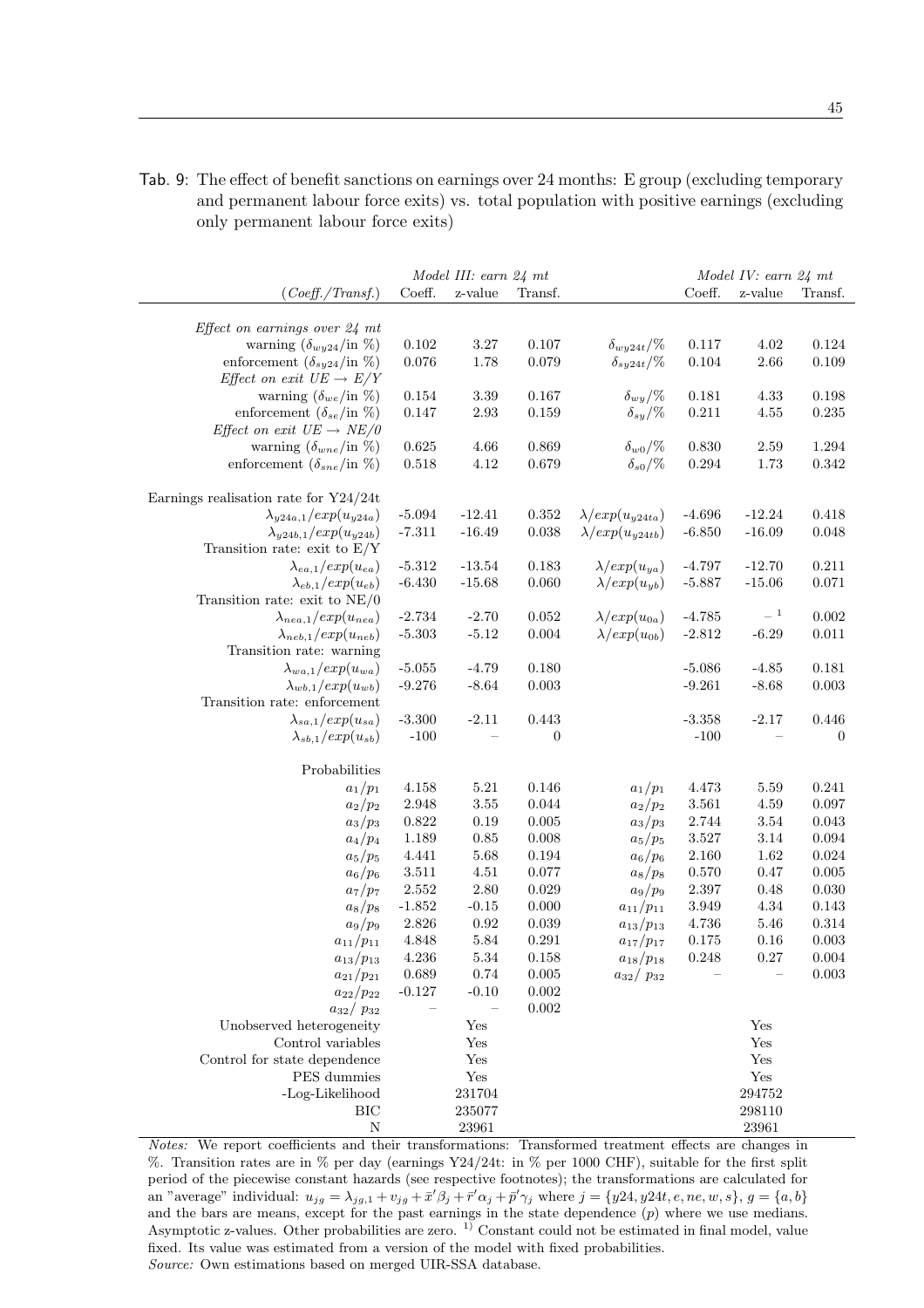#### D. Observables

In the following table we provide means (or medians in the case of durations) for all the variables used in the estimated Models I to IV (see section 4 for a description of the models). The means are given for the total sample as well as for the treatment subgroups: the non-sanctioned (non-sanc), those who were warned only (warn only), and those who were warned and got a benefit sanction imposed (warn&enf). The variables below, except the last two paragraphs, are the control variables which are present in all the Models I to IV. The post-unemployment outcome Models II to IV feature as well the endogenous state dependence variables as further controls. Finally, the last paragraph gives a descriptive insight in how outcome levels are different depending on in which treatment subgroup an individual is. The estimated coefficients for the control variables in Models I to IV are not reported in this paper due to space reasons. They are available from the authors upon request.

|                                                                         | total  | non-sanc | warn only | warn&enf |
|-------------------------------------------------------------------------|--------|----------|-----------|----------|
| State dependence: past earnings $\mathcal{C}$ employment                |        |          |           |          |
| Sum of earnings mt -25 to -60                                           | 116809 | 120692   | 103443    | 97797    |
| Sum of earnings $mt - 13$ to $-24$                                      | 38928  | 40016    | 34562     | 34442    |
| Sum of earnings mt -7 to -12                                            | 19300  | 19784    | 17302     | 17375    |
| Sum of earnings mt -2 to -5                                             | 17450  | 17928    | 15802     | 15108    |
| Sum of earnings mt -1                                                   | 3474   | 3573     | 3129      | 2988     |
| Sum of employed months mt -25 to -60                                    | 27.58  | 28.01    | 26.18     | 25.34    |
| Sum of employed months mt -13 to -24                                    | 9.23   | 9.31     | 8.87      | $8.94\,$ |
| Sum of employed months mt -7 to -12                                     | 4.63   | 4.65     | 4.49      | 4.58     |
| Sum of employed months mt -2 to -5                                      | 4.21   | 4.23     | 4.18      | 4.10     |
| Sum of employed months mt-1                                             | 0.85   | 0.85     | 0.84      | 0.80     |
|                                                                         |        |          |           |          |
| Sociodemographic characteristics                                        |        |          |           |          |
| Qualification: semi-skilled (or skilled $w/o$ (recognised) certificate) | 0.164  | 0.159    | 0.183     | 0.181    |
| Qualification: non-skilled (base: skilled with certificate)             | 0.266  | 0.254    | 0.318     | 0.315    |
| Age                                                                     | 39.9   | 40.0     | 39.4      | 39.3     |
| Age squared                                                             | 1641.9 | 1652.3   | 1603.1    | 1595.0   |
| Civil status: Married/separated (base: unmarried)                       | 0.647  | 0.653    | 0.647     | 0.585    |
| Civil status: Widowed                                                   | 0.010  | 0.010    | 0.010     | 0.006    |
| Civil status: Divorced                                                  | 0.128  | 0.124    | 0.129     | 0.161    |
| Woman (base: man)                                                       | 0.391  | 0.396    | 0.357     | 0.380    |
| Not Swiss (base: Swiss)                                                 | 0.444  | 0.433    | 0.506     | 0.469    |
| Language region: French-speaking (base: German-speaking)                | 0.682  | 0.693    | 0.659     | 0.609    |
| Language region: Italian-speaking                                       | 0.008  | 0.009    | 0.003     | 0.005    |
| Mother tongue not the one of language region                            | 0.444  | 0.435    | 0.503     | 0.455    |
| Skilled*non-Swiss                                                       | 0.140  | 0.142    | 0.138     | 0.125    |
| Semi-skilled*non-Swiss                                                  | 0.104  | 0.100    | 0.121     | 0.114    |
| Non-skilled*non-Swiss                                                   | 0.198  | 0.189    | 0.244     | 0.225    |
| Parttime unemployed                                                     | 0.116  | 0.118    | 0.089     | 0.127    |
| Speaks at least 2 foreign languages                                     | 0.381  | 0.387    | 0.345     | 0.369    |
| At least one registered UE spell in 2 years before observed spell       | 0.092  | 0.091    | 0.094     | 0.103    |
|                                                                         |        |          |           |          |

continued on next page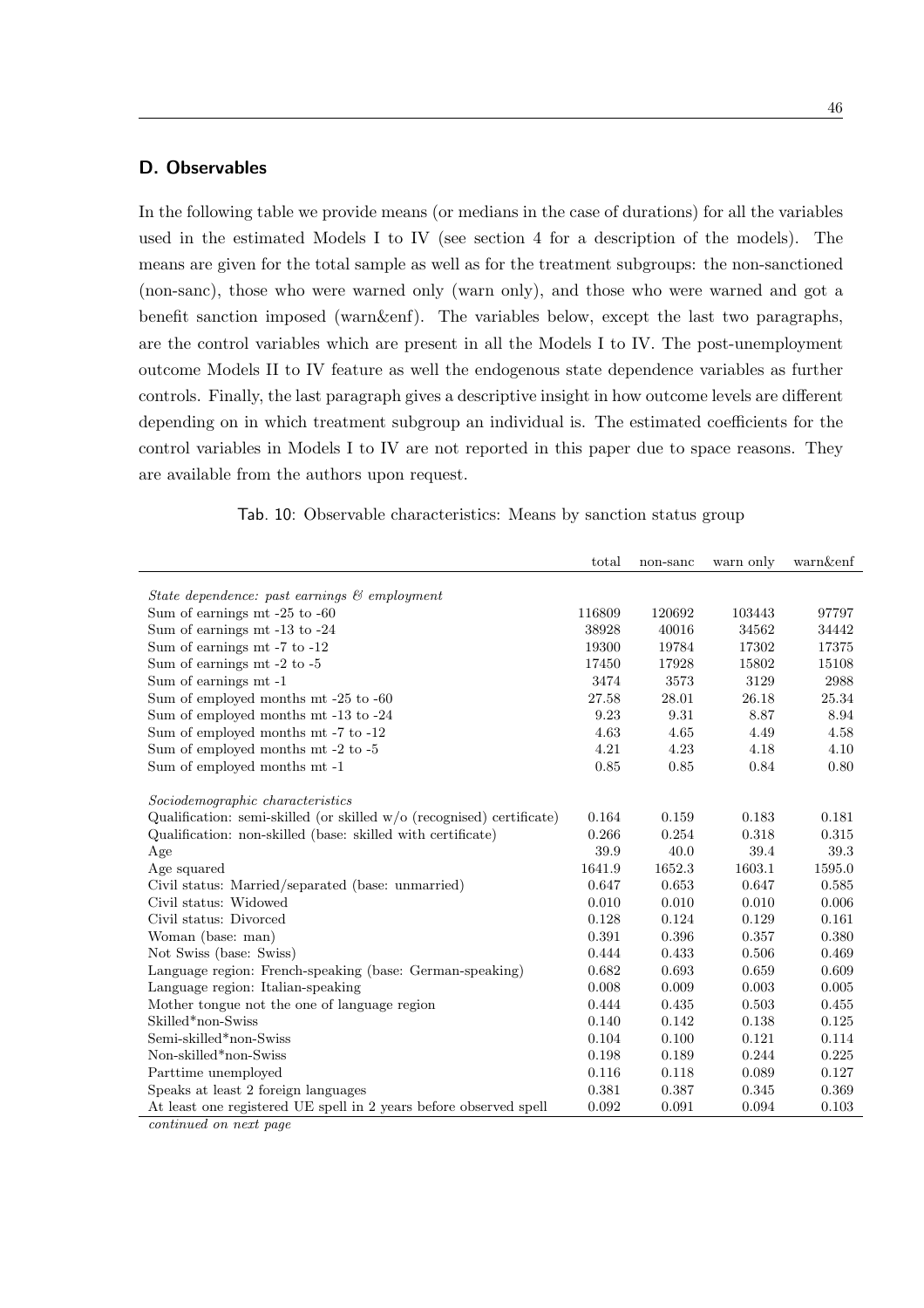continued from previous page

| Placeability <sup>1</sup> : good (base: "without problems")<br>0.131<br>Placeability: medium<br>0.732<br>Placeability: bad<br>0.099<br>Placeability: special cases/hardly placeable<br>0.011<br>Residence status: foreigner w. yearly residence permit (base: Swiss)<br>0.143<br>Residence status: foreigner w. permanent residence permit<br>0.285<br>Residence status: asylum seekers (incl refugees)<br>0.017<br>Residence status: season workers, short stayers, rest<br>0.001<br>Last function: self-employed, incl home workers (base: professionals)<br>0.008<br>Last function: management<br>0.062<br>Last function: support function<br>0.375<br>Last function: students, incl apprenticeship<br>0.005<br>Household size: 2 people (incl job seeker; base: 1 person)<br>0.239<br>Household size: 3 people<br>0.199<br>Household size: 4 people<br>0.217<br>Household size: 5 people<br>0.070<br>Household size: 6 people<br>0.028<br>Household size $2 *$ woman<br>0.119<br>Household size 3 $*$ woman<br>0.075 | 0.137<br>0.732<br>0.091<br>0.010<br>0.135<br>0.284<br>0.014 | 0.104<br>0.746<br>0.116<br>0.016<br>0.185 | 0.107<br>0.719<br>0.144 |
|--------------------------------------------------------------------------------------------------------------------------------------------------------------------------------------------------------------------------------------------------------------------------------------------------------------------------------------------------------------------------------------------------------------------------------------------------------------------------------------------------------------------------------------------------------------------------------------------------------------------------------------------------------------------------------------------------------------------------------------------------------------------------------------------------------------------------------------------------------------------------------------------------------------------------------------------------------------------------------------------------------------------------|-------------------------------------------------------------|-------------------------------------------|-------------------------|
|                                                                                                                                                                                                                                                                                                                                                                                                                                                                                                                                                                                                                                                                                                                                                                                                                                                                                                                                                                                                                          |                                                             |                                           |                         |
|                                                                                                                                                                                                                                                                                                                                                                                                                                                                                                                                                                                                                                                                                                                                                                                                                                                                                                                                                                                                                          |                                                             |                                           |                         |
|                                                                                                                                                                                                                                                                                                                                                                                                                                                                                                                                                                                                                                                                                                                                                                                                                                                                                                                                                                                                                          |                                                             |                                           |                         |
|                                                                                                                                                                                                                                                                                                                                                                                                                                                                                                                                                                                                                                                                                                                                                                                                                                                                                                                                                                                                                          |                                                             |                                           | 0.010                   |
|                                                                                                                                                                                                                                                                                                                                                                                                                                                                                                                                                                                                                                                                                                                                                                                                                                                                                                                                                                                                                          |                                                             |                                           | 0.157                   |
|                                                                                                                                                                                                                                                                                                                                                                                                                                                                                                                                                                                                                                                                                                                                                                                                                                                                                                                                                                                                                          |                                                             | 0.295                                     | $0.278\,$               |
|                                                                                                                                                                                                                                                                                                                                                                                                                                                                                                                                                                                                                                                                                                                                                                                                                                                                                                                                                                                                                          |                                                             | 0.025                                     | 0.032                   |
|                                                                                                                                                                                                                                                                                                                                                                                                                                                                                                                                                                                                                                                                                                                                                                                                                                                                                                                                                                                                                          | 0.001                                                       | 0.001                                     | $0.002\,$               |
|                                                                                                                                                                                                                                                                                                                                                                                                                                                                                                                                                                                                                                                                                                                                                                                                                                                                                                                                                                                                                          | 0.008                                                       | 0.007                                     | 0.010                   |
|                                                                                                                                                                                                                                                                                                                                                                                                                                                                                                                                                                                                                                                                                                                                                                                                                                                                                                                                                                                                                          | 0.069                                                       | 0.034                                     | 0.039                   |
|                                                                                                                                                                                                                                                                                                                                                                                                                                                                                                                                                                                                                                                                                                                                                                                                                                                                                                                                                                                                                          | 0.356                                                       | 0.458                                     | 0.445                   |
|                                                                                                                                                                                                                                                                                                                                                                                                                                                                                                                                                                                                                                                                                                                                                                                                                                                                                                                                                                                                                          | 0.005                                                       | 0.004                                     | $\,0.003\,$             |
|                                                                                                                                                                                                                                                                                                                                                                                                                                                                                                                                                                                                                                                                                                                                                                                                                                                                                                                                                                                                                          | 0.240                                                       | 0.220                                     | 0.247                   |
|                                                                                                                                                                                                                                                                                                                                                                                                                                                                                                                                                                                                                                                                                                                                                                                                                                                                                                                                                                                                                          | 0.200                                                       | 0.204                                     | $0.180\,$               |
|                                                                                                                                                                                                                                                                                                                                                                                                                                                                                                                                                                                                                                                                                                                                                                                                                                                                                                                                                                                                                          | 0.220                                                       | 0.209                                     | 0.194                   |
|                                                                                                                                                                                                                                                                                                                                                                                                                                                                                                                                                                                                                                                                                                                                                                                                                                                                                                                                                                                                                          | 0.068                                                       | 0.083                                     | 0.070                   |
|                                                                                                                                                                                                                                                                                                                                                                                                                                                                                                                                                                                                                                                                                                                                                                                                                                                                                                                                                                                                                          | 0.026                                                       | 0.039                                     | $\,0.029\,$             |
|                                                                                                                                                                                                                                                                                                                                                                                                                                                                                                                                                                                                                                                                                                                                                                                                                                                                                                                                                                                                                          | 0.121                                                       | 0.103                                     | 0.113                   |
|                                                                                                                                                                                                                                                                                                                                                                                                                                                                                                                                                                                                                                                                                                                                                                                                                                                                                                                                                                                                                          | 0.075                                                       | 0.080                                     | 0.066                   |
| Household size 4 $*$ woman<br>0.071                                                                                                                                                                                                                                                                                                                                                                                                                                                                                                                                                                                                                                                                                                                                                                                                                                                                                                                                                                                      | 0.071                                                       | 0.068                                     | $\,0.082\,$             |
| Household size $5$ * woman<br>0.017                                                                                                                                                                                                                                                                                                                                                                                                                                                                                                                                                                                                                                                                                                                                                                                                                                                                                                                                                                                      | 0.016                                                       | 0.017                                     | $\,0.024\,$             |
| Household size $6 *$ woman<br>0.005                                                                                                                                                                                                                                                                                                                                                                                                                                                                                                                                                                                                                                                                                                                                                                                                                                                                                                                                                                                      | 0.004                                                       | 0.006                                     | 0.007                   |
| Occupations (base category: office, administration, accounting, police, military)                                                                                                                                                                                                                                                                                                                                                                                                                                                                                                                                                                                                                                                                                                                                                                                                                                                                                                                                        |                                                             |                                           |                         |
| Food & agriculture occupations<br>0.041                                                                                                                                                                                                                                                                                                                                                                                                                                                                                                                                                                                                                                                                                                                                                                                                                                                                                                                                                                                  | 0.042                                                       | 0.041                                     | 0.039                   |
| Blue-collar manufacturing (machines, watches, chemicals,)<br>0.092                                                                                                                                                                                                                                                                                                                                                                                                                                                                                                                                                                                                                                                                                                                                                                                                                                                                                                                                                       | 0.089                                                       | 0.109                                     | $0.099\,$               |
| Transportation, travel, telecom, media, print<br>0.055                                                                                                                                                                                                                                                                                                                                                                                                                                                                                                                                                                                                                                                                                                                                                                                                                                                                                                                                                                   | 0.053                                                       | 0.063                                     | 0.063                   |
| Construction, carpenters (wood preparation)<br>0.154                                                                                                                                                                                                                                                                                                                                                                                                                                                                                                                                                                                                                                                                                                                                                                                                                                                                                                                                                                     | 0.155                                                       | 0.172                                     | $0.119\,$               |
| Engineers, technicians<br>0.056                                                                                                                                                                                                                                                                                                                                                                                                                                                                                                                                                                                                                                                                                                                                                                                                                                                                                                                                                                                          | 0.059                                                       | 0.046                                     | 0.038                   |
| Enterpreneurs, directors, chief civil servants, lawyers<br>0.019                                                                                                                                                                                                                                                                                                                                                                                                                                                                                                                                                                                                                                                                                                                                                                                                                                                                                                                                                         | 0.021                                                       | 0.010                                     | 0.018                   |
| Informatics<br>0.006                                                                                                                                                                                                                                                                                                                                                                                                                                                                                                                                                                                                                                                                                                                                                                                                                                                                                                                                                                                                     | 0.006                                                       | 0.006                                     | $0.006\,$               |
| Sales<br>0.068                                                                                                                                                                                                                                                                                                                                                                                                                                                                                                                                                                                                                                                                                                                                                                                                                                                                                                                                                                                                           | 0.070                                                       | 0.052                                     | 0.073                   |
| Marketing, PR, wealth management, insurance<br>0.012                                                                                                                                                                                                                                                                                                                                                                                                                                                                                                                                                                                                                                                                                                                                                                                                                                                                                                                                                                     | 0.012                                                       | 0.012                                     | 0.010                   |
| Gastronomy, housekeeping, cleaning, personal service<br>0.203                                                                                                                                                                                                                                                                                                                                                                                                                                                                                                                                                                                                                                                                                                                                                                                                                                                                                                                                                            | 0.192                                                       | 0.244                                     | $0.257\,$               |
| Health occupations (incl social workers)<br>0.035                                                                                                                                                                                                                                                                                                                                                                                                                                                                                                                                                                                                                                                                                                                                                                                                                                                                                                                                                                        | 0.036                                                       | 0.029                                     | $\,0.035\,$             |
| Science & arts<br>0.028                                                                                                                                                                                                                                                                                                                                                                                                                                                                                                                                                                                                                                                                                                                                                                                                                                                                                                                                                                                                  | 0.030                                                       | 0.021                                     | 0.021                   |
| Education<br>0.026                                                                                                                                                                                                                                                                                                                                                                                                                                                                                                                                                                                                                                                                                                                                                                                                                                                                                                                                                                                                       | 0.027                                                       | 0.021                                     | $\,0.024\,$             |
| Students ( $\&$ people looking for apprenticeship)<br>0.005                                                                                                                                                                                                                                                                                                                                                                                                                                                                                                                                                                                                                                                                                                                                                                                                                                                                                                                                                              | 0.005                                                       | $0.004\,$                                 | $0.004\,$               |
| Rest (mainly unskilled workers, helpers)<br>0.080                                                                                                                                                                                                                                                                                                                                                                                                                                                                                                                                                                                                                                                                                                                                                                                                                                                                                                                                                                        | 0.075                                                       | 0.093                                     | 0.103                   |
| Benefits: Maximum duration of eligibility $\mathcal C$ replacement rate <sup>2</sup>                                                                                                                                                                                                                                                                                                                                                                                                                                                                                                                                                                                                                                                                                                                                                                                                                                                                                                                                     |                                                             |                                           |                         |
| Maximum of passive benefit days $\geq$ 250 (base: 150 days)<br>0.170                                                                                                                                                                                                                                                                                                                                                                                                                                                                                                                                                                                                                                                                                                                                                                                                                                                                                                                                                     | 0.175                                                       | 0.148                                     | 0.146                   |
| Maximum of passive benefit days $= 75$<br>0.020                                                                                                                                                                                                                                                                                                                                                                                                                                                                                                                                                                                                                                                                                                                                                                                                                                                                                                                                                                          | 0.019                                                       | $\,0.023\,$                               | 0.027                   |
| Replacement rate category: 70% (base: 80%)<br>0.222                                                                                                                                                                                                                                                                                                                                                                                                                                                                                                                                                                                                                                                                                                                                                                                                                                                                                                                                                                      | 0.231                                                       | 0.185                                     | 0.191                   |
| Replacement rate category: 72%<br>0.012                                                                                                                                                                                                                                                                                                                                                                                                                                                                                                                                                                                                                                                                                                                                                                                                                                                                                                                                                                                  | 0.011                                                       | 0.017                                     | $\,0.012\,$             |
| Replacement rate category: 74%<br>0.013                                                                                                                                                                                                                                                                                                                                                                                                                                                                                                                                                                                                                                                                                                                                                                                                                                                                                                                                                                                  | $\,0.013\,$                                                 | 0.014                                     | 0.015                   |
| Replacement rate category: 76%<br>0.010                                                                                                                                                                                                                                                                                                                                                                                                                                                                                                                                                                                                                                                                                                                                                                                                                                                                                                                                                                                  | 0.010                                                       | 0.010                                     | 0.008                   |
| Replacement rate category: 78%<br>0.010                                                                                                                                                                                                                                                                                                                                                                                                                                                                                                                                                                                                                                                                                                                                                                                                                                                                                                                                                                                  |                                                             | 0.010                                     | $\,0.013\,$             |
| PES (regional public employment service) dummies (base: SOA1) <sup>3</sup>                                                                                                                                                                                                                                                                                                                                                                                                                                                                                                                                                                                                                                                                                                                                                                                                                                                                                                                                               | 0.010                                                       |                                           |                         |
| AIA2<br>0.002                                                                                                                                                                                                                                                                                                                                                                                                                                                                                                                                                                                                                                                                                                                                                                                                                                                                                                                                                                                                            |                                                             |                                           |                         |
| FRB1<br>$0.017\,$                                                                                                                                                                                                                                                                                                                                                                                                                                                                                                                                                                                                                                                                                                                                                                                                                                                                                                                                                                                                        |                                                             |                                           | 0.003                   |
| FRC1<br>0.008                                                                                                                                                                                                                                                                                                                                                                                                                                                                                                                                                                                                                                                                                                                                                                                                                                                                                                                                                                                                            | $\,0.003\,$                                                 | 0.000                                     |                         |
| continued on next page                                                                                                                                                                                                                                                                                                                                                                                                                                                                                                                                                                                                                                                                                                                                                                                                                                                                                                                                                                                                   | $0.017\,$<br>0.008                                          | 0.021<br>0.006                            | $0.008\,$<br>0.008      |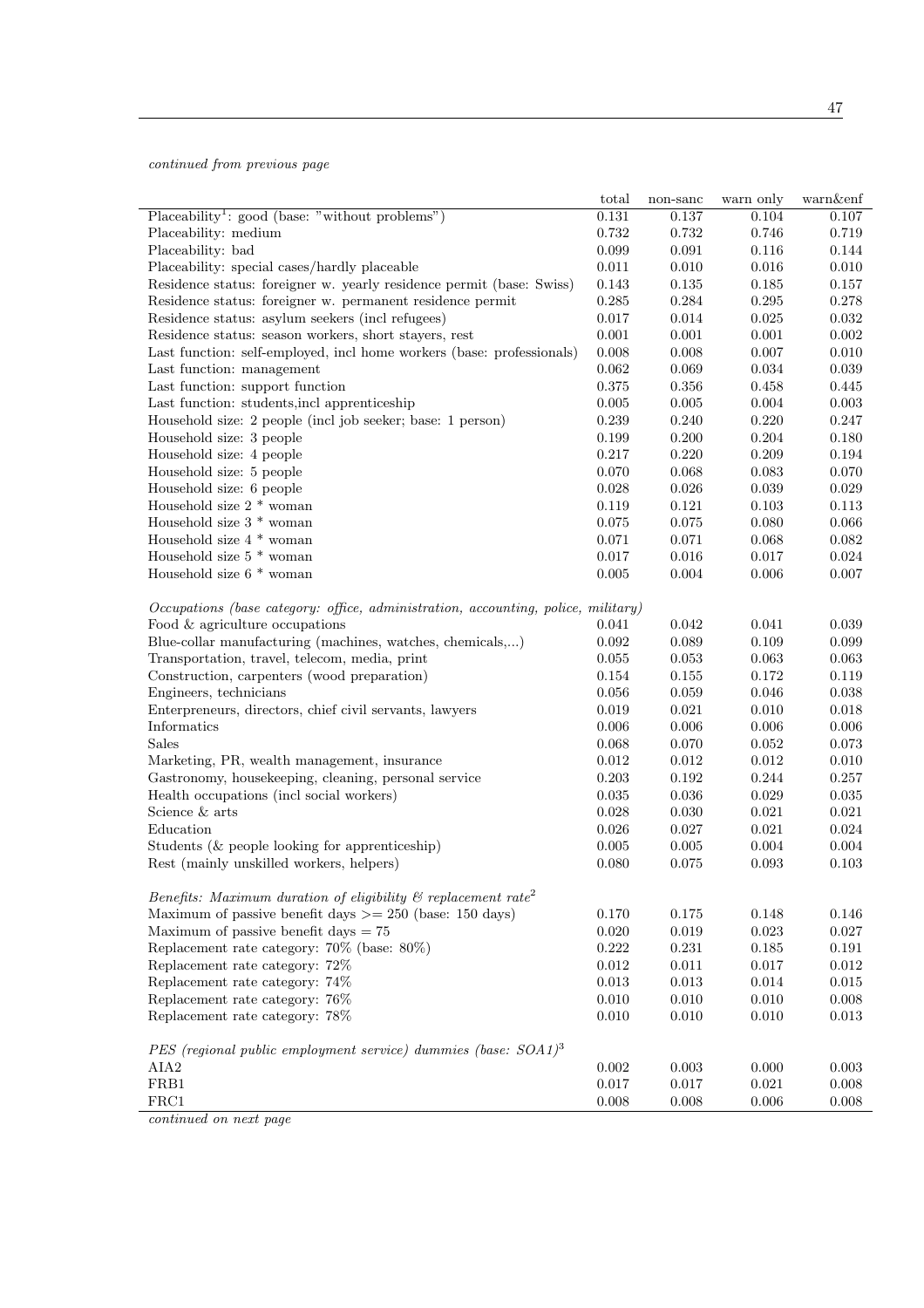continued from previous page

|                                                                                       | total       | non-sanc    | warn only   | warn&enf       |  |  |
|---------------------------------------------------------------------------------------|-------------|-------------|-------------|----------------|--|--|
| FRD1                                                                                  | 0.010       | 0.011       | 0.008       | 0.005          |  |  |
| ${\rm FRF1}$                                                                          | 0.011       | $\,0.013\,$ | $0.005\,$   | 0.004          |  |  |
| FRK1                                                                                  | 0.005       | 0.005       | $0.004\,$   | 0.004          |  |  |
| ${\rm FRL1}$                                                                          | 0.031       | 0.032       | 0.027       | 0.021          |  |  |
| ${\rm FRM1}$                                                                          | 0.019       | 0.017       | 0.039       | 0.011          |  |  |
| FRM4                                                                                  | $\,0.002\,$ | 0.002       | 0.004       | $0.005\,$      |  |  |
| FRN1                                                                                  | 0.009       | 0.011       | $0.005\,$   | $\,0.002\,$    |  |  |
| GRD1                                                                                  | 0.042       | 0.039       | 0.023       | 0.093          |  |  |
| GRE1                                                                                  | 0.009       | 0.009       | 0.008       | 0.018          |  |  |
| GRF1                                                                                  | 0.009       | 0.008       | $0.003\,$   | 0.024          |  |  |
| GRG1                                                                                  | 0.005       | $0.006\,$   | 0.001       | 0.003          |  |  |
| GRH1                                                                                  | 0.010       | 0.010       | 0.005       | 0.012          |  |  |
| $\rm GRI1$                                                                            | 0.015       | 0.015       | 0.010       | $\,0.022\,$    |  |  |
| SOA2                                                                                  | 0.016       | $\,0.015\,$ | 0.020       | 0.024          |  |  |
| SOA3                                                                                  | 0.022       | 0.021       | 0.026       | 0.029          |  |  |
| SOA4                                                                                  | 0.009       | 0.010       | $0.006\,$   | 0.006          |  |  |
| SOA5                                                                                  | 0.016       | 0.015       | 0.019       | 0.018          |  |  |
| SOA6                                                                                  | 0.009       | 0.011       | 0.002       | 0.007          |  |  |
| SOA7                                                                                  | 0.005       | $\,0.003\,$ | 0.007       | 0.027          |  |  |
| SOA8                                                                                  | $\,0.003\,$ | 0.003       | 0.002       | 0 <sup>4</sup> |  |  |
| SOA9                                                                                  | 0.006       | 0.005       | 0.006       | 0.007          |  |  |
| SOAA                                                                                  | 0.010       | 0.011       | $0.006\,$   | 0.005          |  |  |
| SOAB                                                                                  | 0.018       | 0.019       | 0.011       | 0.020          |  |  |
| URA <sub>2</sub>                                                                      | 0.008       | 0.007       | 0.011       | 0.008          |  |  |
| VDB1                                                                                  | 0.091       | 0.096       | $0.066\,$   | $\,0.073\,$    |  |  |
| VDB <sub>2</sub>                                                                      | 0.007       | 0.007       | 0.005       | $\,0.003\,$    |  |  |
| VDC1                                                                                  | 0.008       | 0.008       | 0.008       | 0.004          |  |  |
| VD <sub>D</sub> 1                                                                     | 0.030       | 0.028       | 0.034       | 0.038          |  |  |
| VDD4                                                                                  | $\,0.003\,$ | $0.002\,$   | $0.005\,$   | $0.006\,$      |  |  |
| VDE1                                                                                  | $\,0.013\,$ | $\,0.015\,$ | 0.001       | 0.011          |  |  |
| VDH1                                                                                  | 0.024       | 0.025       | 0.007       | 0.039          |  |  |
| VDJ1                                                                                  | 0.022       | $\,0.025\,$ | 0.009       | 0.005          |  |  |
| VDL1                                                                                  | 0.040       | 0.040       | 0.039       | 0.050          |  |  |
| VDM1                                                                                  | 0.015       | 0.013       | 0.019       | 0.020          |  |  |
| VDN1                                                                                  | 0.005       | 0.006       | 0.001       | 0.002          |  |  |
| VDP1                                                                                  | 0.023       | 0.026       | $\,0.012\,$ | 0.005          |  |  |
| VDQ1                                                                                  | 0.021       | 0.019       | $0.011\,$   | 0.053          |  |  |
| VDT1                                                                                  | 0.009       | 0.009       | 0.009       | 0.007          |  |  |
| VDU1                                                                                  | 0.027       | 0.027       | 0.023       | 0.031          |  |  |
| VDV1                                                                                  | 0.033       | 0.034       | 0.035       | 0.020          |  |  |
| VDW1                                                                                  | 0.009       | 0.010       | 0.008       | 0.003          |  |  |
| VDZ1                                                                                  | 0.006       | 0.006       | 0.007       | $0.007\,$      |  |  |
| ${\rm VSL}1$                                                                          | 0.026       | $0.020\,$   | $0.050\,$   | $0.050\,$      |  |  |
| VSM1                                                                                  | 0.052       | 0.051       | 0.077       | 0.036          |  |  |
| ${\rm VSM2}$                                                                          | 0.004       | $0.004\,$   | 0.003       | $0.000\,$      |  |  |
| VSN1                                                                                  | 0.053       | 0.047       | 0.113       | $0.029\,$      |  |  |
| VSO1                                                                                  | 0.021       | 0.024       | 0.004       | 0.017          |  |  |
| VSO <sub>2</sub>                                                                      | $\,0.045\,$ | 0.053       | 0.003       | 0.032          |  |  |
| VSP1                                                                                  | 0.080       | 0.071       | 0.164       | 0.055          |  |  |
|                                                                                       |             |             |             |                |  |  |
| $Endogenous\ state\ dependence\$ : duration of past stage (unemployment) <sup>5</sup> |             |             |             |                |  |  |
| Log unemployment duration (median, days)                                              | 5.10        | 5.00        | 5.38        | 5.73           |  |  |
| Log unemployment duration, squared (median, days)                                     | $26.01\,$   | 24.97       | 28.99       | 32.87          |  |  |

continued on next page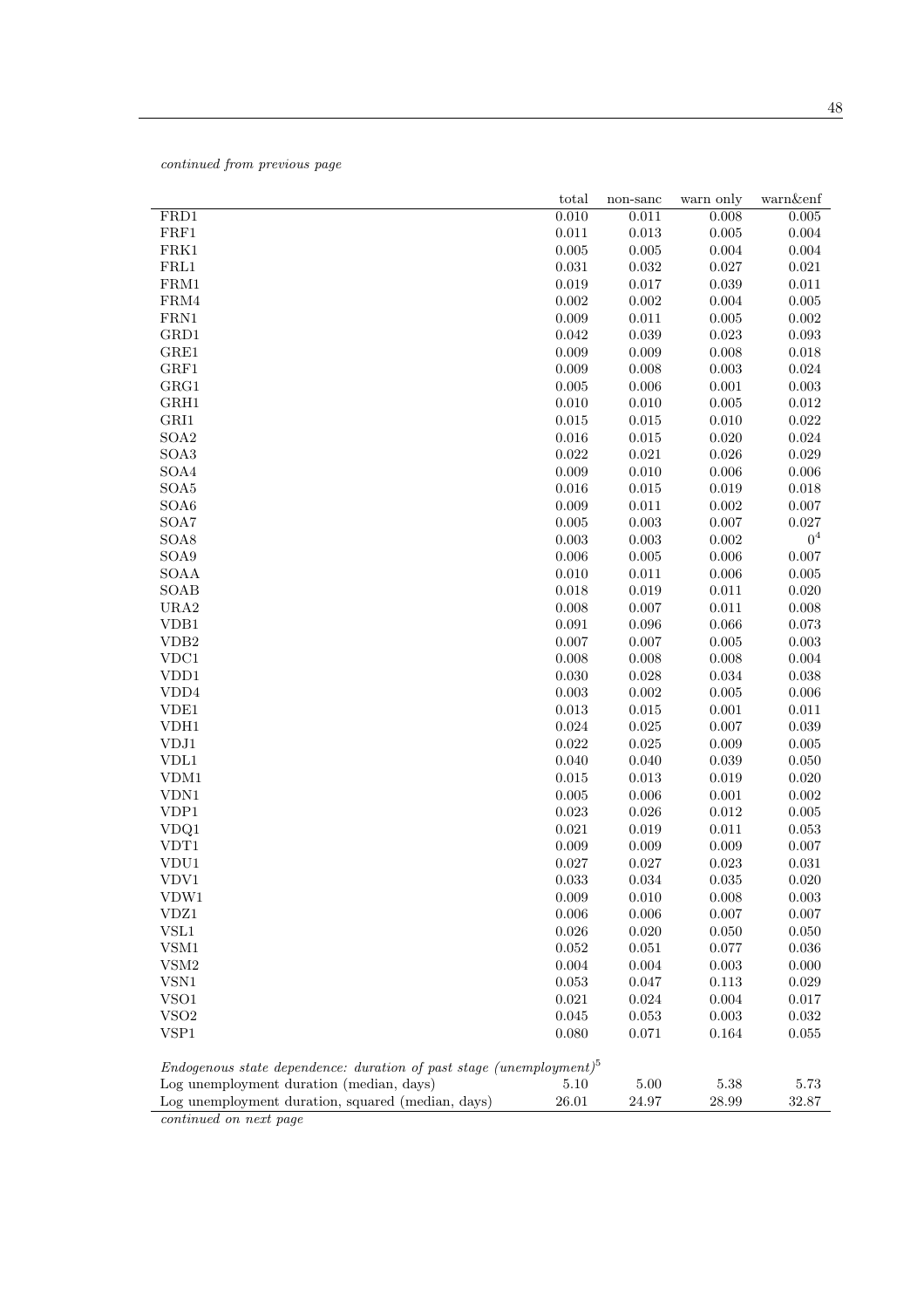#### continued from previous page

|                                                                    | total    | non-sanc | warn only | warn&enf |
|--------------------------------------------------------------------|----------|----------|-----------|----------|
| Log unemployment duration, 3rd power (median, days)                | 132.6    | 124.8    | 156.1     | 188.5    |
| Log unemployment duration, 4th power (median, days)                | 676.4    | 623.6    | 840.6     | 1080.5   |
| Log unemployment duration, 5th power (median, days)                | 3449.8   | 3116.3   | 4526.1    | 6195.0   |
| Log unemployment duration, 6th power (median, days)                | 17593.5  | 15572.8  | 24370.8   | 35517.9  |
| Outcomes (dependent variables for Models I to $IV$ ) <sup>6</sup>  |          |          |           |          |
| Unemployment duration                                              | 164      | 148      | 218       | 309      |
| Duration first spell after ue: employment (E: 19149 obs)           | 25       | 26       | 19        | 22       |
| Duration first spell after ue: nonemployment (NE: 2985 obs)        | 11       | 10       | 16        | 12       |
| Earnings in the first month after ue exit $(E: 19149 \text{ obs})$ | 89826.85 | 92364.93 | 79733.43  | 75292.16 |
| Earnings over 24 months after ue exit (E: 19149 obs)               | 3992.41  | 4087.35  | 3611.41   | 3453.90  |
| Earnings over 24 months after ue exit $(Y: 21012$ obs)             | 85954.90 | 88855.57 | 75708.11  | 69206.41 |
| <b>Observations</b>                                                | 23961    | 19228    | 2714      | 2019     |

Notes: Means for each subgroup are reported, medians in the case of durations. For dummy variables proportions of individuals with  $= 1$  are reported. <sup>1</sup> Placeability: judgement by caseworker how hard it will be to place the job seeker on the labour market. <sup>2</sup> Passive benefits (150 days normally) are that part of the total benefits that are paid without a compulsory obligation to participate at the active labor market programs. Normally, passive benefit days are reduced to half for individuals under 25 years and go to 250 or more if a job seeker is above 50 years old. Normal case for the replacement rate is 80%. Individuals without children and with higher earnings may only get 70%. The replacement rate reduction is not discrete but rather smoothed for earnings around the reduction limit (130 CHF per day). <sup>3</sup> PES cover parts of cantons; AI=Appenzell Innerrhoden (complete canton), FR=Fribourg, GR=Graub¨unden, SO=Solothurn, UR=Uri (complete canton), VD=Vaud, VS=Valais. <sup>4</sup> No cases which are warned & enforced in PES SOA8 in our sample. Coefficient of this dummy not estimated in enforcement process. <sup>5</sup> Not used as control variables in Model I. <sup>6</sup> For details on the modelling of these outcomes for the Models I to IV, see econometrics section 4. For the durations medians are reported, for the earnings means. Unemployment duration is in days, durations of the first post-unemployment spell are in months. Earnings are in CHF (deflated). Note that the post-unemployment outcomes are only measured for subgroups in which they were realised  $(E/NE/Y)$ , see section 4 for details. Source: Own estimations based on merged UIR-SSA database.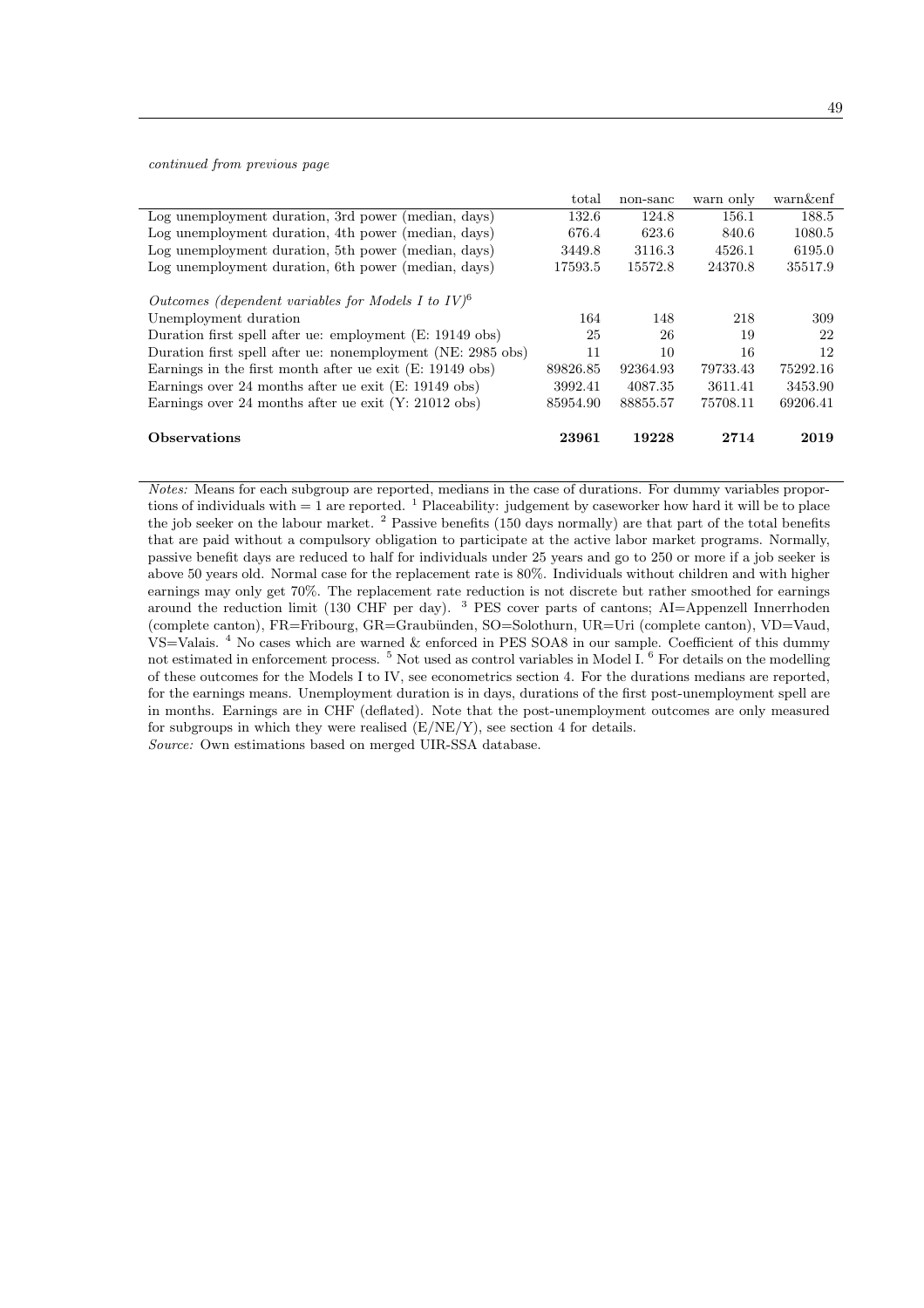### E. Figures

Fig. 1: Unemployment transition rates and sanction enforcement rates a. Exit rates from unemployment & sanction warning rates



b. Sanction enforcement rates

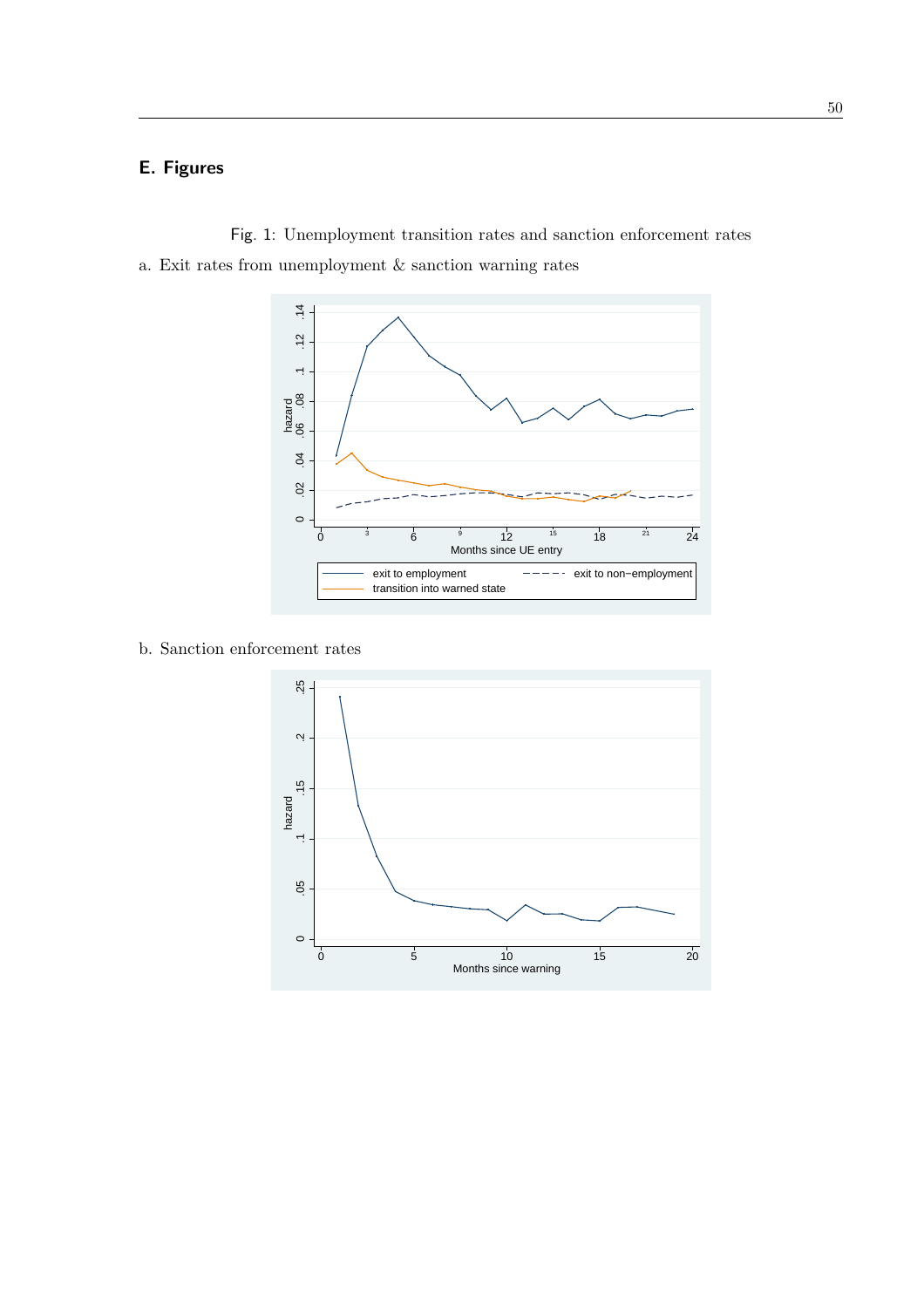- Fig. 2: Post-unemployment transition rates
- a. Transition rates from first post-unemployment spell



b. Month 1 after unemployment exit, e group



c. Sum over 24 months after unemployment exit,  $e$  group (Model III) vs  $y_{24} > 0$  group (Model IV)

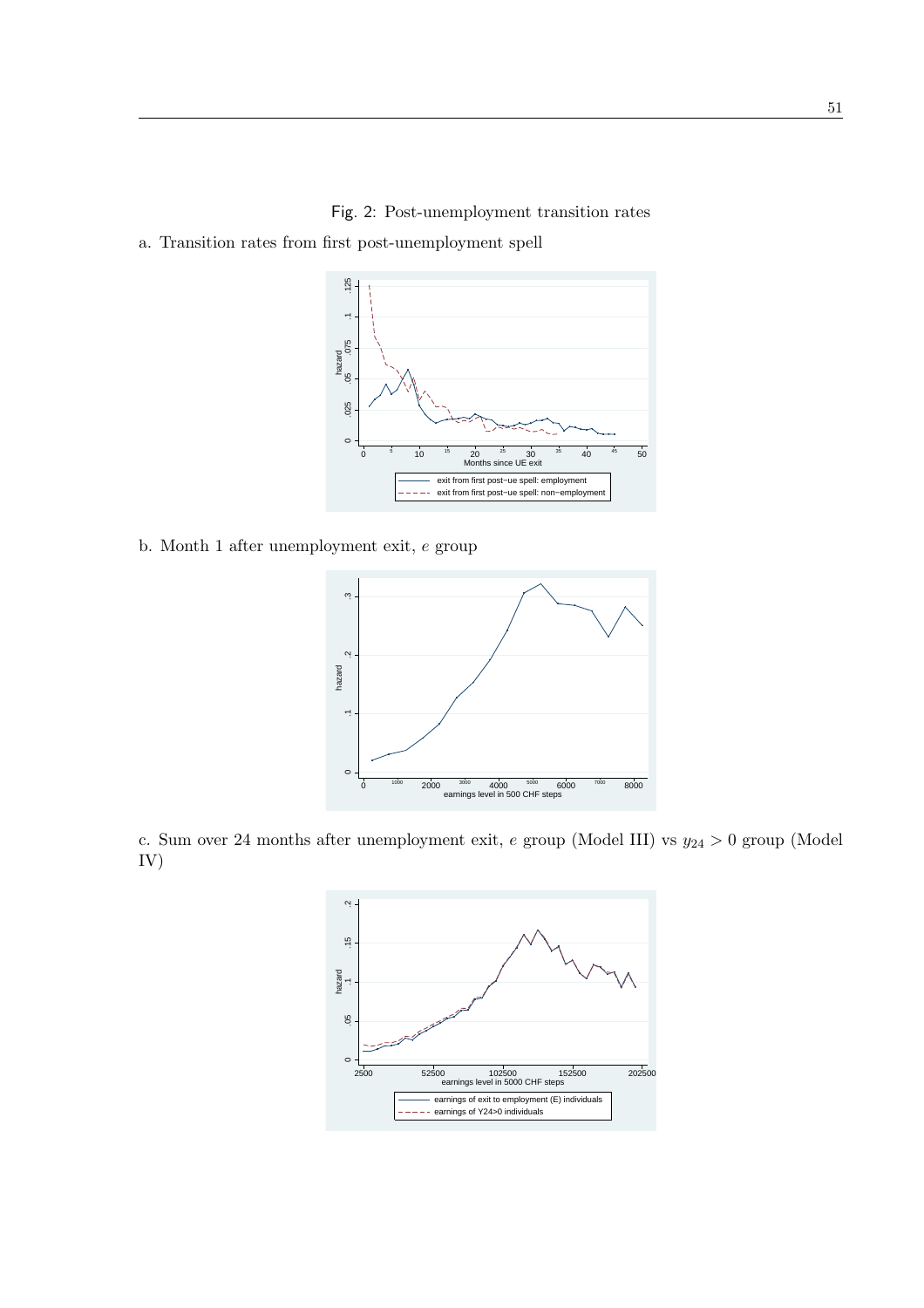

Fig. 3: Duration-dependent employment earnings histories: by sanction status. a. By sanction status

b. By employment status



Note: These lines average earnings histories dependent on the duration before entry in UE (negative values) or after exit from UE (positive) for all spells belonging to the inflow sample and to the respective subgroup.